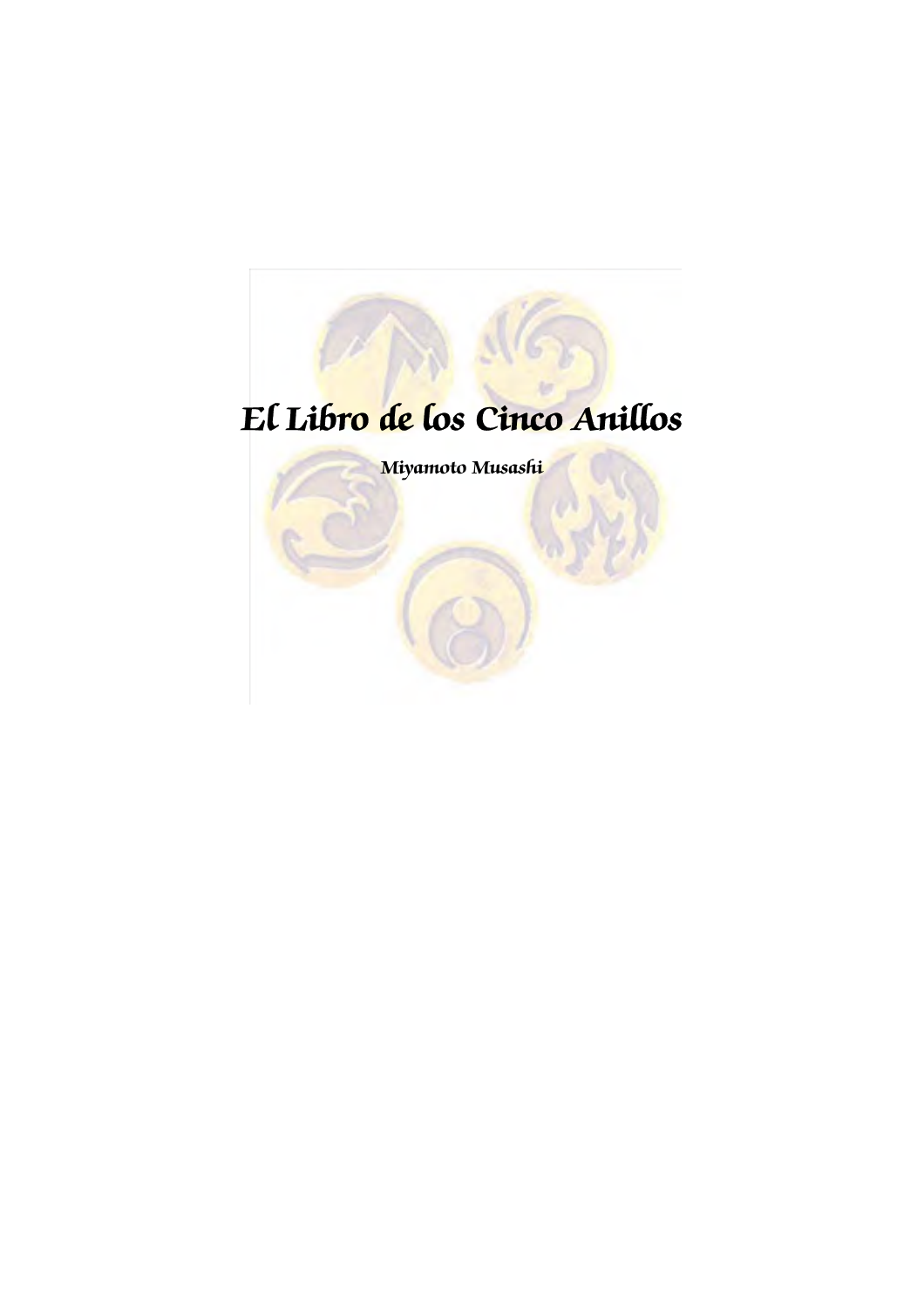# Contenidos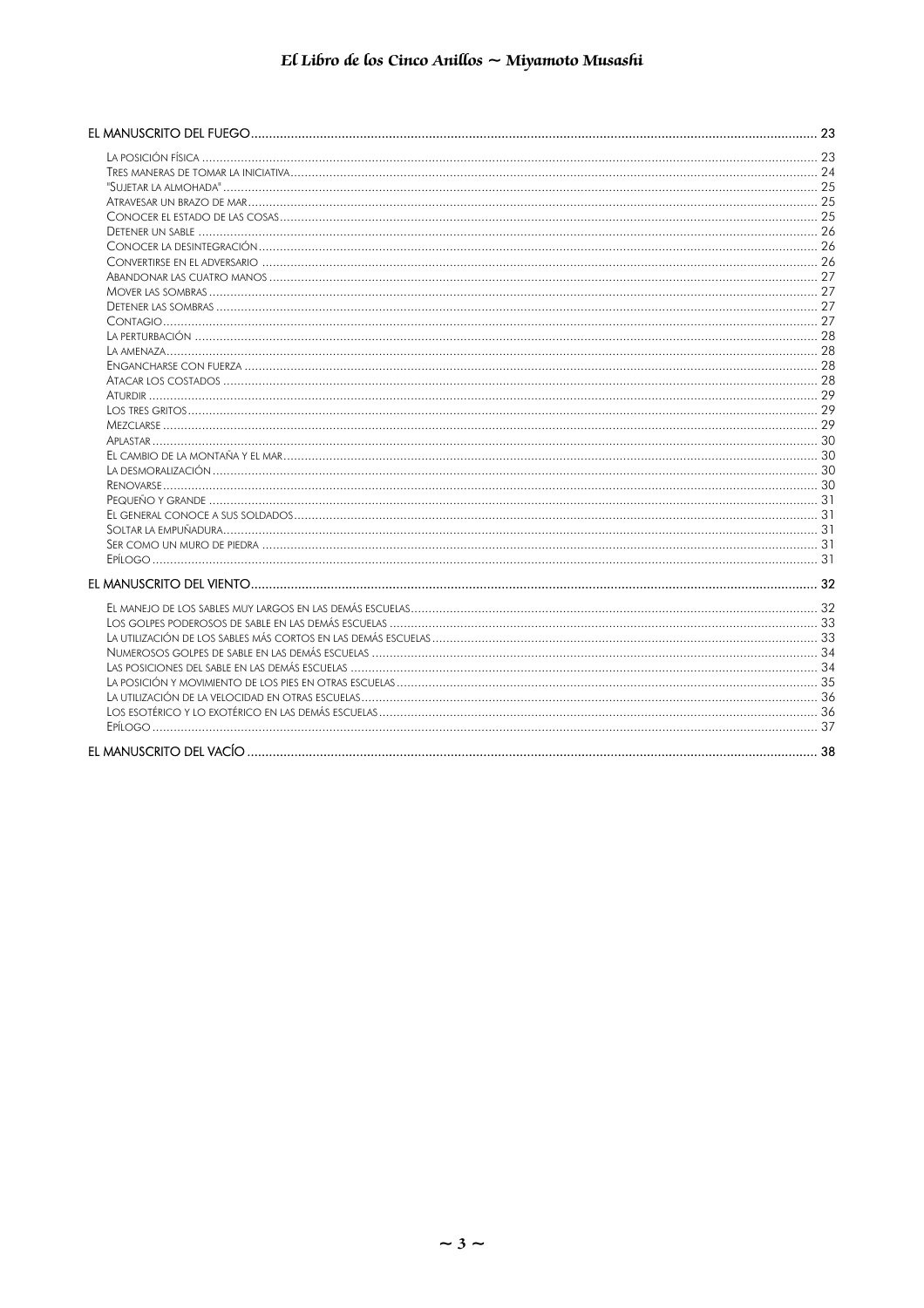# **Introducción**

*El Libro de los Cinco Anillos* es uno de los textos más importantes sobre la lucha y la estrategia surgido de la cultura guerrera japonesa. Escrito originalmente no sólo para los hombres de armas, pretende explícitamente simbolizar procesos de lucha y de maestría en todos los campos en intereses de la vida.

*El Libro de los Cinco Anillos* fue escrito en 1643 por Miyamoto Musashi, duelista invicto, samurai sin señor y maestro independiente. Musashi fue un hombre de armas profesional nacido en una larga tradición de cultura marcial que al final llegó a dominar la totalidad de la política y de la sociedad japonesas. Sus intuiciones son relevantes, no sólo para los miembros de la casta militar gobernante, sino también para los dirigentes de otras profesiones, así como para las personas en búsqueda de la maestría individual en cualquier camino de la vida que escojan.

Puede verse el surgimiento y el fortalecimiento de la clase samurai en Japón en dos términos utilizados para referirse a sus miembros: *samurai* y *bushi*. La palabra samurai procede del verbo japonés *saburau*, que significa "servir como ayudante". La palabra *bushi* es una palabra chino-japonesa que significa "pequeña aristocracia armada". La palabra *samurai* fue utilizada por otras clases sociales, mientras que los guerreros se llamaban a sí mismos mediante el término más digno *bushi*.

El Japón de la Era Tokugawa fue dividido en más de doscientas baronías, que fueron clasificadas según su relación con el clan Tokugawa. Los barones eran controlados por ciertos métodos, que incluían la regulación del matrimonio y de las herencias, el intercambio de territorios y un elaborado sistema de rehenes. Las baronías fueron obligadas a minimizar sus contingentes de guerreros, lo cual produjo que un gran número de samuráis quedasen sin empleo, y fueron conocidos como *ronin*, u hombres errantes.

Muchos de los samuráis privados de sus derechos se hicieron maestros de escuela, médicos o sacerdotes. Algunos más continuaron practicando las tradiciones marciales y enseñándolas a otros. Algunos más se convirtieron en bandidos y criminales, hasta llegar a ser posteriormente uno de los problemas sociales más graves de la última parte del periodo Tokugawa. Algunas características de *El Libro de los Cinco Anillos* provienen del hecho de que Miyamoto Musashi fue un samurai sin señor y siguió una carrera como duelista y como maestro independiente de artes marciales.

Titulado con más propiedad *El Libro de las Cinco Esferas*, la obra de Miyamoto Musashi está dedicada a la guerra como una empresa puramente pragmática. Musashi censura la teatralidad vacía y la comercialización de las artes marciales, centrando la atención en la psicología y los movimientos físicos del asalto letal y de la victoria decisiva como esencia de la guerra. Su enfoque científicamente agresivo y absolutamente rudo de la ciencia militar, aunque no es universal entre los practicantes de artes marciales japonesas, representa una caracterización altamente concentrada de un tipo particular de guerreros samuráis.

Aunque alrededor de sus espectaculares hazañas se formó una gran leyenda, poco se sabe con certeza de la vida de Miyamoto Musashi. Lo que él cuenta de sí mismo en *El Libro de los Cinco Anillos* constituye la principal fuente de información histórica. Mató a un hombre por primera vez a los trece años, y por última vez cuando tenía veintinueve. En algún momento abandonó aparentemente la utilización del "verdadero sable", pero continuó infligiendo heridas mortales a sus adversarios hasta el final de su carrera guerrera.

Musashi pasó las tres últimas décadas de su vida perfeccionando y enseñando su ciencia militar. Se dice que nunca se peinó, tomó un baño, se casó, construyó una casa ni crió ningún hijo. Aunque también se instruyó en las artes marciales, como recomienda hacer a todo el mundo, el mismo Musashi siguió básicamente un camino ascético de guerrero hasta el final.

Nacido en la lucha, educado en el combate mortal, testigo en definitiva de una transición hacia una política de tiempos de paz en una escala sin precedentes en la historia de su nación, Miyamoto Musashi abandonó una vida ordinaria para ejemplificar y transmitir los elementos esenciales de las antiguas tradiciones marciales y estratégicas.

El primero de estos principios básicos es mantenerse internamente tranquilo y claro, incluso en medio del caos violento; el segundo es no olvidar la posibilidad del desorden en tiempos de orden. Como guerrero de dos mundos muy diferentes, un mundo de guerra y un mundo de paz, Musashi se vio obligado a practicar ambos aspectos fundamentales de la vía del guerrero de una forma intensa, añadiendo a su trabajo una decisión y una velocidad que difícilmente pueden ser superadas.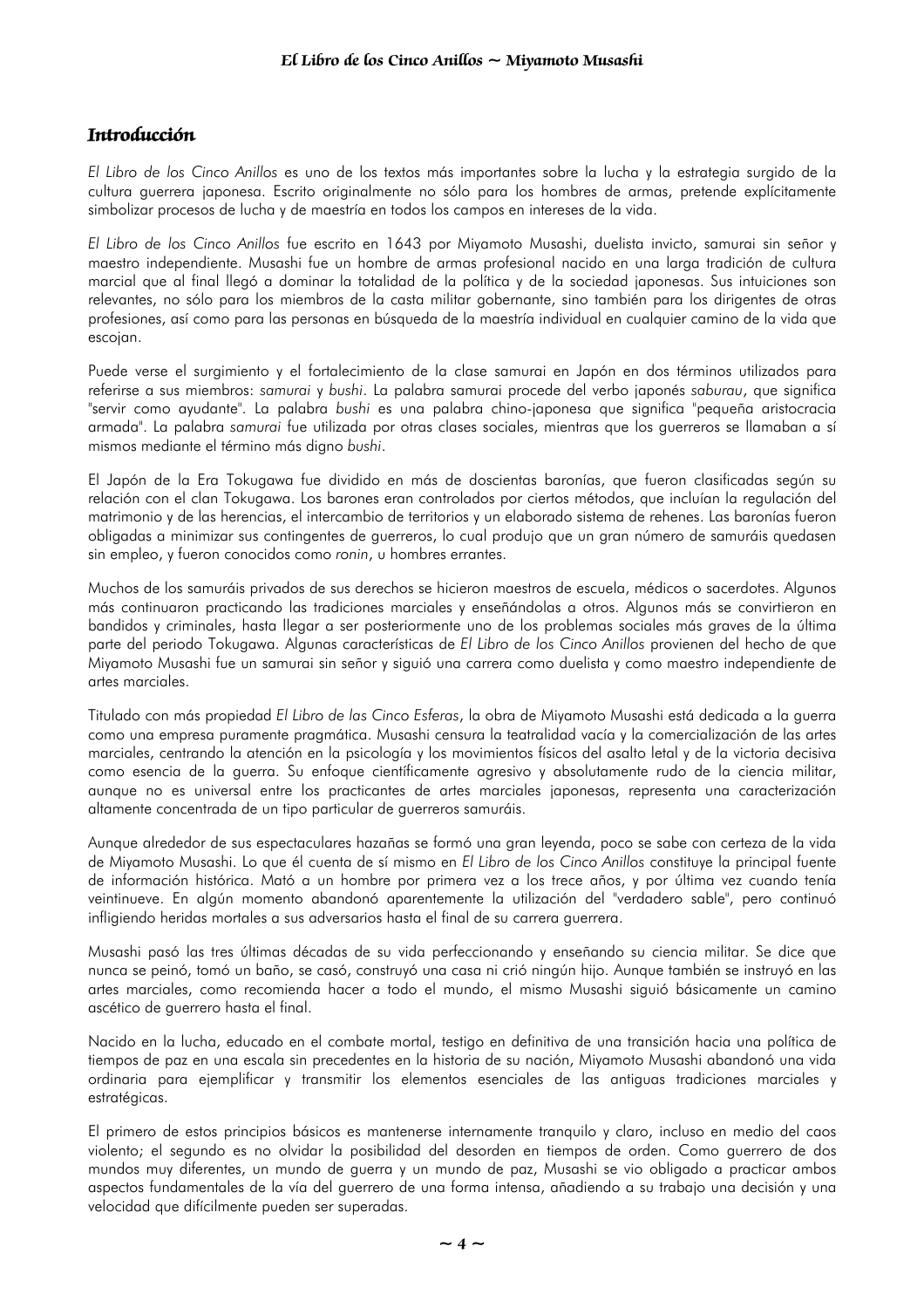Desde que los samuráis tomaron el poder en Japón, siglos antes de que Musashi naciera, los budistas habían estado intentando civilizar y educar a los guerreros. Esto no significa que la casta samurai en general lograra ser imbuida de la iluminación budista, o ni tan siquiera del espíritu budista. Una de las principales razones de esto fue que los budistas habían estado ocupados, no sólo intentado civilizar a los samuráis, sino también intentando clarificarse y solventar sus propias contradicciones. El budismo estaba muy ocupado en las tareas de enterrar a los muertos, acoger y educar a los muchos niños huérfanos producidos por la guerra, la pobreza, o que eran abandonados por ser hijos ilegítimos, y en dar refugio a las viudas abandonadas o que sufrían abusos.

En consecuencia, en la relación entre el zen y los samuráis, el maestro no se dejaba llevar por el nivel del estudiante. Si, como ha sido sugerido por algunos apologistas, las artes marciales han de ser consideradas como la forma más elevada de estudio en Japón, los maestros zen habrían sido los estudiantes de los guerreros, y no al revés.

El dominio prolongado del Japón por la casta guerrera fue una anomalía en los asuntos humanos, como queda reflejado por su discordancia con los ideales nativos japoneses y en general con las ideas sociopolíticas de Extremo Oriente. Por la forma en que se estableció el gobierno militar por medio de la fuerza, éste quedó destinado a adecuar los ideales sociales y filosóficos tradicionales que decía profesar.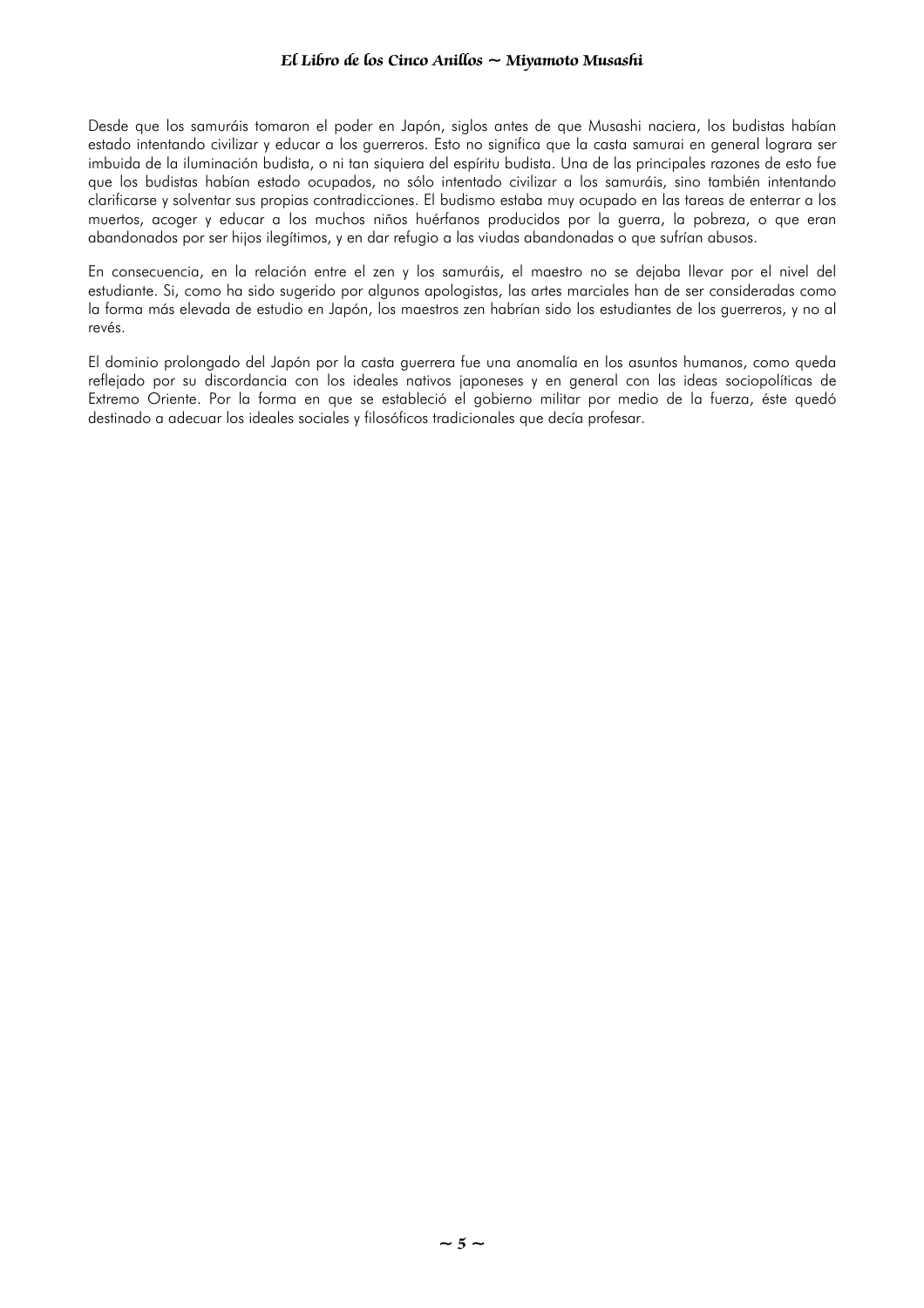# **Prólogo**

La ciencia de las artes marciales llamada Escuela Personal de los Dos Cielos es algo que he estado perfeccionando muchos años. Ahora, deseando revelarla en un libro por primera vez, he ascendido al Monte *Iwato*, en la provincia de *Higo*, provincia de *Kyushu*. Inclinándose ante el cielo, venerando a *Kanon*, me sitúo frente a Buda. Soy *Shinmen Musashi no Kami*, *Fujiwara no Genshin*, guerrero nacido en la provincia de *Harima*, de sesenta años de edad.

He dedicado mi espíritu a la ciencia de las artes marciales desde que era joven, hace mucho tiempo. Tenía trece años cuando tuve mi primer duelo. En aquella ocasión gané a mi adversario, un maestro de artes marciales llamado *Arima Kihei*, perteneciente a la Nueva Escuela de la Precisión. A los dieciséis años vencí a un poderoso maestro de artes marciales llamado *Akiyama*, de la provincia de *Tajima*. Cuando tenía veintiuno, me fui a la capital y conocí a maestros de artes marciales de todo el país. Aunque participé en numerosos duelos, nunca dejé de alcanzar la victoria.

Después viajé de provincia en provincia, encontrando maestros de artes marciales de varias escuelas. Aunque participé en más de sesenta duelos, nunca perdí. Todo ello tuvo lugar entre los trece y veintinueve años.

Cuando cumplí los treinta años y reflexioné sobre mis experiencias, me di cuenta que no había salido victorioso a causa del logro consumado de las artes marciales. Quizá fue porque poseía una capacidad intrínseca para esta ciencia y no me había desviado de los principios naturales. También puede haber sido debido a fallos de las artes marciales de las demás escuelas. En cualquier caso, practiqué a continuación día y noche hasta alcanzar un principio todavía más profundo, y espontáneamente llegué a la ciencia de las artes marciales. Tenía cincuenta años en esa época.

Desde entonces he pasado el tiempo sin tener ninguna ciencia en la que investigar. Confiando en la ventaja de la ciencia militar, tal como la he convertido en la ciencia de todas las artes y técnicas, no tengo maestro en ningún camino.

Ahora, al escribir este libro, no tomo nada de los viejos dichos del budismo ni del confucianismo, y utilizo viejas historias de narraciones militares o sobre la ciencia militar. Teniendo al Cielo y a *Kanon* como espejos, tomo el pincel y empiezo a escribir, a las cuatro de la madrugada del décimo día del décimo mes, en el año 1643.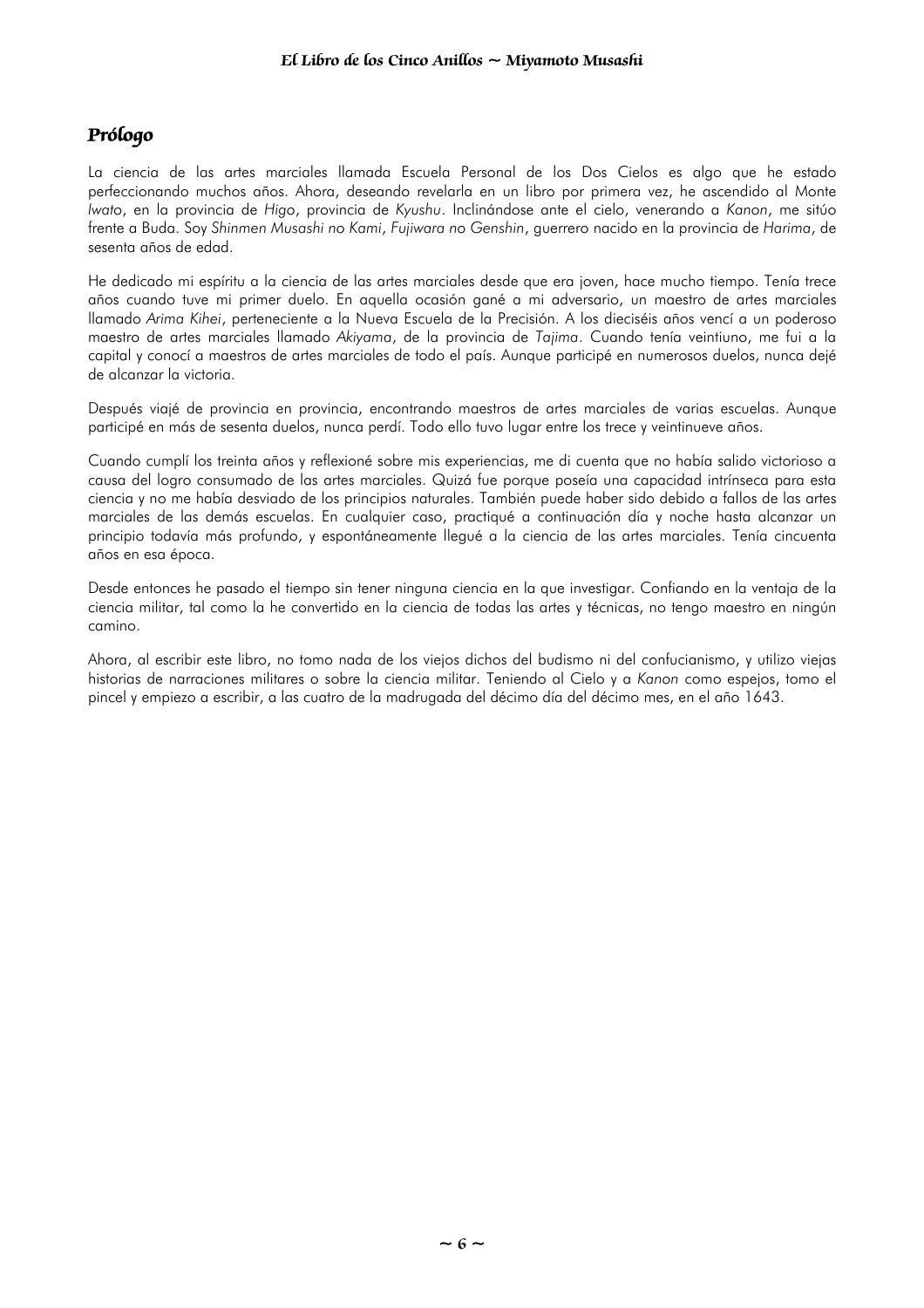# **El Manuscrito de la Tierra**

Las artes marciales son la forma de vida del guerrero. Especialmente los oficiales deberían practicar estas artes, y los soldados deben también conocer esta forma de vida. En la actualidad no existen guerreros con un cierto conocimiento de la vía de las artes marciales.

Antes de nada, pongamos un ejemplo sobre lo que es una forma de vida. El budismo es una vía para ayudar a la gente; el confucianismo es una vía para reformar la cultura. Para el médico, curar es una forma de vida; un poeta enseña el arte de la poesía.

Otras personas se dedican a predecir el futuro, al tiro al arco o a otras diversas artes o disciplinas. Las personas practican las vías a las que se sienten inclinadas y desarrollan sus preferencias individuales. Pocas personas son aficionadas a la vía marcial de la vida. Ante todo, la vía de los guerreros significa familiaridad con las artes culturales y marciales. Aunque sean torpes en ellas, los guerreros deben fortalecer personalmente sus propias artes marciales tanto como puedan sus propias circunstancias.

La gente piensa normalmente que todos los guerreros reflexionan sobre el hecho de estar preparados para morir. En lo que se refiere a la vía de la muerte, ésta no se limita a los guerreros. Los monjes mendicantes, las mujeres, los campesinos, e incluso aquellos que pertenecen a las clases que están por debajo de ellos, conocen su obligación, se avergüenzan de descuidarla y se resignan a la muerte; en esto no hay ninguna distinción. La vía marcial de vida practicada por los guerreros se basa en superar a los demás en todo y en cualquier cosa. Ya sea mediante la victoria en un duelo individual, o ganando una batalla frente a varias personas, uno piensa en servir a los intereses de quien lo emplea, en servir los propios intereses, en llegar a ser bien conocido y en estar socialmente establecido. Todo ello es posible mediante el poder de las artes marciales.

Sin embargo, habrá personas en el mundo que piensen que aunque uno aprenda las artes marciales, no le servirán de nada cuando surja una necesidad real. A este respecto, la verdadera ciencia de las artes marciales significa practicarlas de tal forma que sean útiles en cualquier ocasión, y enseñarlas de tal forma que sean útiles en todos los caminos.

# *Sobre la ciencia de las artes marciales*

En China y en Japón, los practicantes de estas ciencias han sido tradicionalmente llamados maestros de las artes marciales. Los guerreros no pueden dispensarse de aprender esta ciencia.

Las personas que viven de las artes marciales en la actualidad sólo se ciñen a la esgrima. Los sacerdotes de los templos *Kashima* y *Kantori*, de la provincia de *Hitachi*, han fundado este tipo de escuelas, afirmando que sus enseñanzas han sido transmitidas por los dioses, y viajan de provincia en provincia transmitiendo a la gente sus enseñanzas; pero esto es realmente un fenómeno reciente.

Entre las artes y disciplinas de las que se habla desde la Antigüedad, el denominado arte de la ventaja ha sido incluido como una disciplina; así, una vez que hablamos del arte de la ventaja, no puede limitarse llegar a ser sólo la esgrima. Incluso la misma esgrima difícilmente puede ser conocida, si se consideran únicamente cómo ganar sólo mediante el arte del sable; está fuera de cuestión que sea posible alcanzar el dominio de la ciencia militar de este modo.

Cuando miro a la sociedad, veo que la gente convierte las artes en ganancias comerciales; se considera sí misma como mercancía e incluso lleva a cabo mejoras como si fuera un objeto de comercio. Distinguiendo lo superficial y lo sustancial, encuentro que esta actitud tiene menos realidad que la decoración.

El campo de las artes marciales abunda particularmente de esgrimas victoriosas, con popularización comercial y aprovechamiento por parte de aquellos que enseñan la ciencia y de aquellos que la estudian. La consecuencia de esto es que, como alguien ha dicho, "las artes marciales de aficionados son origen de graves heridas".

Hablando de forma general, existen cuatro formas de vida: la forma de vida del caballero, la del campesino, la del artesano y la del comerciante.

• En primer lugar, está la forma de vida del campesino. Los campesinos preparan todo tipo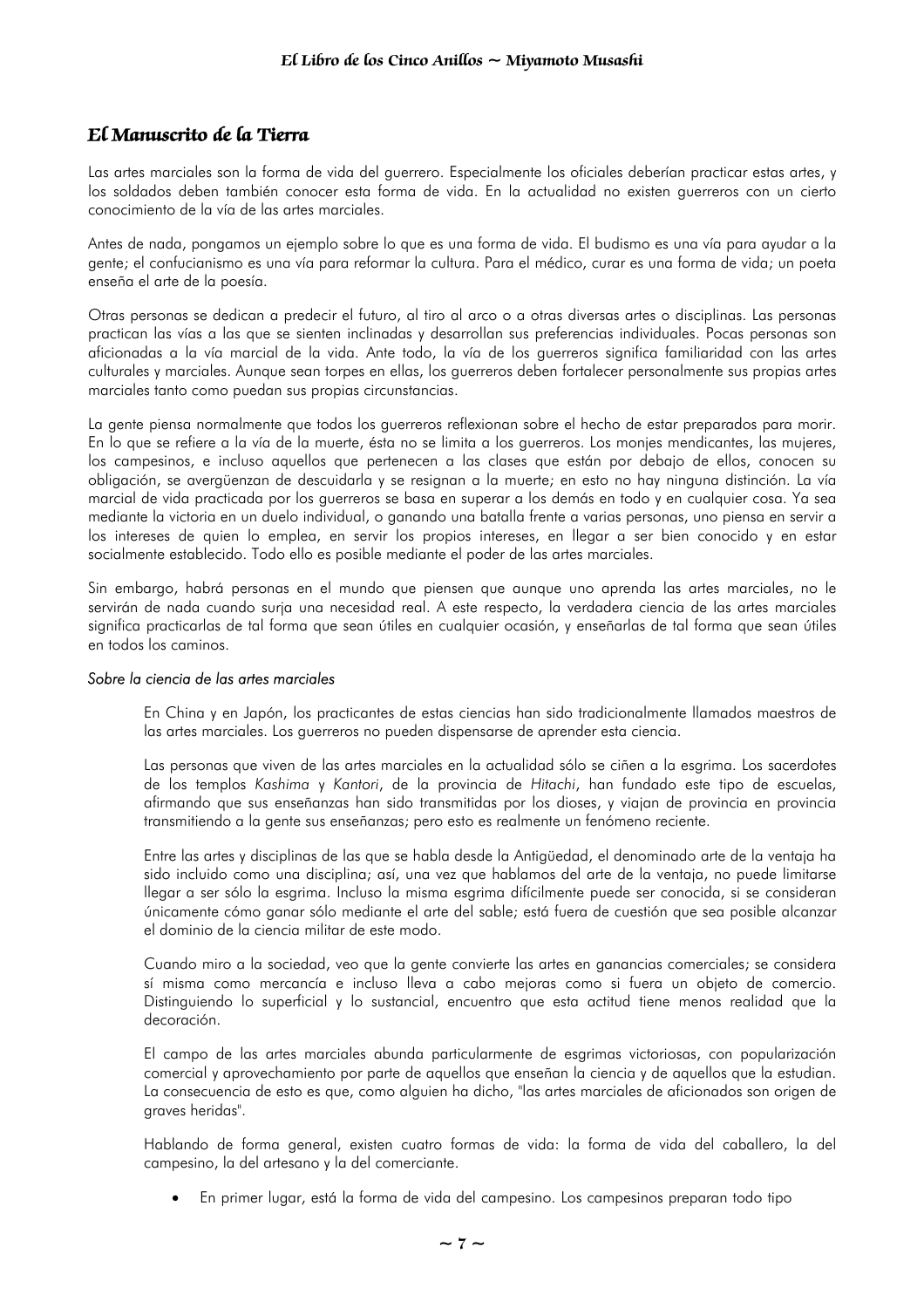de herramientas agrícolas y pasan años prestando constantemente atención a los cambios de las cuatro estaciones. Ésta es la forma de vivir del campesino.

- En segundo lugar, está la forma de vida del comerciante. Quienes elaboran licor obtienen los diversos utensilios requeridos y viven de los beneficios que obtienen según la calidad de lo que producen. Cualquiera que sea el negocio al que se dediquen, los comerciantes viven de los negocios que ganan conforme a su posición particular. Ésta es la forma de vivir del comerciante.
- En tercer lugar, en lo que se respecta al caballero guerrero, esta vía implica construir toda clase de armas y comprender sus diversas propiedades. Esto es algo imperativo para los guerreros; ignorar la maestría de las armas y la comprensión de las ventajas específicas de cada una de ellas sería indicar una falta de cultura de un miembro de una casa guerrera.
- En cuarto lugar, está la forma de vida del artesano. Si se toma como ejemplo la forma de vida del carpintero, ésta implica la fabricación habilidosa de toda clase de herramientas, saber cómo utilizar cada una de ellas con pericia, dibujar correctamente los planos sirviéndose de la escuadra y de la regla y vivir mediante una práctica diligente de sus técnicas.

Éstas son las cuatro formas de vida: de los caballeros, los campesinos, los artesanos y los comerciantes. Descubrirá la ciencia de las artes marciales comparándola con la disciplina del carpintero.

El carpintero se utiliza como una metáfora con referencia al concepto de casa. Hablamos de casas aristocráticas, casas militares y casa de las artes; decimos que una casa se derrumba o que una casa se mantiene; y también hablamos de tal o cual tradición, estilo o "casa". Por ello, como utilizamos la expresión "casa", he empleado la disciplina del maestro carpintero como metáfora.

La palabra carpintero se escribe con caracteres que significan "gran pericia" o "gran maestro". Puesto que la ciencia de las artes marciales implica una gran habilidad y una planificación con maestría, la describo en términos comparativos a la carpintería.

Si queréis aprender la ciencia de las artes marciales, reflexionad sobre éste libro; dejad que el maestro sea la aguja, el discípulo el hilo y practicad sin descanso.

# *La comparación entre la ciencia de las artes marciales y la carpintería*

Como el maestro carpintero es el director y organizador general de los carpinteros, su obligación de maestro carpintero es comprender las leyes del país, averiguar las normas de cada localidad y atender a las regulaciones del propio establecimiento carpintero.

El maestro carpintero, por conocer las medidas y dibujos de toda clase de estructuras, emplea gente. A este respecto, el maestro carpintero es lo mismo que el maestro guerrero.

Al escoger la madera para construir una casa, la que es recta, está libre de nudos y tiene un buen aspecto puede ser utilizada como columna. La que tiene algunos nudos, y no es recta ni fuerte, puede ser utilizada como columna trasera. La que es algo débil, pero no tiene nudos y parece buena, es utilizada de diversas formas para construir umbrales, dinteles y biombos. La que tiene nudos y está retorcida, pero, sin embargo, es fuerte, se utiliza teniendo en cuenta la existencia de dichos elementos de la casa. Entonces ésta durará mucho tiempo.

Incluso la madera con nudos, retorcida y no muy fuerte puede ser utilizada como andamio, y posteriormente utilizada como leña.

Cuando el maestro carpintero dirige a los obreros, conoce sus diversos niveles de capacidad y les asigna las tareas apropiadas. Algunos son dedicados a construir el suelo, otros a las puertas y biombos, algunos a los pórticos, dinteles, techos, etc. Al que no está cualificado le pone a entarimar y a los aún menos cualificados a fabricar cuñas. Cuando el maestro carpintero ejerce el discernimiento en la asignación de tareas, el trabajo progresa sin dificultad.

La eficacia y el progreso continuo, la prudencia en todos los asuntos, el reconocimiento del verdadero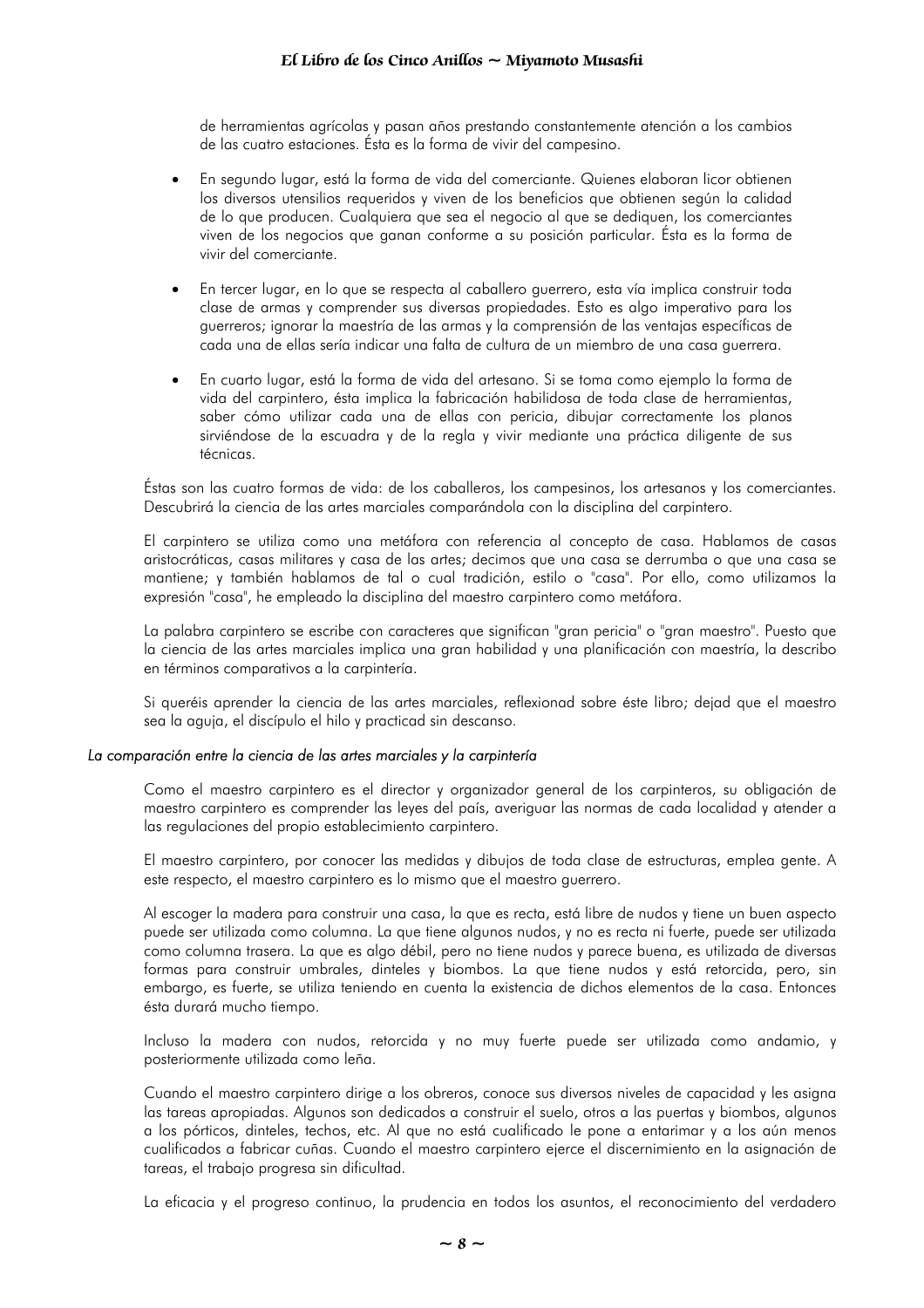valor de los diferentes niveles de moral, instalación de la confianza y la toma en consideración de lo que puede ser razonablemente esperado y lo que no, todo esto son asuntos que tiene presentes el maestro carpintero. El principio de las artes marciales es exactamente igual.

# *La ciencia de las artes marciales*

Hablando en términos de carpintería, los soldados afilan sus herramientas, fabrican diversos utensilios útiles y los guardan en sus cajas respectivas. Con las instrucciones del maestro carpintero, tallan las columnas y las vigas con hachas, cepillan los suelos y las repisas con garlopas e incluso esculpen enrejados y bajorrelieves. Asegurándose de que las medidas son correctas, hacen lo necesario para que las tareas se ejecuten de una manera eficaz; ésta es la norma de la carpintería. Cuando uno ha desarrollado el conocimiento práctico de todas las capacidades de esta técnica, puede más adelante convertirse en maestro carpintero.

Para los carpinteros, un hábito esencial es tener afiladas sus herramientas y mantenerlas a punto. Corresponde al carpintero utilizar dichas herramientas con maestría, haciendo incluso objetos como templos en miniatura, estanterías, mesas, pies de lámpara, planchas para cortar tapaderas. Ser un soldado es igual. Debería reflexionarse sobre esto atentamente.

Los logros que un carpintero debe realizar consisten en evitar las sinuosidades, hacer que las junturas ajusten bien entre ellas, una planificación experta, evitar las raspaduras y cuidar que no haya deformaciones posteriores.

Si queréis aprender esta ciencia, tomad en serio todo lo que escribo y reflexionad sobre ello cuidadosamente.

#### *Sobre la composición de este libro en cinco manuscritos*

Distinguiendo cinco campos, para explicar sus principios en secciones individuales, he escrito este libro en cinco manuscritos, titulado Tierra, Agua, Fuego, Aire y Vacío.

En el *Manuscrito de la Tierra* puede encontrarse una descripción de la ciencia de las artes marciales, el análisis de mi propia escuela. La verdadera ciencia no puede alcanzarse simplemente mediante el dominio de la esgrima. Conociendo lo pequeño por medio de lo grande, uno va de lo superficial a lo profundo. Como un camino recto nivela el contorno de la tierra, llamo al primero el Manuscrito de la Tierra.

El segundo es el *Manuscrito del Agua*. Tomando el agua como punto esencial de referencia, uno hace que la mente sea fluida. El agua se adapta a la forma de la vasija, ya sea cuadrada o redonda; puede ser una gota y también puede ser un océano. El agua tiene el color de un estanque profundo de aguamarina. A causa de la pureza del agua, escribo sobre mi propia escuela en este manuscrito.

Alcanzar cierto discernimiento sobre los principios del dominio de la esgrima y, por tanto, poder derrotar a un adversario a voluntad, equivale a ser capaz de derrotar a cualquiera en el mundo. El espíritu de victoria sobre los demás es el mismo, aunque se trate de miles o de decenas de miles de adversarios.

La ciencia militar de los oficiales consiste en construir la amplia escala desde la pequeña escala, lo mismo que se hace con una gran estatua partiendo de un modelo en miniatura. Esos asuntos son imposibles de escribir en detalle; conocer miles de cosas a través de una sola cosa es un principio de la ciencia militar. Escribo sobre mi propia escuela en este Manuscrito del Agua.

El tercero es el *Manuscrito del Fuego*. En este manuscrito escribo sobre la batalla. El fuego puede ser grande o pequeño, y tiene un sentido de violencia, así pues, en él escribo sobre los asuntos de la batalla. La forma de combatir es la misma, ya se trate de una batalla entre dos individuos o una batalla entre dos ejércitos. Debéis observar reflexivamente, con una conciencia global de toda la escena, así como una atención precisa a los pequeños detalles.

La amplia escala es fácil de ver, la pequeña escala es difícil de ver. Para ser concreto, es imposible invertir la dirección de un gran grupo de personas de una vez, mientras que la pequeña escala es difícil de conocer, porque en el caso de un individuo existe sola una voluntad implicada y pueden hacerse cambios rápidamente. Esto debe de ser considerado cuidadosamente.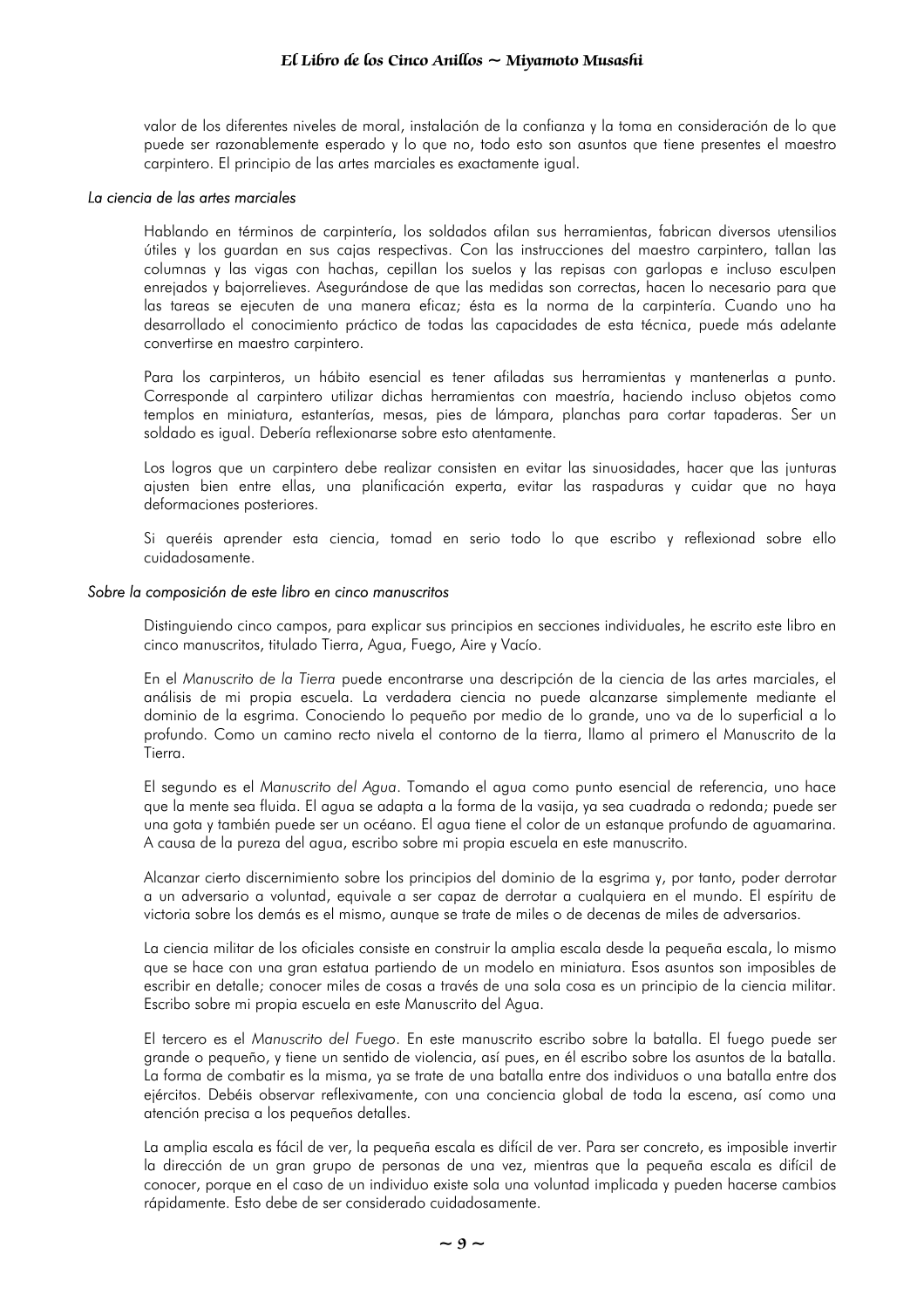Como los asuntos de este Manuscrito del Fuego son cosas que suceden en un instante, en las artes marciales es esencial practicar diariamente para lograr familiarizarse con ellas, tratándolas como asuntos ordinarios, de forma que la mente permanezca inmutable. Escribo sobre la lucha en la batalla en este Manuscrito del Fuego.

El cuarto es el *Manuscrito del Aire*. La razón por la que llamo a este manuscrito el Manuscrito del Aire es porque no trata de mi propia escuela; es aquí donde escribo sobre las diversas escuelas de las artes marciales que existen en el mundo. En lo que respecta a utilizar la palabra aire, utilizamos esta palabra para simbolizar "estilo" o "manera de ser", al hablar de cosas como el antiguo estilo, el estilo de nuestro tiempo y forma de ser de las diversas cosas; así, aquí escribo definitivamente sobre las técnicas de las diversas escuelas de artes marciales que existen en el mundo. Esto es "aire". A menos que entendáis realmente a los demás, difícilmente podréis alcanzar la comprensión de vosotros mismos.

En la práctica de cada forma de vida y de cualquier trabajo, existe un estado de mente del que se dice que está desviado. Aunque os esforcéis diligentemente en vuestro propio camino día tras día, si vuestro corazón no está de acuerdo con él, aunque penséis que estáis en el buen camino, desde el punto de vista de la justicia y de la verdad, no es un auténtico camino. Si no seguís un auténtico camino hasta el final, una pequeña maldad al principio se convierte en una gran perversión. Reflexionad sobre esto.

No es de extrañar que el mundo considere que las artes marciales consisten sólo en la esgrima. En lo que respecta a los principios y tácticas de las artes marciales, esto no es así en absoluto. Escribo sobre las otras escuelas en este Manuscrito del Aire para dar a conocer al mundo las artes marciales.

En quinto lugar está el *Manuscrito del Vacío*. La razón de que este manuscrito se titule Vacío es porque, una vez que hablamos de "vacío", ya no podemos definir las profundidades interiores en términos de callejón superficial. Cuando se alcanza un principio, uno se desapega del principio; de esta suerte, posee uno una independencia espontánea en la ciencia de las artes marciales y, de forma natural, logra hacer maravillas: discerniendo el ritmo cuando llega el momento, uno golpea sin pensar y logra resultados de forma natural. En esto consiste toda la vía del vacío. En el Manuscrito del Vacío he escrito sobre la entrada natural en la verdadera vía.

# *Sobre la denominación de esta escuela individual, "Escuela de los Dos Sables"*

Hablamos de los sables porque es obligación de todos los guerreros, tanto oficiales como soldados, llevar dos sables. Antiguamente éstos se llamaban *tachi* y *katana*, o el gran sable y el sable; actualmente se llaman *katana* y *wakizashi*; o sable y arma que se lleva al costado. No es necesaria una exposición detallada de los motivos de los guerreros de llevar dos sables. En Japón, la costumbre de los guerreros es llevarlos a ambos lados, tanto si se sabe manejarlos como si no. He llamado a nuestra escuela, Escuela de los Dos Sables, para señalar las ventajas de llevar los dos sables.

En cuanto a la lanza, la alabarda y otras armas, se consideran parte del equipo del guerrero.

En nuestra escuela, lo principal para los principiantes es practicar la ciencia de empuñar los sables, el largo en una mano y el corto en la otra. Cuando la vida de uno está en peligro, se desea utilizar todas las armas de que disponemos. Ningún guerrero querrá morir teniendo sus sables enfundados; sin embargo, cuando se sostiene algo en cada mano, es difícil esgrimir con la misma libertad la izquierda y la derecha; mi objetivo es que os acostumbréis a manejar el sable largo con una mano.

Con armas largas como la lanza y la alabarda, no existe ninguna elección; pero el sable largo y el corto son armas que pueden ser manejadas con una mano.

El problema de manejar un sable largo con ambas manos es que no es fácil hacerlo a caballo, y no es adecuado cuando se corre precipitadamente, es difícil en un terreno pantanoso, en campos embarrados, planicies pedregosas, caminos frecuentados o lugares abarrotados.

Cuando se tiene un arco o una espada en la mano izquierda, o cualquier otra arma que se esté manejando, se puede empuñar el sable largo con una sola mano; por ello, manejar el sable largo con ambas manos no es la auténtica vía.

Cuando es imposible golpear a muerte utilizando una sola mano, utilizad entonces las dos manos para hacerlo. Esto no debería exigir un gran esfuerzo. La Escuela de los Dos Sables es un método para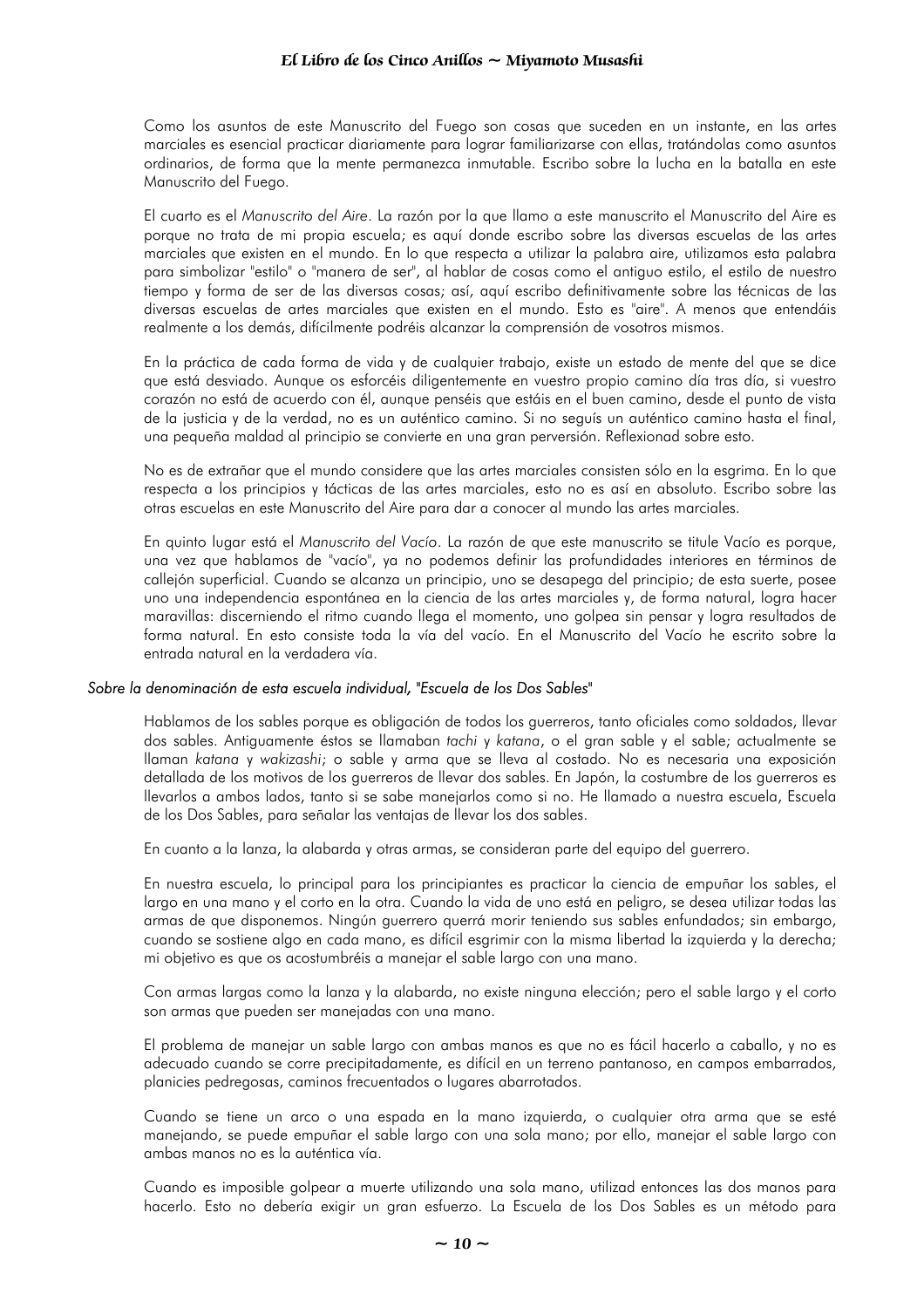aprender a manejar el sable largo con una mano; su objetivo es acostumbrar primero a las personas a manejar el sable largo con una sola mano.

El sable largo le parece pesado e inmanejable a todo el mundo al principio, pero cualquier cosa es así cuando se empieza: el arco es difícil de tensar, y es duro de empuñar la alabarda. En cualquier caso, cuando os familiarizáis con cada arma, os volvéis más fuertes con el arco y adquirís la capacidad de manejar el sable largo. Así pues, cuando alcanzáis el poder del método, se hace fácil de manejar.

Blandir el sable largo con gran velocidad no es la fórmula correcta, como se aclarará en la segunda parte, el Manuscrito del Agua. El sable largo puede ser manejado en lugares espaciosos, el sable corto en lugares reducidos; para empezar, ésta es la idea esencial.

Con nuestra escuela, uno puede ganar con el sable largo y también puede ganar con el sable corto. Por esta razón, no esta determinada la longitud precisa del sable largo. La vía de nuestra escuela consiste en tener el espíritu de obtener la victoria por ambos medios.

Es mejor manejar dos sables que un sable largo cuando se está luchando solo en una pelea; también es ventajoso cuando se quieren hacer prisioneros.

Puntos como éste no requieren ser escritos con detalles exhaustivos; de cada punto pueden inferirse miles de cosas. Cuando hayáis obtenido el dominio de la práctica de la ciencia de las artes marciales, no habrá nada que no veáis. Es necesario reflexionar profunda y cuidadosamente sobre esto.

# *Sobre el conocimiento de los principios de las palabras "artes marciales"*

En esta vía, a alguien que ha aprendido a manejar el sable largo se le llama habitualmente maestro de artes marciales. En la profesión de las artes marciales, alguien que sabe disparar el arco bien se le llama arquero, mientras que a alguien que ha aprendido a utilizar el fusil se le llama fusilero. Alguien que ha aprendido a utilizar la lanza se le llama lancero, mientras que a alguien que ha aprendido a utilizar la alabarda se le llama alabardero.

Si siguiéramos este modelo, a uno que ha aprendido el método del sable debería ser llamado "hombre de sable largo" y "hombre con armas al costado". Puesto que el arco, el fusil, la lanza y la alabarda son armas de los guerreros, todas ellas son técnicas de las artes marciales. Sin embargo, es lógico hablar de artes marciales con referencia específica al sable largo. La sociedad y las personas son mantenidas en orden por los poderes del sable largo; éste es en consecuencia el origen de las artes marciales.

Cuando habéis alcanzado la capacidad para manejar el sable largo, podéis vencer con una sola mano a diez hombres. Cuando es posible vencer a diez hombres con una sola mano, entonces es posibles vencer a mil hombres con cien, y a diez mil con mil. Por ello, en las artes marciales de nuestra escuela, un hombre es lo mismo que diez mil; todas las ciencias de los guerreros, sin excepción, se llaman artes marciales.

En lo que se refiere a las vías, son confucianos, budistas, maestros en el arte del té, maestros de etiqueta, bailarines, etc. Estas cosas existen en la vía de los guerreros. Pero incluso si éstas no son vuestras vías, si tenéis un amplio conocimiento de todas ellas, las encontraréis en todas las cosas. En cualquier caso, como seres humanos, es esencial para cada uno de nosotros cultivar y pulir nuestro camino individual.

#### *Sobre el conocimiento de las ventajas de las armas en las artes marciales*

Al distinguir las ventajas de las armas de los guerreros, descubrimos que, cualquiera que sea el arma, existe un momento y una situación en la que ésta es apropiada.

El sable de corto es principalmente ventajoso en lugares reducidos, o en sitios estrechos, cuando estáis muy cerca de vuestro adversario. El sable largo tiene generalmente usos apropiados en cualquier situación. La alabarda parece ser inferior a la lanza en el campo de batalla. La lanza es la vanguardia, la alabarda es la retaguardia. Dado el mismo grado de entrenamiento, alguien con una lanza tiene un poco de ventaja.

Tanto la lanza como la alabarda dependen de las circunstancias. Ninguna de las dos es muy útil en acciones con mucha gente. Ni siquiera son apropiadas para hacer prisioneros; deben reservarse para el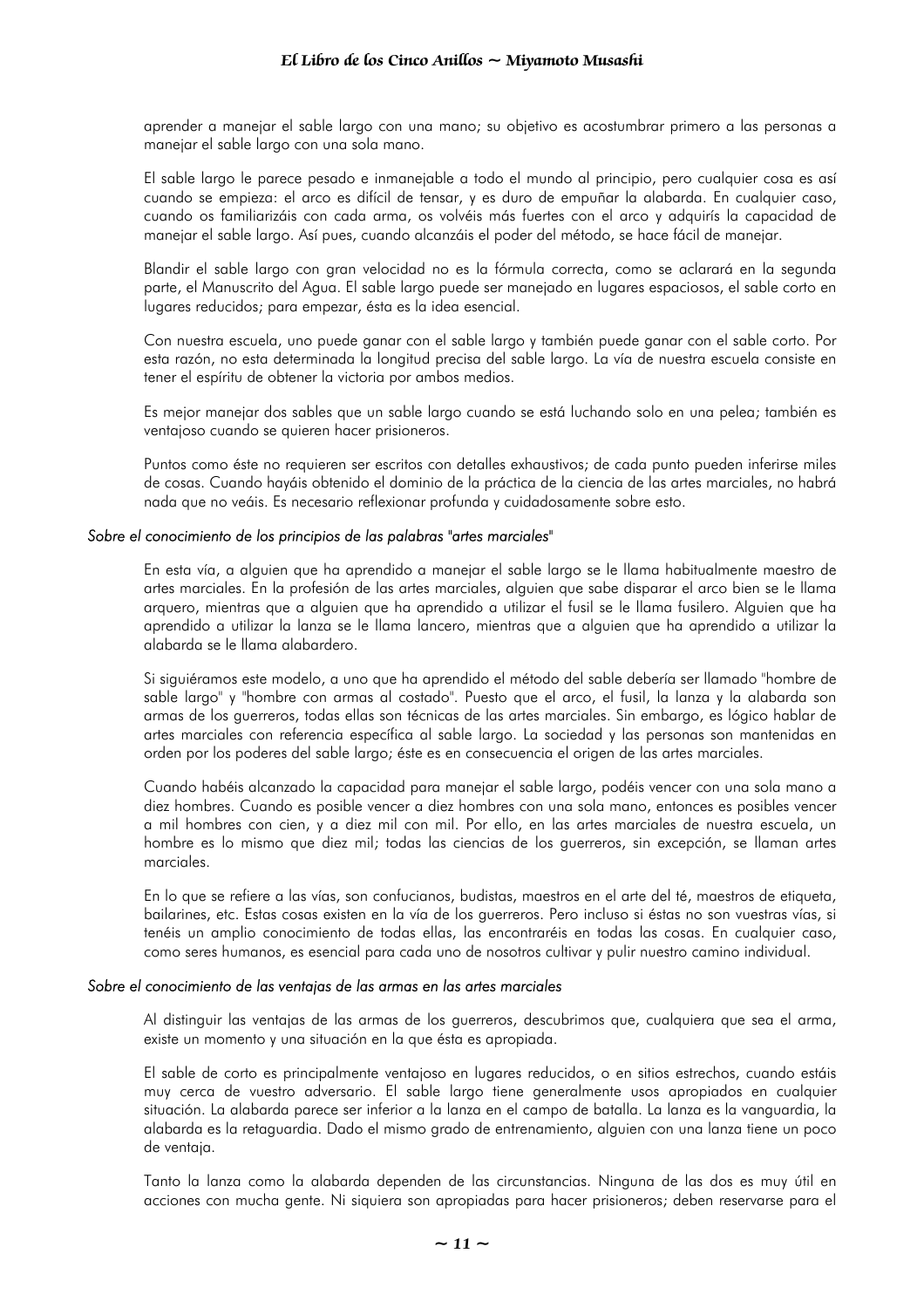campo de batalla. Son armas esenciales en batallas campales. Sin embargo, si aprendéis a utilizarlas en las salas de ejercicios, centrando la atención en pequeños detalles y perdiendo así el método real, difícilmente podrán ser adecuadas.

El arco también se adapta al campo de batalla, para llevar a cabo cargas y retiradas estratégicas; es excelente en las batallas a campo abierto, porque puede dispararse rápidamente y de inmediato contra las filas de los lanceros u otros. Sin embargo, es inadecuado para asediar un castillo y para situaciones en las que el adversario se encuentra a más de doscientos metros.

Actualmente, no sólo el arco, sino también las demás artes poseen más flores que frutos. Dichas técnicas son inútiles cuando se presenta una auténtica necesidad.

Dentro de las murallas del castillo nada es comparable al arma de fuego (en 1543 los portugueses introdujeron las armas de fuego en Japón, y Musashi nació en 1584) desde que empieza la batalla. No obstante una vez que se ha empezado la lucha cuerpo a cuerpo, aquélla ya no es adecuada.

Una de las virtudes del arco consiste en que podéis ver el trazado de las flechas que disparáis, lo cual es bueno. Parte de lo inadecuado de un arma de fuego es que no puede verse la trayectoria de las balas. Habría que considerar esto con atención.

En cuanto a los caballos, es esencial que sean fuertes pero no fogosos.

Hablando en términos generales de las armas del guerrero, un caballo debe ser un buen trotador, sables largo y corto deben cortar perfectamente, la lanza y la alabarda deben penetrar profundamente, y el arco y el arma de fuego deben ser resistentes y exactos.

No tenéis que apegaros especialmente a ningún arma en particular, o a ninguna otra cosa, esto es importante. El exceso es lo mismo que la insuficiencia. Sin limitar a nadie, debéis tener tantas armas como convenga. Mantener gustos y aversiones es malo tanto para los oficiales como para los soldados. El pensamiento pragmático es esencial.

# *Sobre el ritmo de las artes marciales*

El ritmo es algo que existe en todo, pero los ritmos de las artes marciales en particular son difíciles de dominar sin ejercitar la práctica.

El ritmo se manifiesta en el mundo en cosas como la danza y la música, las flautas y los instrumentos de cuerda. Todo esto son ritmos armoniosos.

En el campo de las artes marciales existen ritmos y armonías en el tiro con arco, el tiro con armas de fuego e incluso en la equitación. En cualquier arte y en cualquier ciencia no debe ignorarse el ritmo.

Existe incluso un ritmo en estar vacío.

En la vida profesional de un guerrero existen ritmos para ascender de rango y ritmos para descender, ritmos de satisfacción y ritmos de frustración.

En el campo del comercio existen ritmos para hacerse rico y ritmos para perder la propia fortuna.

La armonía y la falta de armonía en el ritmo se presenta en todas las formas de vida. Es imperativo distinguir cuidadosamente entre los ritmos de la floración y los ritmos de la decadencia en cada cosa específica.

Son diversos los ritmos de las artes marciales. En primero lugar, conocer los ritmos correctos y comprender los ritmos erróneos, y discernir los ritmos apropiados entre los ritmos grandes y pequeños, lentos y rápidos. Conocer los ritmos de las relaciones espaciales y los ritmos de inversión. Esos asuntos son especialidades de la ciencia marcial. A menos que entendáis estos ritmos de inversión, no podréis confiar en vuestro arte marcial.

La forma de ganar una batalla según la ciencia militar es conocer los ritmos de los adversarios concretos y utilizar los ritmos que vuestros adversarios no esperan, produciendo ritmos sin formas a partir de ritmos de sabiduría.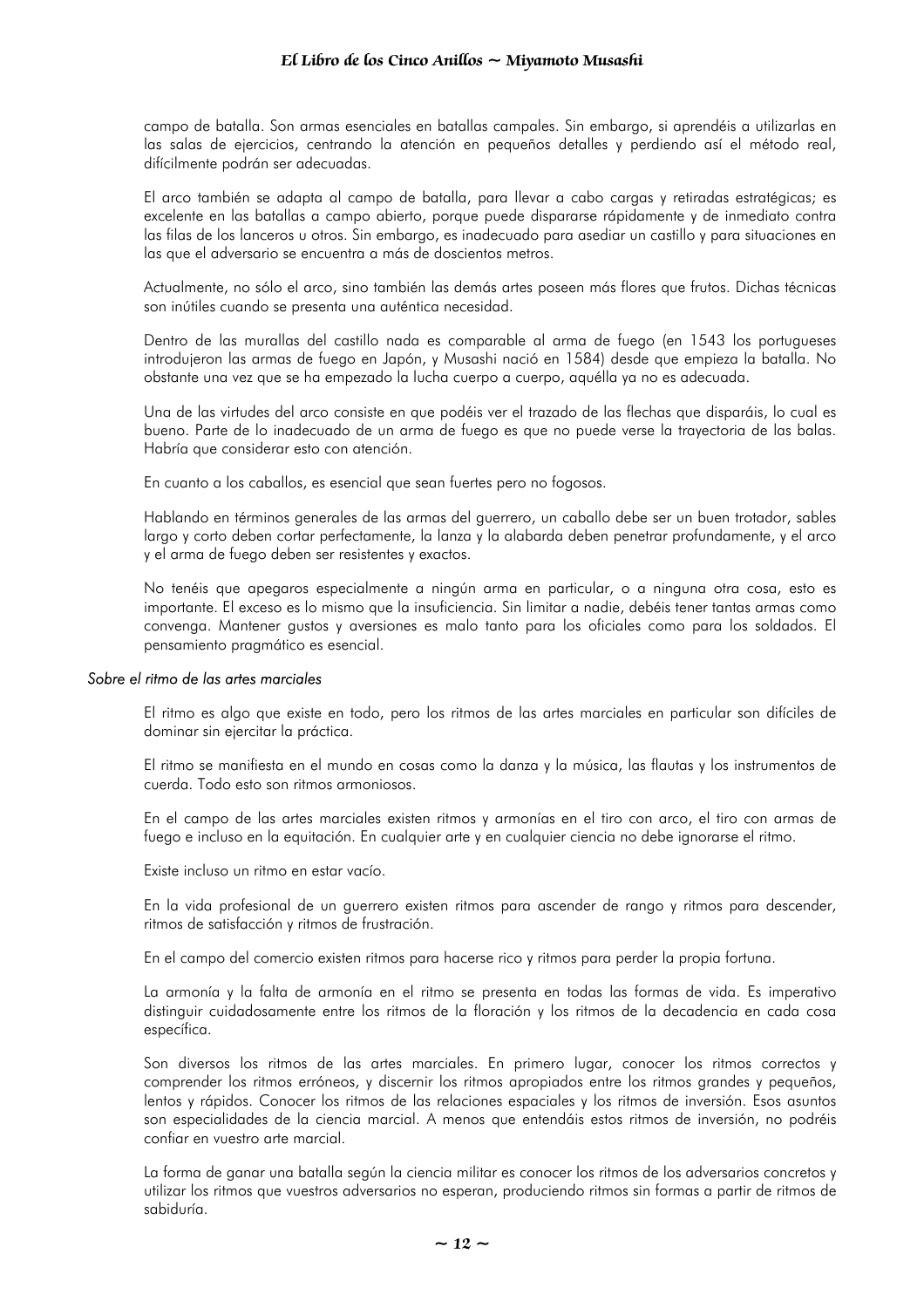Con la ciencia de las artes marciales de nuestra escuela expuesta previamente se amplía la mente de forma natural mediante la práctica diligente día y noche; transmitiéndola al mundo como una ciencia colectiva e individual, pongo por escrito por primera vez estos cinco manuscritos titulados Tierra, Agua, Fuego, Aire y Vacío.

Para las personas que quieran aprender mi ciencia militar, existen normas para el aprendizaje de este arte:

- Considerad lo que es correcto y verdadero.
- Practicad y cultivad la ciencia.
- Familiarizaos con las artes.
- Conoced los principios del oficio.
- Entended el perjuicio y el beneficio de cada cosa.
- Aprended a ver cada cosa con exactitud.
- Tomad conciencia de lo que no es obvio.
- Sed cuidadosos incluso en los asuntos pequeños.
- No hagáis nada que sea inútil.

Hablando en general, la ciencia de las artes marciales debe practicarse teniendo estos principios en mente. En esta ciencia particular difícilmente podéis convertiros en maestros de las artes marciales, a menos que podáis ver de inmediato en un contexto amplio. Una vez que hayáis aprendido este principio, no deberíais ser derrotados en ningún combate individual contra veinte o treinta adversarios.

Ante todo, mantened las artes marciales en vuestro espíritu y trabajad diligentemente de una forma directa; entonces podréis vencer con vuestras manos y también podréis derrotar a los demás viendo con vuestros ojos. Es más cuando refinéis vuestra práctica hasta el punto de alcanzar la libertad de todo el cuerpo, podréis vencer a los demás por medio de vuestro cuerpo. Y puesto que vuestro espíritu está entrenado en esta ciencia, podréis también vencer a los demás por medio del espíritu. Cuando alcancéis este punto, ¿cómo podríais ser derrotados por los demás?

De la misma forma, la ciencia militar a gran escala consiste en un asunto de ganar conservando a la gente buena, empleando gran número de personas, de ganar en la actitud correcta de la conducta personal, de ganar en gobernar a las naciones, de ganar en cuidar del pueblo humilde, de ganar en el cumplimiento de las costumbres sociales. En cualquier campo de actividad, el conocimiento de cómo evitar la derrota frente a los demás, cómo ayudarse a sí mismo y cómo incrementar el propio honor es parte de la ciencia militar.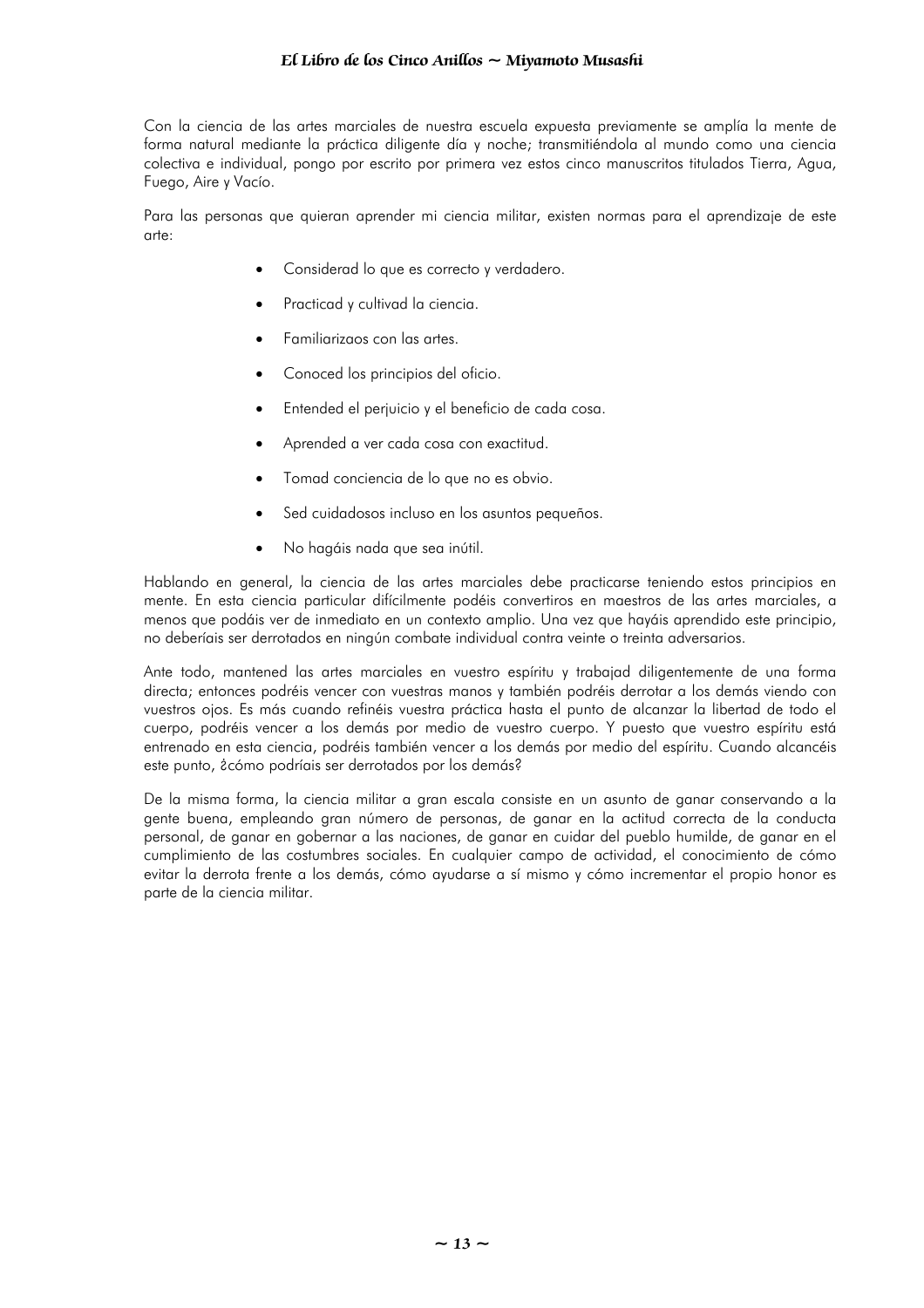# **El Manuscrito del Agua**

El núcleo de la escuela de los Dos Cielos de las artes marciales se basa en el agua; y al poner los métodos del arte de la ventaja en práctica, llamo a éste el Manuscrito del Agua, y en él escribo el sistema del sable largo de nuestra escuela.

Es absolutamente imposible escribir esta ciencia con la precisión con la que la entiendo en mi corazón. Sin embargo, aunque las palabras sean insuficientes, los principios deben ser evidentes por sí mismos. En cuanto a lo que está escrito aquí, podéis deteneros sobre cada una de las palabras. Si pensáis en ellas de una manera general, malinterpretáis muchas cosas.

En lo que respecta a los principios de las artes marciales, aunque he escrito en varios lugares en términos de duelo entre dos personas, es esencial entenderlas en términos de batallas entre dos ejércitos, viéndolas a amplia escala.

En esta forma de vida en particular, si erráis el camino, aunque sea ligeramente, si os desviáis de la vía justa, caeréis en estados negativos.

La ciencia de las artes marciales no consiste simplemente en leer estos escritos. Al aceptar personalmente lo que está escrito aquí, no penséis simplemente que estáis leyendo o aprendiendo, no hagáis ninguna imitación; tomad los principios como si estuvierais descubriéndolos por vuestro propio espíritu, identificaos con ellos constantemente y trabajad sobre ellos cuidadosamente.

# *La actitud del espíritu en las artes marciales*

En la ciencia de las artes marciales, el estado de espíritu debe seguir siendo el mismo que en la vida cotidiana; lo mismo que cuando practicáis las artes marciales, no permitáis que haya ningún cambio: con el espíritu abierto y directo, ni tenso ni demasiado relajado, manteniendo la mente centrada de forma que no haya desequilibrio, relajad tranquilamente vuestra mente y saboread totalmente ese momento de tranquilidad, de forma que la relajación no se detenga ni siquiera un instante.

Aunque estéis tranquilos, vuestro espíritu está alerta, aunque estéis apremiados, vuestro espíritu no esta apremiado. La mente no es arrastrada por el cuerpo, y el cuerpo no es arrastrado por la mente. Poned atención a la mente, no al cuerpo. No permitáis que haya insuficiencia ni exceso en vuestra mente. Aunque superficialmente tengáis el ánimo débil, permaneced fuertes por dentro y no dejéis que otros vean vuestra mente. Esto es esencial para aquellos que son físicamente pequeños para saber cómo ser grandes, y para aquellos que son físicamente grandes para saber cómo ser pequeños; tanto si sois físicamente grandes como si sois pequeños, es esencial mantener vuestro espíritu libre de desviaciones subjetivas.

Dejad vuestro espíritu despejado y abierto, poniendo vuestro intelecto en un vasto plano. Es esencial pulir diligentemente el intelecto y el espíritu. Una vez que hayáis utilizado vuestro intelecto hasta el punto en el que podéis distinguir lo que es verdad y lo que no lo es en el mundo, en el que podéis decir lo que es bueno y lo que es malo, y cuando ya habéis experimentado varios dominios y ya no podéis ser engañados en absoluto por la gente, vuestro espíritu habrá quedado imbuido del conocimiento y de la sabiduría del arte de la guerra.

Existe algo especial sobre el conocimiento del arte de la guerra. Es imprescindible dominar los principios del arte de la guerra y aprender a permanecer como un espíritu inmutable incluso cuando estáis en el corazón de la batalla.

# *Actitud física en las artes marciales*

En lo que respecta a la apariencia física, el rostro no debe mirar hacia abajo, hacia arriba ni ladearse. Vuestra mirada debe ser fija. No arruguéis la frente, pero formad un surco entre las cejas. Mantened inmóviles los ojos e intentad no parpadear. Cerrad ligeramente los ojos. Tratad de mantener una expresión serena en el rostro, con la nariz recta y la barbilla ligeramente adelantada.

La parte posterior del cuello debe permanecer recta, debe centrarse la fuerza en la nuca. Sintiendo todo el cuerpo desde los hombros hacia abajo como una unidad, bajad los hombros, mantened la columna vertebral recta y no sentéis las nalgas. Concentrad el poder en las partes inferiores de las piernas desde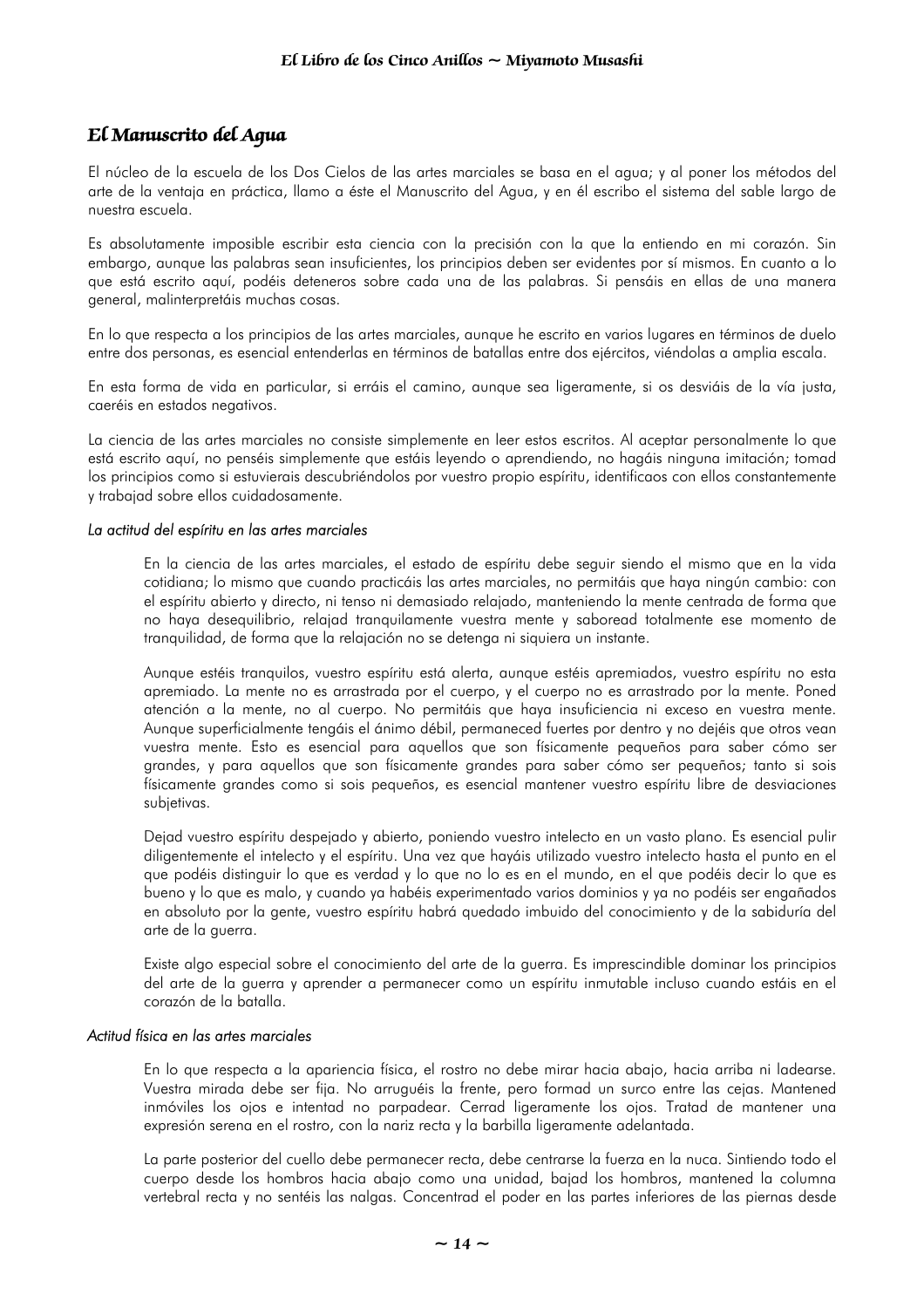las rodillas hasta la punta de los dedos del pie. Tensad el abdomen de forma que el pecho no se hunda.

Existe una enseñanza llamada "ajustar la cuña", que significa que el abdomen es sujetado por la vaina del sable corto, de forma que el cinturón no quede suelto.

Hablando en términos generales, es esencial hacer que vuestro porte general sea el porte que mantenéis en las artes marciales, y haced que el porte que mantenéis en las artes marciales sea vuestro porte ordinario. Esto debe ser considerado con atención.

# *El enfoque de los ojos en las artes marciales*

Los ojos deben enfocarse para optimizar el alcance y amplitud de la visión. La observación y la percepción son dos cosas separadas; el ojo que observa es más fuerte, el ojo que percibe es más débil. Una especialidad de las artes marciales es ver de cerca lo que está lejos y ver lo que está cerca con distancia. Este asunto de enfocar los ojos es el mismo en la ciencia militar a pequeña o a gran escala.

En las artes marciales es importante ser consciente de los sables de los adversarios, de no mirar dichos sables para nada. Esto cuesta trabajo.

Es esencial ver ambos lados sin mover los globos oculares.

Cosas como éstas son difíciles de dominar al mismo tiempo cuando tenéis prisa. Recordad lo que está escrito aquí, acostumbraos constantemente a este enfoque de los ojos y encontrad el estado en el que el enfoque de vuestros ojos no cambia suceda lo que suceda.

# *Cómo empuñar el sable largo*

Al empuñar el sable largo, el pulgar y el índice ejercen una ligera presión, el dedo corazón se mantiene ni demasiado suelto ni demasiado apretado, mientras que los dedos anular y meñique se mantienen apretados. No debe haber flojedad en la mano.

El sable largo debe empuñarse con el pensamiento de que es algo para matar al adversario. No permitáis que cambie vuestra manera de empuñar cuando estéis golpeando a adversarios, haced que vuestra forma de empuñar sea de tal manera que vuestra mano no vacile. Cuando golpeéis el sable del adversario, lo bloqueéis o lo neutralicéis, sólo debéis modificar ligeramente la posición del pulgar y del índice; pero en cualquier caso, podréis empuñar vuestro sable con el pensamiento de matar.

Vuestra manera de asir el sable no debe ser diferente cuando cortéis algo para comprobar su filo que cuando golpeáis en medio del combate, asiendo siempre el sable como si fuerais a matar a un hombre.

Hablando en términos generales, hay que evitar el agarrotamiento y la posición fija, tanto en el sable como en la mano. La posición fija es el camino de la muerte, la fluidez es el camino de la vida. Esto es algo que debe ser entendido.

# *Sobre el movimiento de los pies*

En lo que respecta a los pies, debéis manteneos firmemente sobre los talones dejando al mismo tiempo libres los dedos de los pies. Que vuestros pasos sean largos o cortos, lentos o rápidos, según al situación, pero debéis caminar siempre como lo hacéis normalmente. Deben evitarse los pasos inseguros, inconstantes y ruidosos.

Entre los elementos importantes de esta ciencia se halla lo que se llama pasos complementarios. Pasos complementarios significa que no os movéis sólo con un pie. Cuando arremetéis, retrocedéis o incluso cuando paráis un golpe, movéis el pie derecho-izquierdo-derecho izquierdo, con pasos que se complementan. Poned atención en no manteneos sólo sobre un pie. Esto es algo que exige un atento examen.

# *Cinco maneras de ponerse en guardia*

Las cinco maneras de ponerse en guardia son la posición superior, la posición media, la posición inferior, en guardia por la derecha y en guardia por la izquierda. Aunque pueden dividirse estas formas de guardia en cinco clases, todas ellas tienen como objetivo matar. No existen otras formas de guardia además de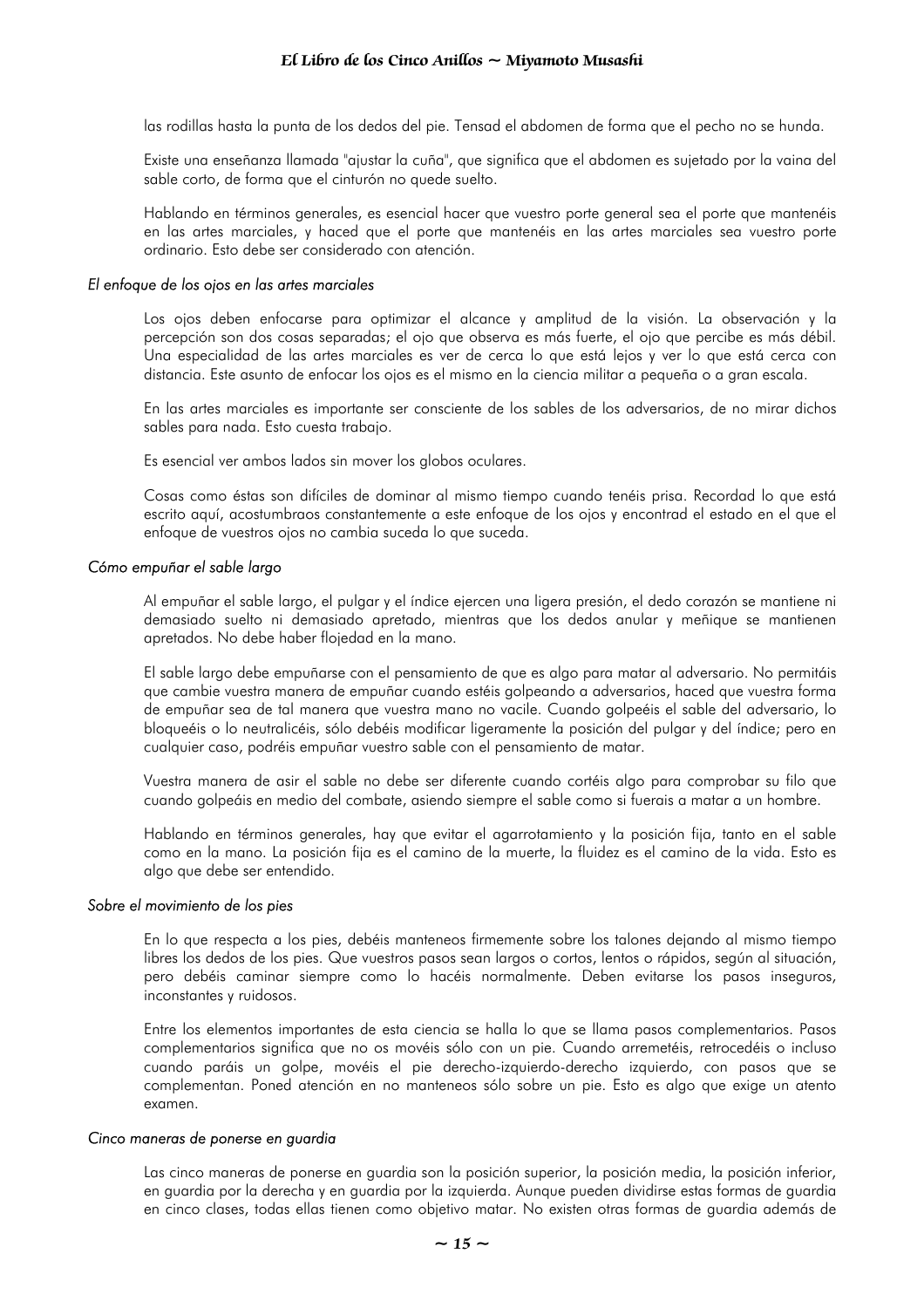estas cinco.

Cualquiera que sea la guardia que adoptéis, no penséis en ellas como en una posición defensiva; consideradla como una parte del acto de matar.

Las posiciones superior, media, inferior, son guardias sólidas, mientras que las dos posiciones laterales son guardias fluidas. Las guardias por la derecha y por la izquierda son adecuadas para lugares en donde no hay espacio por encima de la cabeza o a los lados. El decidir adoptar la guardia derecha o izquierda se decide según el caso.

Lo que es importante en este camino es darse cuenta de que es más perfecta la guardia media. En esta guardia media se encierra toda la ciencia de ponerse en guardia. Consideradla en términos de ciencia militar a gran escala: el centro corresponde a la posición del general, mientras que las otras cuatro guardias le siguen. Esto debe examinarse atentamente.

# *La vía del sable largo*

Conocer la vía del sable largo significa que aunque estés sosteniendo el sable con dos dedos, sabréis cómo hacerlo y blandirlo fácilmente.

Cuando intentéis blandir rápidamente el sable largo, os desviáis de la vía del sable largo y, por tanto, es difícil de manejar. El asunto consiste en blandir el sable largo tranquilamente, de forma que sea fácil de hacer.

Cuando intentáis manejar con rapidez el sable largo, de la misma forma que podéis utilizar un abanico o un sable corto os desviáis de la vía del sable largo, de forma que es difícil de blandir. A esto se llama "trinchar con el sable corto" y es ineficaz para matar a un hombre con el sable largo.

Cuando golpeáis hacia abajo con el sable largo, retiradlo de una forma cómoda. Cuando lo blandís a los costados, volvedlo a su posición inicial de la forma convencional. Estirad el codo lo más posible y blandir con la fuerza es la vía del sable largo.

#### *Procedimientos de las cinco técnicas convencionales*

#### *Primera técnica*

La guardia se halla en la posición media, con la punta del sable apuntando hacia el rostro del adversario. Cuando cerráis filas contra el adversario, y éste golpea con el sable largo, contrarrestad su ataque desviándolo hacia la derecha. Cuando el adversario golpea de nuevo, haced retroceder la punta de su sable hacia atrás y hacia arriba; dejad vuestro sable como está, una vez que ha rebotado hacia abajo, hasta que el adversario ataque de nuevo; en ese momento golpeáis las manos del adversario desde abajo.

Las cinco técnicas convencionales son difíciles de entender sólo escribiendo sobre ellas. Las cinco técnicas convencionales deben de ser practicadas con el sable en la mano. Mediante estas cinco nociones generales del sable, conoceréis mi ciencia sobre su manejo y serán también evidentes las técnicas empleadas por los adversarios. Quiero decir que no existen más que cinco guardias en el método de Los Dos Sables en la esgrima. El entrenamiento y la práctica son imprescindibles.

#### *Segunda técnica*

La guardia se halla en la posición superior, y golpeáis al adversario en el mismo momento en que éste intenta golpearos. Si vuestro sable no da al adversario, dejadlo por unos instantes, hasta que éste ataque de nuevo. En ese momento golpeáis por debajo haciendo un barrido hacia arriba. El mismo principio puede aplicarse cuando ataquéis de nuevo.

Dentro de esta técnica existen diversos estados de espíritu y varios ritmos. Si practicáis el entrenamiento de mi escuela por medio de lo que subyace en esta técnica, obtendréis un conocimiento completo de las cinco formas de esgrima y podréis vencer en cualquier circunstancia. Sólo requiere práctica.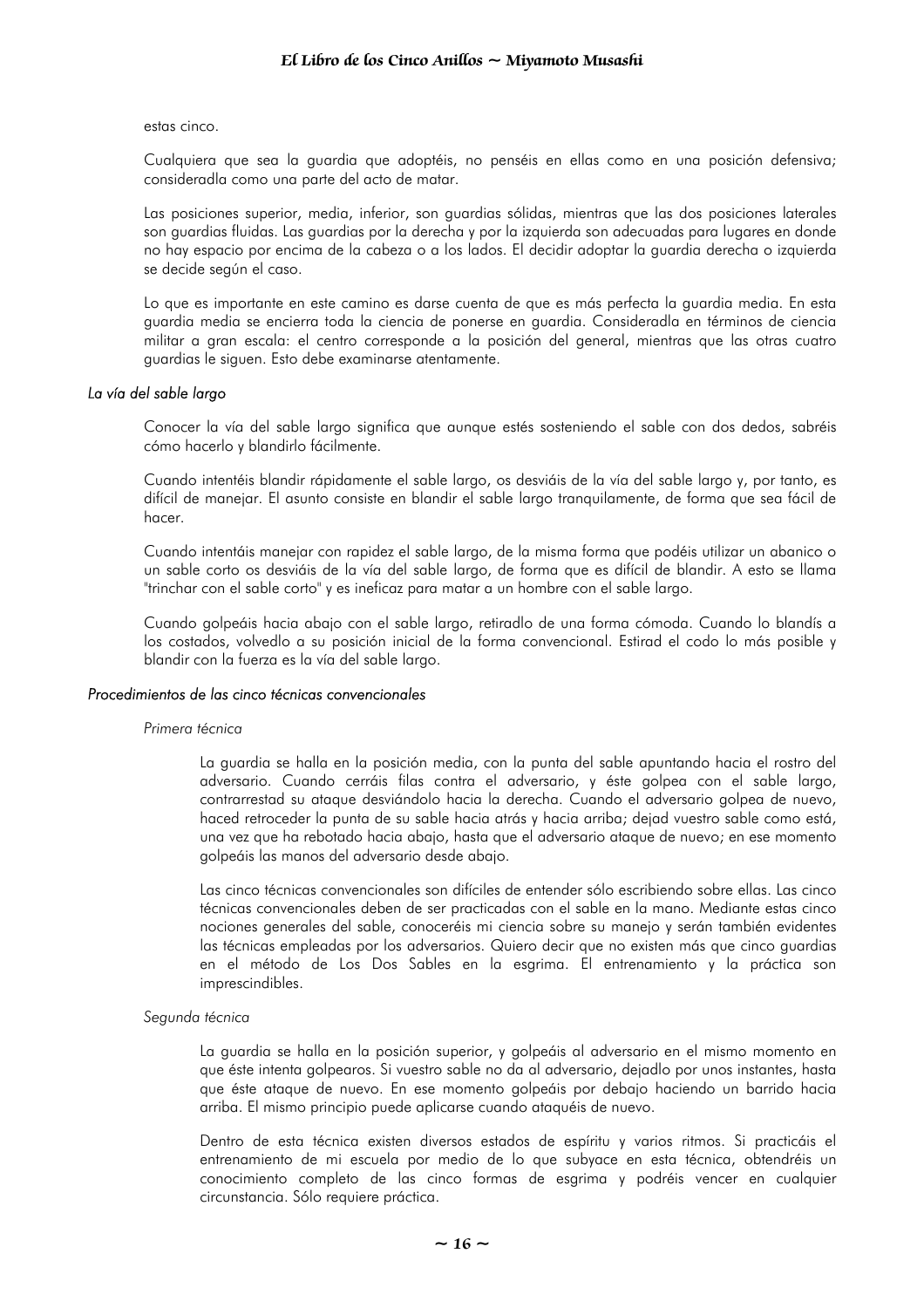# *Tercera técnica*

El sable se mantiene en la posición inferior; con la determinación de tomar los asuntos en mano; cuando el adversario ataca de nuevo; cuando intente haceros perder el sable, llevadlo hacia arriba al mismo ritmo, y seguidamente golpead sus brazos a ambos lados después de que haya atacado. La cuestión es abatir de una vez al adversario desde la posición inferior, justo en el momento en el que él golpea. La guardia con el sable en la posición inferior es algo que aparece al principio y posteriormente en el proceso de la práctica de esta ciencia; ésta debe de ser practicada con el sable en la mano.

#### *Cuarta técnica*

Se mantiene el sable horizontalmente al lado izquierdo, para golpear las manos del adversario desde abajo cuando él intenta atacar. Cuando el adversario intenta haceros perder el sable golpeando hacia arriba desde abajo, bloquead la trayectoria de su sable inmediatamente, con la idea de herir sus manos y cortar diagonalmente hacia arriba, hacia vuestro hombro. Ésta es la forma de manejar un sable largo. Ésta es también la forma de vencer, bloqueando la trayectoria del sable del adversario si éste intenta atacar de nuevo. Esto debe considerarse atentamente.

# *Quinta técnica*

El sable se mantiene horizontalmente a la derecha. Cuando localizáis el ataque del adversario, blandís vuestro sable desde el lado inferior en diagonal hacia arriba hasta la posición de guardia superior, y después golpeáis directamente desde arriba. Esto es también esencial para adquirir la maestría en la utilización del sable largo. Cuando podáis empuñar un sable conforma a esta técnica, podréis empuñar con libertad un sable largo y pesado.

Estas cinco técnicas convencionales no deben ser descritas con detalle. Para comprender la utilización del sable largo en mi escuela, y comprender también de forma general los ritmos y distinguir las tácticas de esgrima de los adversarios, primero utilizad estas cinco técnicas para desarrollar constantemente vuestras habilidades. Incluso cuando luchéis contra adversarios, perfeccionad el uso del sable largo, sintiendo el espíritu del adversario, utilizando los diversos ritmos y obteniendo la victoria de cualquier forma. Esto exige un atento discernimiento.

#### *Sobre la enseñanza de tener una posición sin tenerla*

Tener una posición sin tenerla, o una guardia sin guardia, significa que el sable largo no debe ser mantenido en una posición fija. Sin embargo, puesto que existen cinco formas de colocar el sable, las guardias deben conformarse a ellas. Dónde mantenéis el sable depende de vuestra relación con el adversario, depende del lugar y debe adecuarse a la situación; siempre que lo empuñéis, la idea que ha de tenerse en mente es que debe ser fácil matar al adversario.

A veces, en la posición de guardia superior se desciende un poco, de forma que se convierte en una posición media, mientras que la guardia media puede elevarse un poco, dependiendo de la ventaja que se obtenga de ello, de forma que se convierte en una posición superior. En ocasiones, la guardia inferior también se eleva un poco, para convertirse en una posición media. Las dos posiciones laterales pueden también desplazarse un poco hacia el centro, dependiendo de si estáis frente a frente con vuestro adversario, obteniendo como consecuencia bien una guardia media o una guardia inferior.

De esta forma, el principio consiste en tener una posición en guardia sin tener una posición. Ante todo, cuando levantáis el sable, en cualquier caso la idea es de matar al adversario. Aunque interceptemos, golpeemos o bloqueemos el golpe del sable del adversario, e inmovilicemos u obstruyamos su trayectoria, todos estos movimientos son oportunidades para hendir al adversario. Hay que entender esto. Si pensáis en interceptar, golpear, bloquear, inmovilizar u obstruir la trayectoria, con ello seréis incapaces de matar. Es esencial pensar en todo como una oportunidad de matar. Esto debe ser considerado atentamente.

En la ciencia militar a gran escala, la disposición de las tropas es también un asunto de colocación. Por ello, cada caso es una oportunidad para ganar una guerra. La posición fija es mala. Esto debe de ser trabajado con profundidad.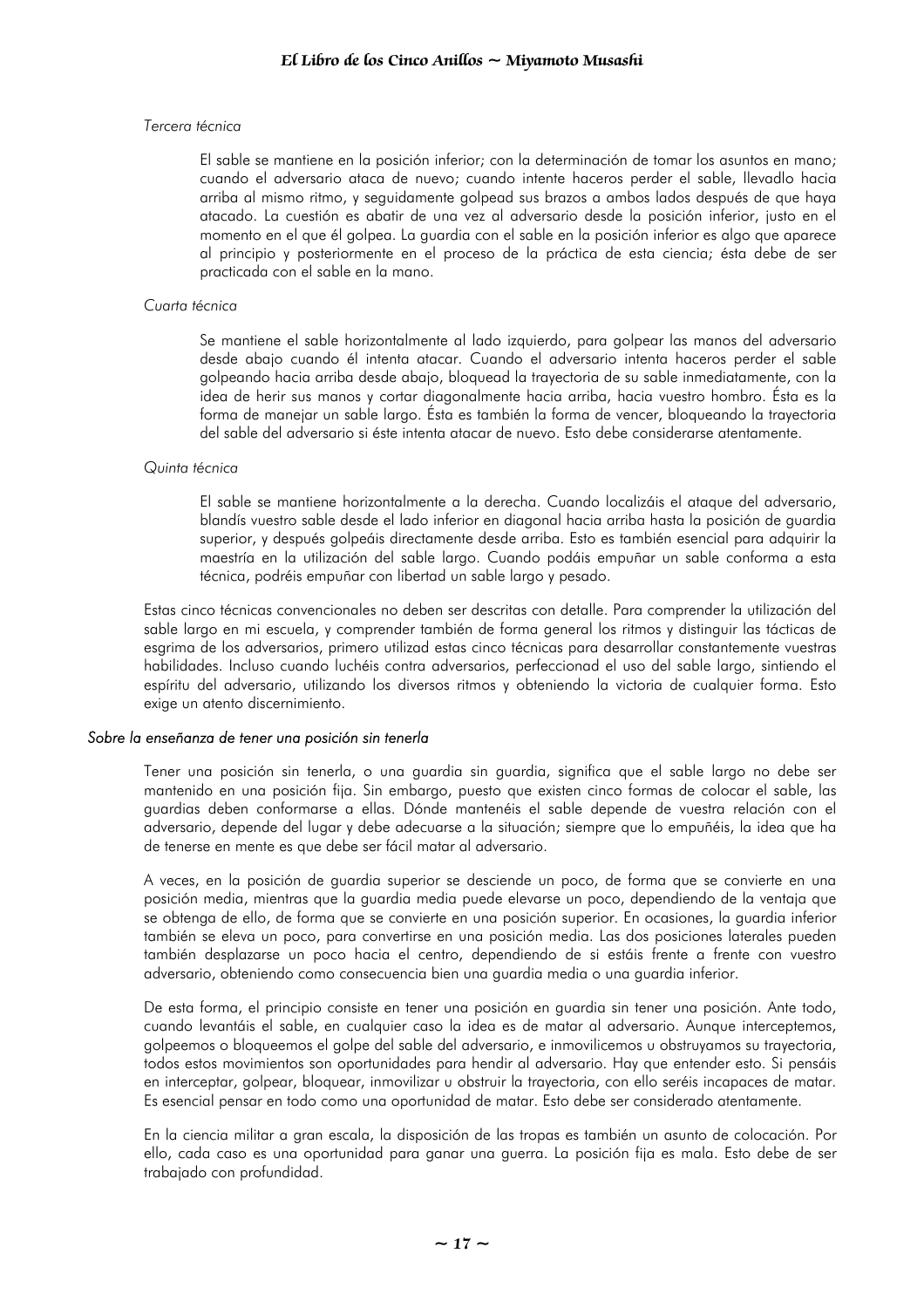#### *Golpear al adversario en un solo compás*

Entre los ritmos utilizados para golpear a un adversario existe lo que se llama un solo compás. Encontrando una posición en la que podéis alcanzar al adversario, dándonos cuenta del momento en el que éste todavía no ha decidido qué hacer, golpeáis directamente, lo más rápidamente posible, sin mover vuestro cuerpo ni fijar vuestra atención.

El golpe con el que golpeáis al adversario antes de que haya pensado en retirarse, parar el golpe o golpear se llama un solo compás. Una vez que habéis aprendido bien este ritmo, debéis practicar el golpe intermedio de una forma rápida.

#### *El ritmo de la segunda primavera*

Se da cuando estáis a punto de golpear y el adversario retrocede rápidamente o para el golpe; fingid un ataque y después golpead al adversario cuando se relaja después de la tensión. Éste es el golpe de la segunda primavera.

Será muy difícil llevar a cabo este golpe simplemente leyendo este libro. Es algo que debéis entrenar una vez que habéis recibido la instrucción.

#### *Golpear sin pensamiento ni forma*

Cuando vuestro adversario va atacar, vosotros os disponéis a hacer lo mismo, vuestro cuerpo tiene una posición ofensiva y vuestra mente está también a la ofensiva; vuestras manos golpean espontáneamente a partir del espacio con una velocidad y una fuerza añadidas. A esto se llama golpear sin pensamiento ni forma, y es el golpe más importante. Os encontraréis con este golpe una y otra vez. Es algo que requiere ser bien aprendido y perfeccionado con la práctica.

# *El golpe del curso del agua*

El golpe del curso del agua se utiliza cuando estáis frente a frente con el adversario y éste intenta retroceder, esquivar o parar vuestro sable rápidamente: expandiendo el cuerpo y la mente, blandís el sable desde detrás de vosotros de una forma completamente relajada, como si dudarais, y golpeáis con un golpe fuerte y poderoso.

Una vez que hayáis aprendido esta clase de golpe, con toda certeza es fácil golpear. Es esencial distinguir la posición del adversario.

# *El golpe al azar*

Cuando lanzáis una ofensiva y el adversario intenta detener o parar el golpe, golpeáis su cabeza, manos y pies de una sola vez. Golpear donde podéis con un solo golpe del sable largo se llama golpear al azar. Cuando aprendáis este golpe, os daréis cuenta que siempre es útil. Es algo que exige un discernimiento exacto en el transcurso de un duelo.

# *El golpe centella*

El golpe centella se produce cuando el sable de vuestro adversario y vuestro sable están bloqueados juntos y golpeáis lo más fuerte que podéis sin levantar en absoluto vuestro sable. Hay que golpear rápidamente, poniendo la fuerza en las piernas, el torso y las manos.

Este golpe es difícil de realizar sin una práctica repetida.

Si lo cultiváis hasta la perfección, tiene un poderoso impacto.

# *El golpe de las hojas carmesí*

La idea del golpe de las hojas carmesí consiste en golpear el sable del adversario desviándolo hacia abajo, subiendo de nuevo vuestro sable. Cuando un adversario está blandiendo un sable ante vosotros intentando atacar, golpear o defenderse, golpeáis con fuerza el sable del adversario con el espíritu de "golpear sin pensamiento y sin forma" o incluso el del "golpe centella". Cuando ejecutáis correctamente esta técnica, golpeando con la punta del sable hacia abajo (*kissakisagari*), el sable de vuestro adversario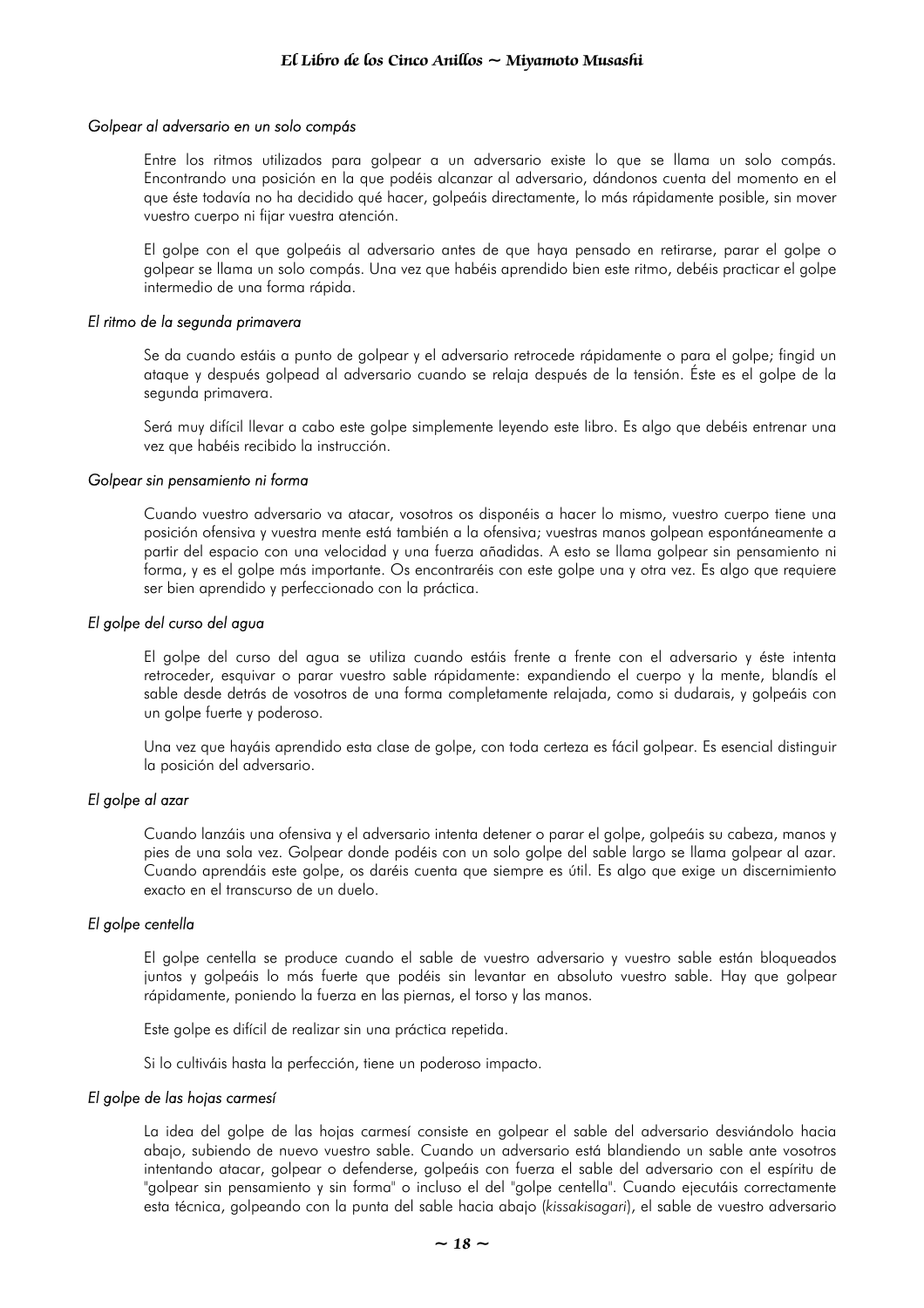caerá irremediablemente.

Si cultiváis este ataque hasta la perfección, os será fácil hacer caer un sable. Esto debe ser bien practicado.

# *El cuerpo en lugar del sable*

En ese sentido, el cuerpo también puede ser llamado el cuerpo que sustituye al sable. En general, cuando tomáis la ofensiva, vuestro sable y vuestro cuerpo no se lanzan al ataque simultáneamente. Dependiendo de vuestras oportunidades de golpear al adversario, primero adoptáis una postura ofensiva con vuestro cuerpo, y vuestro sable golpea con independencia de vuestro cuerpo.

A veces, podéis golpear con vuestro sable sin mover el cuerpo, pero generalmente éste inicia primero la ofensiva, seguida por el golpe del sable. Esto requiere una observación y práctica atentas.

### *Golpear y alcanzar*

Por *golpear* y *alcanzar* quiero dar a entender dos cosas diferentes. El sentido de *golpear* consiste en que, sea cual fuere el golpe que empleéis, lo hacéis de una manera deliberada y certera. *Alcanzar* significa algo como chocar con alguien. Aunque alcancéis a vuestro adversario de forma tan grave que muera en el acto, esto significa alcanzar. Un golpe se produce cuando vosotros consciente y deliberadamente asestáis el golpe que queréis dar. Esto exige inspección y reflexión.

Alcanzar a un adversario en las manos o en las piernas significa "tocarle" primero, para asestar un poderoso golpe tras esa rozadura. Alcanzar significa algo así como "sondear". Si realmente aprendéis a dominar esto, será algo extraordinario. Esto cuesta trabajo.

# *El cuerpo del mono de brazos cortos*

La postura del mono de brazos cortos significa no alcanzar con la mano. La idea consiste en que cuando estáis cerca de un adversario, lo alcancéis rápidamente, antes de que éste ataque, sin avanzar en absoluto las manos.

Cuando intentáis avanzarlas, vuestro cuerpo se queda invariablemente detrás. Así pues, la idea consiste en mover todo el cuerpo rápidamente para entrar en la defensa del adversario. Es fácil llegar al cuerpo a cuerpo si está al alcance de la mano. Esto debe ser investigado con atención.

# *El cuerpo pegado*

Esto significa entrar en el espacio de un adversario y pegarse rápidamente a él. Cuando entráis dentro de las defensas del adversario, debéis pegaros con fuerza a su cabeza, a su cuerpo y a sus piernas. La mayoría de las personas consiguen hacerlo rápidamente con su cabeza y sus piernas, pero el cuerpo se queda atrás. Pegarse a un adversario significa que os pegáis con tanta proximidad que no dejáis espacio entre vuestros cuerpos. Esto debe ser investigado cuidadosamente.

#### *Competir en estatura*

Significa que cuando estáis cerca de un adversario, bajo cualquier circunstancia, estiráis las piernas, el pecho y el cuello de forma que vuestro cuerpo no se contraiga, acercándoos a él con fuerza, ponéis vuestro rostro a la altura del rostro del adversario, como si quisierais comparar la estatura y demostrar que sois el más alto de los dos. El punto esencial consiste en maximizar vuestra altura y acercaos totalmente. Esto exige un trabajo cuidadoso.

# *Adherirse*

Cuando vuestro adversario y vosotros atacáis, y vuestro adversario detiene vuestro ataque, la idea es acercaros con vuestro sable pegado a su sable. Adherirse significa que es difícil separar el sable. Debéis mantenerlo pegado con mucha fuerza. Se trata de mantener el sable como si estuviera pegado, cuando os acercáis, con independencia de la tranquilidad con que os mováis.

Existe el estar pegado y existe el estar trabado. Estar pegado es más fuerte que el estar trabado. Estas cosas deben ser distinguidas.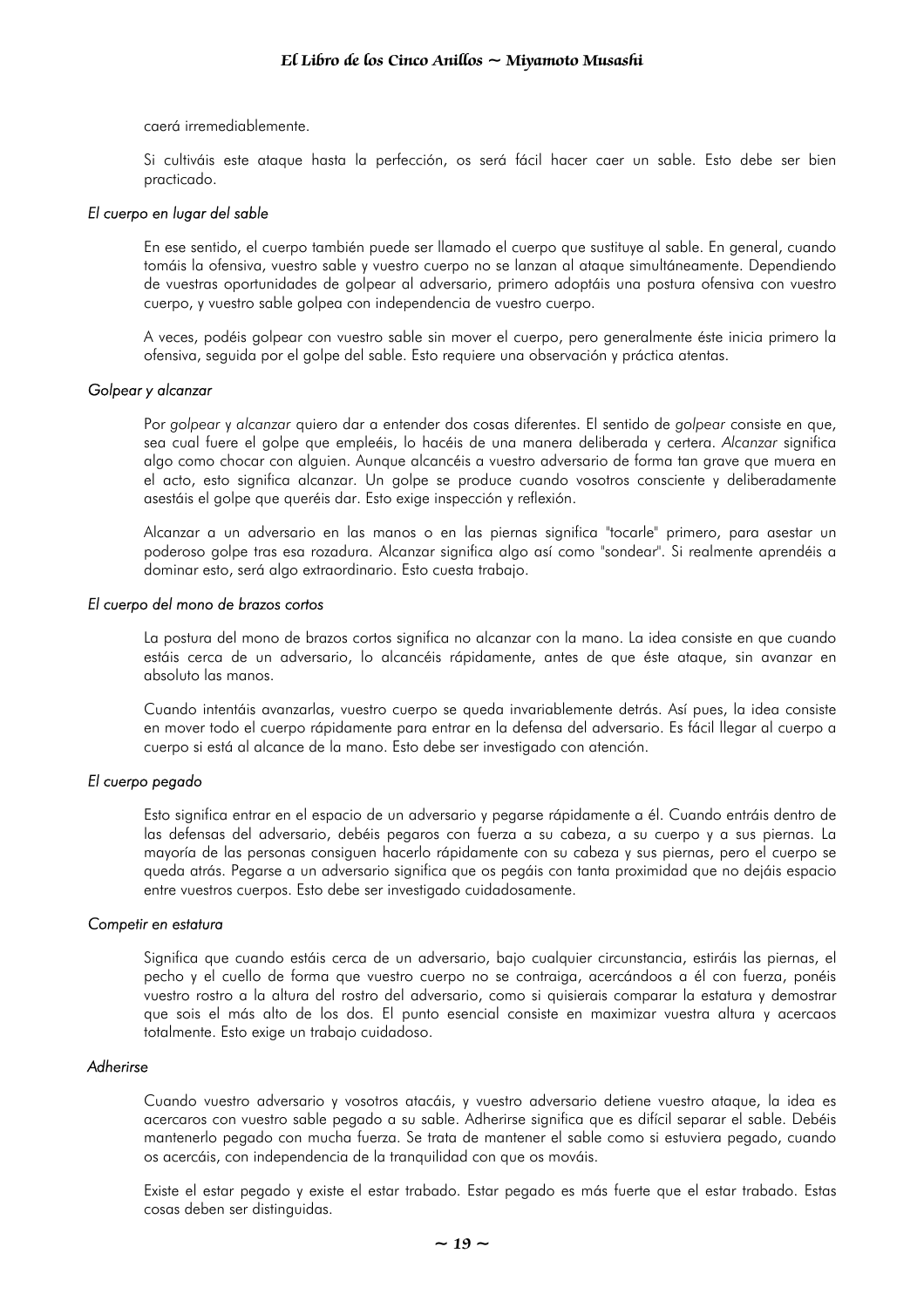# *El ataque con el cuerpo*

Se produce cuando os acercáis al costado del adversario y golpeáis con vuestro cuerpo. Ladeando ligeramente vuestro rostro y avanzando vuestro hombro izquierdo, lo golpeáis en el pecho.

Al golpearlo, ejerced toda la fuerza posible con vuestro cuerpo; al golpear, la idea consiste en acercarse con un salto en el momento de máxima tensión.

Una vez que habéis aprendido a acercaros de esta manera, podéis proyectar al adversario varios metros hacia atrás. Es incluso posible golpear a un adversario con tanta fuerza que éste muera.

Esto exige un total entrenamiento y práctica.

# *Tres clases de parada*

Cuando atacáis a un adversario, para parar el golpe de su sable, haciendo como si quisierais herirlo en los ojos, desviáis su sable hacia vuestra derecha con vuestro sable, parando así el ataque.

También existe lo que se llama la parada de apuñalamiento. Haciendo como si quisierais apuñalar al adversario en el ojo derecho, con la intención de cortar su cuello, paráis el golpe del sable del adversario con una estocada de apuñalamiento.

Igualmente, cuando un adversario ataca y vosotros os acercáis con un sable corto, sin prestar mucha atención a parar el ataque con el sable, os acercáis a él como si quisierais golpear su rostro con vuestra mano izquierda.

Éstas son las tres clases de parada. Esto es algo que exige un completo entrenamiento y práctica.

#### *Apuñalar la cara*

Cuando estáis igualados con un adversario, es esencial conservar en mente apuñalarles la cara con la punta de vuestro sable en los intervalos que existen entre los golpes del sable de vuestro adversario y vuestros propios golpes. Cuando tenéis la intención de apuñalar la cara de vuestro adversario, éste intentará poner el cuerpo y su rostro fuera de alcance. Cuando lográis que vuestro adversario haya retrocedido, habéis conseguido varias ventajas de las que os podéis servir para ganar. Debéis trabajar esto cuidadosamente.

En medio de la batalla cuando un adversario intente ponerse fuera de alcance, ya habéis ganado. Por ello es imprescindible no olvidar la táctica de "apuñalar la cara". Esto debe cultivarse en el transcurso de la práctica de las artes marciales.

# *Apuñalar el corazón*

Apuñalar el corazón se utiliza cuando se combate en un lugar donde no hay espacio para hacer movimientos cortantes de sable por encima de la cabeza hacia los lados, de forma que apuñaláis al adversario. Para hacer fallar el sable del adversario, tenéis que dirigir la parte montante de vuestro sable directamente hacia vuestro adversario, haciéndolo retroceder un poco, de forma que el sable no se descentre y se pueda hundir en su pecho.

Este movimiento es especialmente útil cuando estáis cansados o cuando vuestro sable no corta. Es imprescindible discernir cada caso de una forma experta.

# *El grito*

Dos clases de gritos (*katsu* y *totsu*) se utilizan cuando lanzáis un ataque para vencer a un adversario y éste responde; surgiendo desde abajo como si fuerais a apuñalar al adversario, ejecutáis un contraataque.

En cualquier caso, lanzáis los dos gritos sucesiva y rápidamente. La idea consiste en apuñalar hacia arriba con un *katsu* y después golpear con un *totsu*.

Este movimiento puede utilizarse siempre en un duelo. La forma de alcanzar ambos gritos es elevando la punta del sable en el sentido de apuñalar y entonces golpear inmediatamente mientras se eleva el sable.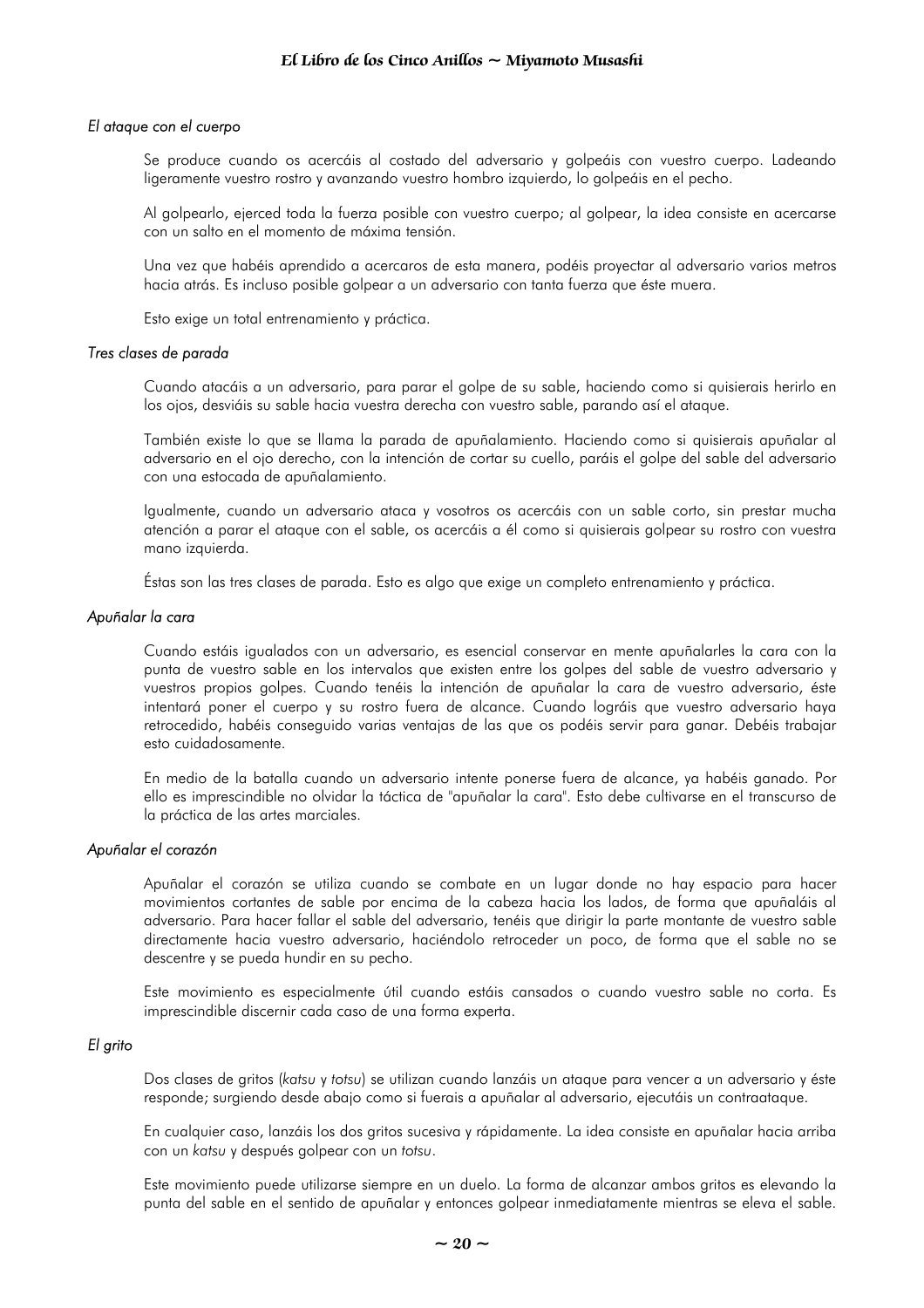El ritmo debe practicarse bien y examinado atentamente.

### *La parada con golpe*

Cuando intercambiáis golpes con un adversario en un duelo y golpeáis en el sable del adversario con vuestro propio sable cuando él golpea, a esto se le llama la parada con golpe. La idea de parar con un golpe no es la de golpear muy fuerte, ni la de sostener o bloquear; respondiendo al ataque del sable del adversario, asestáis un golpe en el sable que golpea e inmediatamente atacáis al adversario.

Es esencial ser el primero en golpear. Si el ritmo de vuestro ataque de parada es correcto, por poderoso que sea el golpe de vuestro adversario, mientras que tengáis intención mantenida de golpear, no se inclinará la punta de vuestro sable. Esto debe aprenderse con la práctica y examinarse cuidadosamente.

#### *Una posición contra muchos adversarios*

Una posición contra muchos adversarios se presenta cuando el individuo lucha solo contra un grupo. Manejando tanto el sable largo como el sable corto, lo mantenéis a la izquierda y a la derecha extendiéndolos horizontalmente. La idea es que si los adversarios os llegan de los cuatro costados, los obliguéis a situarse en un solo lugar.

Cuando distinguís el orden en el que os atacan los adversarios, ocuparos de aquellos que van en vanguardia primero; manteniendo un ojo sobre toda la situación, y determinando las posiciones desde las que los adversarios lanzan sus ataques, blandiendo ambos sables al mismo tiempo sin que interfieran entre sí, es erróneo esperar. La idea consiste en adoptar inmediatamente la posición de alerta con ambos sables preparados a los lados cuando un adversario avanza, para bloquearlo con un poderoso ataque, dominarlo y después volverse al próximo adversario que llega y partirlo por la mitad.

Intentad reunir a vuestros adversarios en una sola línea cuando parecen estar retrocediendo, y atacad con fuerza sin permitir un momento de descanso.

Será difícil avanzar si os limitáis a atacar a vuestros adversarios en masa. Entonces, una vez más, si pensáis vencerlos uno tras otro a medida que van llegando, tendréis una sensación de espera y dificultades en vuestro avance. Se trata de ganar sintiendo los ritmos de los adversarios y sabiendo dónde fallan.

Si tenéis de vez en cuando un grupo de practicantes y aprendéis cómo arrinconarlos, es posible dominar a un adversario, a diez, o incluso a veinte, si se mantiene la paz de espíritu, esto exige una total práctica y consideración.

#### *La ventaja en el duelo*

La ventaja en el duelo significa comprender cómo obtener la victoria utilizando el sable largo según las leyes de las artes marciales. Esto no puede ser escrito con detalle; uno debe darse cuenta de cómo ganar por medio de la práctica. Ésta es la utilización de l sable largo que revela la verdadera ciencia de las artes marciales; es transmitida verbalmente.

#### *El golpe único*

Esto significa obtener la victoria con certeza mediante la precisión de un solo golpe. Esto no puede comprenderse son aprender bien las artes marciales. Si practicáis este golpe convenientemente, dominaréis las artes marciales y esto será una forma de alcanzar la victoria a voluntad. Estudiadlo cuidadosamente.

#### *El estado de penetración directa*

El espíritu de penetración directa es algo que se transmite cuando uno recibe la verdadera vía de la escuela de los Dos Sables. Es esencial practicar bien, así como entrenar el cuerpo en esta ciencia militar. Esto se transmite verbalmente.

### *Epílogo*

Lo expuesto anteriormente es una explicación general de las artes de la esgrima de mi escuela, que he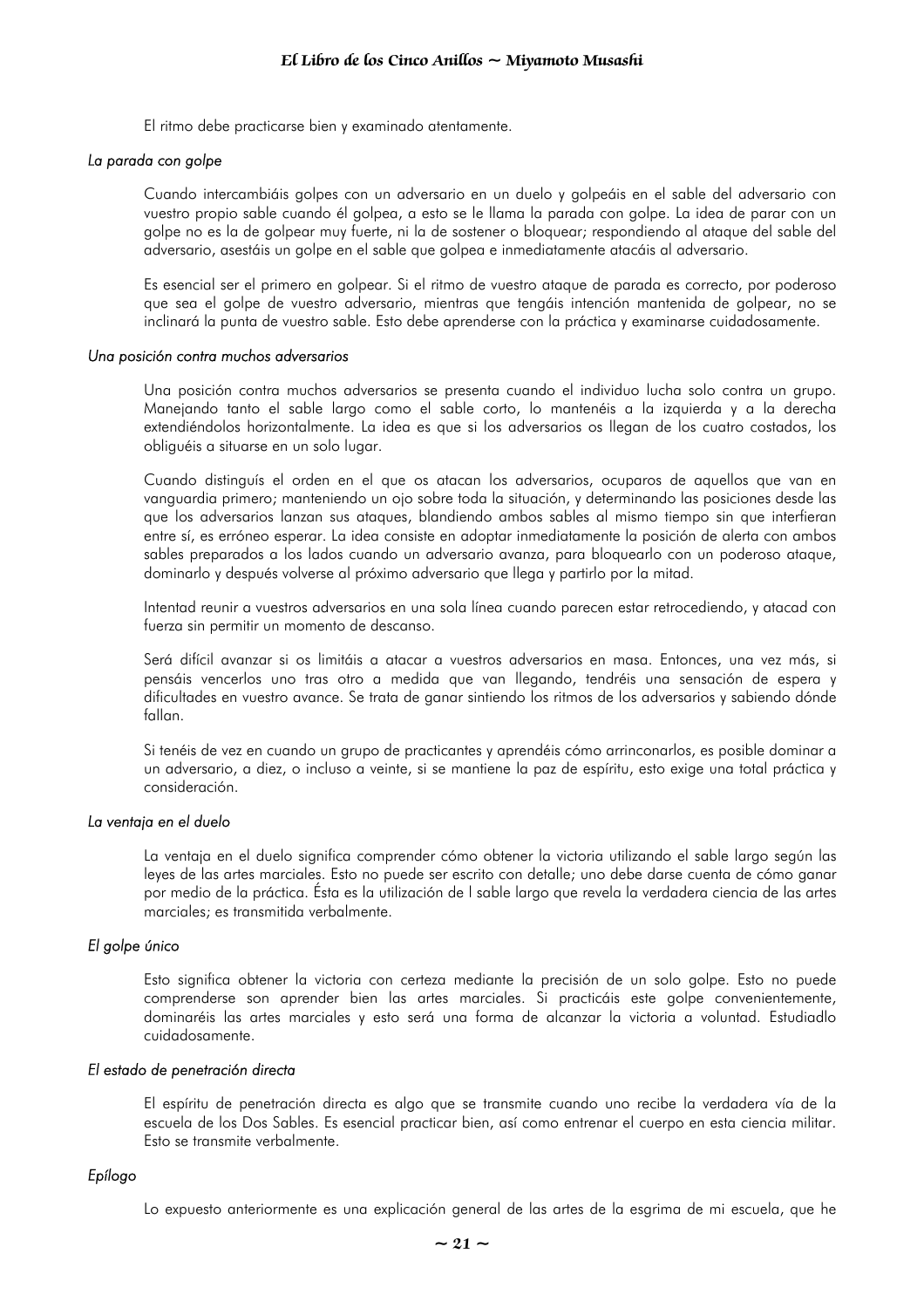recogido en este manuscrito.

En la ciencia militar, la forma de aprender cómo empuñar el sable largo y obtener la victoria sobre los demás empieza con la utilización de las cinco técnicas convencionales para aprender las cinco clases de guardia, y después aprender cómo manejar un sable largo y obtener una libertad total de movimientos, agudizando el espíritu para discernir los ritmos de la vía y poder tomar por sí mismo el sable. Cuando sois capaces de mover el cuerpo y los pies según vuestra voluntad, le ganáis a una persona y después a otra, y así llegáis a discernir lo que es bueno y lo que es malo en las artes marciales.

Estudiando y practicando cada aspecto de este libro, luchando contra otros adversarios, paulatinamente comprendéis los principios de esta ciencia; manteniéndola en vuestro espíritu continuamente, sin una sensación de apresuramiento, aprendiendo sus virtudes siempre que surja la oportunidad, aceptando combatir con cualquier clase de adversario en los duelos, aprendiendo el corazón de la ciencia, aunque sea un camino de 1.600 kilómetros, dais un paso cada vez.

Pensando pausadamente, comprendiendo que es obligación de los guerreros practicar esta ciencia, decidid que hoy venceréis el yo del día anterior, y que mañana ganaréis a aquellos que tienen menos capacidad, y posteriormente venceréis a aquellos que tienen más capacidad. Practicando de acuerdo con este libro, debéis tomar la decisión de no dejar que vuestra mente se distraiga.

Por muchos adversarios que venzáis, mientras hagáis algo en contra del entrenamiento, no estaréis en la verdadera vía. Cuando este principio llega al espíritu, entendéis cómo vencer incluso a docenas de adversarios por vosotros mismos. Una vez que lo hacéis, también sois capaces de captar los principios de la ciencia militar individual o a gran escala por medio del poder del conocimiento del arte del sable.

Esto es algo que exige una total consideración, con mil días de práctica para el entrenamiento y diez mil días de práctica para refinarlo.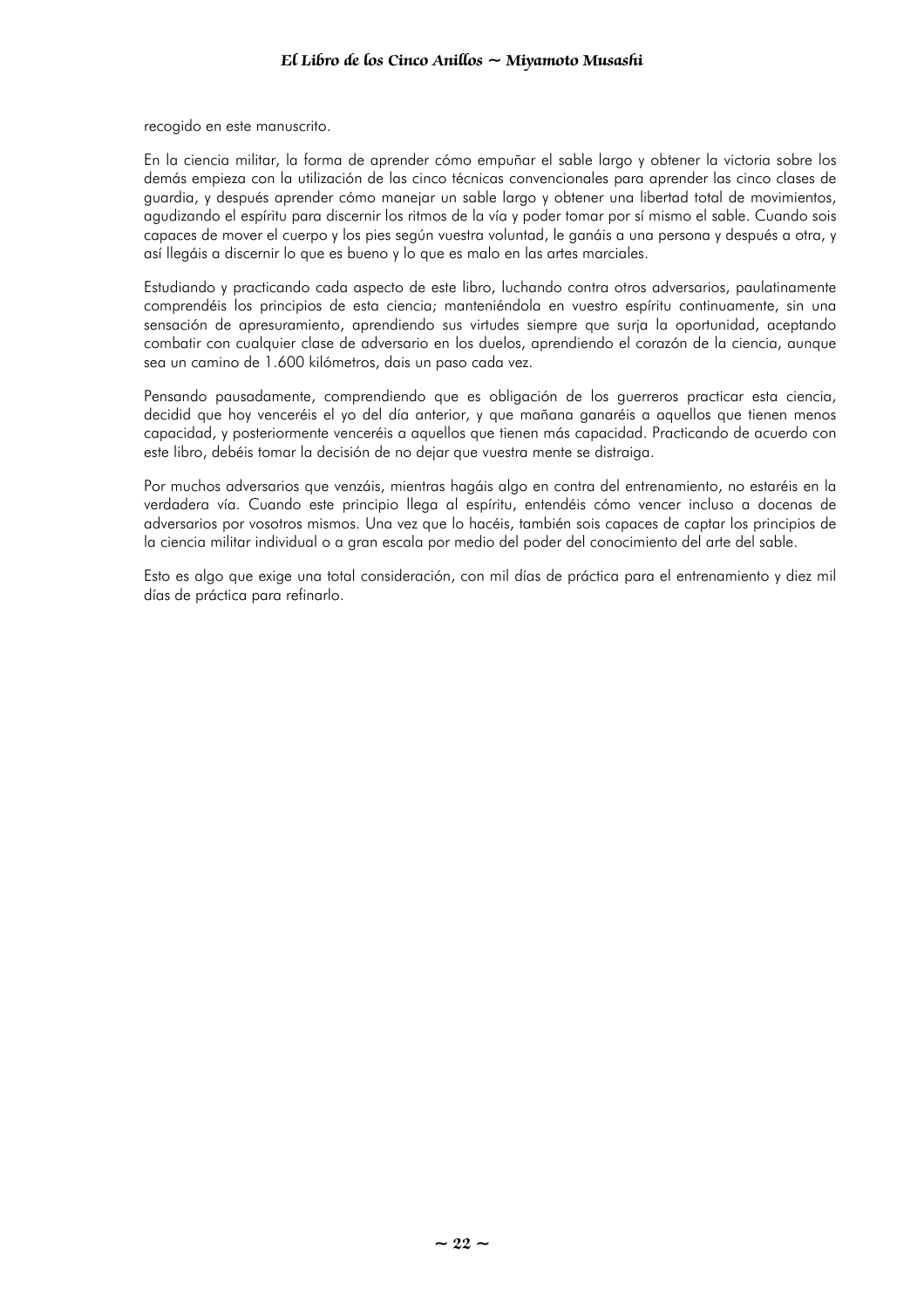# **El Manuscrito del Fuego**

En la ciencia militar de la escuela de los Dos Sables se piensa en el combate como en un fuego. Las cuestiones concernientes a la victoria y a la derrota en la batalla se consideran como algo que pertenece al Manuscrito del Fuego y por ello están escritas aquí.

Para empezar, las gentes piensan en los principios de la ventaja en las artes marciales con una mente estrecha. Algunos saben cómo aprovecharse de un golpecito en el pecho, utilizando las puntas de los dedos, otros saben cómo ganar sirviéndose de un abanico mediante un movimiento a tiempo del antebrazo. Utilizando igualmente un sable de bambú o algo parecido, parecen aprender la ventaja menor de la velocidad, entrenando sus manos y pies de esta forma, concentrándose en el intento de aprovecharse de un poco más de velocidad.

En lo que respecta a mi ciencia militar, he distinguido los principios de la vida y de la muerte a través de numerosos duelos en los que he puesto mi vida en peligro, aprendiendo la ciencia del sable, llegando a conocer la fuerza y la debilidad de los golpes del sable del adversario, comprendiendo las diversas utilizaciones del filo y del envés de éste y practicando cómo matar a los adversarios. En el transcurso de esta acción, nunca me ocurrieron percances tontos. Especialmente cuando uno se halla en pleno combate con armadura, uno no piensa en pequeñas cosas.

Además, luchar solo contra cinco o diez personas en duelos a vida o muerte y encontrar una forma segura de vencerlos es el meollo de mi ciencia militar. Así, *i*cuál es la diferencia entre la lógica de alguien quien vence a diez personas y la de mil personas que vencen a cien mil? A esto hay que prestarle una auténtica consideración.

Sin embargo, es imposible reunir a mil o diez mil personas para practicar cada día con el objeto de aprender esta ciencia. Aunque os estéis ejercitando solos con un sable, descubrid el conocimiento y las tácticas de todos los adversarios, conoced sus movimientos fuertes y débiles, averiguad cómo vencer a cada cual por medio del conocimiento y del carácter de la ciencia militar, y os convertiréis en maestros de esta vía.

¿Quién podría en el mundo alcanzar la penetración directa de mi ciencia militar? Entrenándose y depurando la técnica día y noche con la determinación de llegar posteriormente a su perfección, luego de perfeccionada, uno llega a una libertad excepcional, logra maravillas y llega a estar dotado de poderes inconcebibles de penetración. Es así como la ley cósmica se cumple a través de las artes marciales.

# *La posición física*

Al dirigir la situación de la posición física, existe lo que se conoce como situarse de espaldas al sol. Esto significa que tomáis una posición con el sol detrás de vosotros. Si la situación no os permite mantener al sol a vuestra espalda, entonces debéis luchar por mantenerlo a vuestra derecha.

Esto también es válido para los combates a puerta cerrada, en los que debéis mantener la luz a vuestra espalda o a vuestra derecha. Es deseable asegurarse de que no hay nada que se interponga en vuestro camino a vuestra espalda, y de que hay mucho espacio a vuestra izquierda, tomando una posición de tal forma que el espacio más estrecho quede a vuestra derecha.

Del mismo modo por la noche, cuando podéis ver a vuestros adversarios, tomad vuestra posición con los fuegos a vuestra espalda y las luces a vuestra derecha, como se ha dicho anteriormente.

Con el objeto de "mirar desde arriba al enemigo, entended que debéis tomar vuestra posición en el terreno más elevado, incluso aunque sea sólo ligeramente más elevado. En sitios cerrados, el lugar de honor debe considerarse el lugar más elevado.

De cualquier forma, cuando se trata de la batalla, la idea es empujar a los adversarios hacia vuestra izquierda. Es esencial asegurarse de que los obstáculos quedan a espaldas de vuestros adversarios, después forzadlos hacia él de cualquier forma que podáis.

Cuando conseguís que los adversarios retrocedan hacia el obstáculo, para impedirles que vean la situación, atacad sin pausa de forma que no puedan mirar alrededor. Esto de no dejar a los adversarios observar la situación se aplica también en sitios cerrados, cuando estáis empujándolos hacia pórticos, columnas, puertas, puertas corredizas, balaustradas, pilares u otros obstáculos.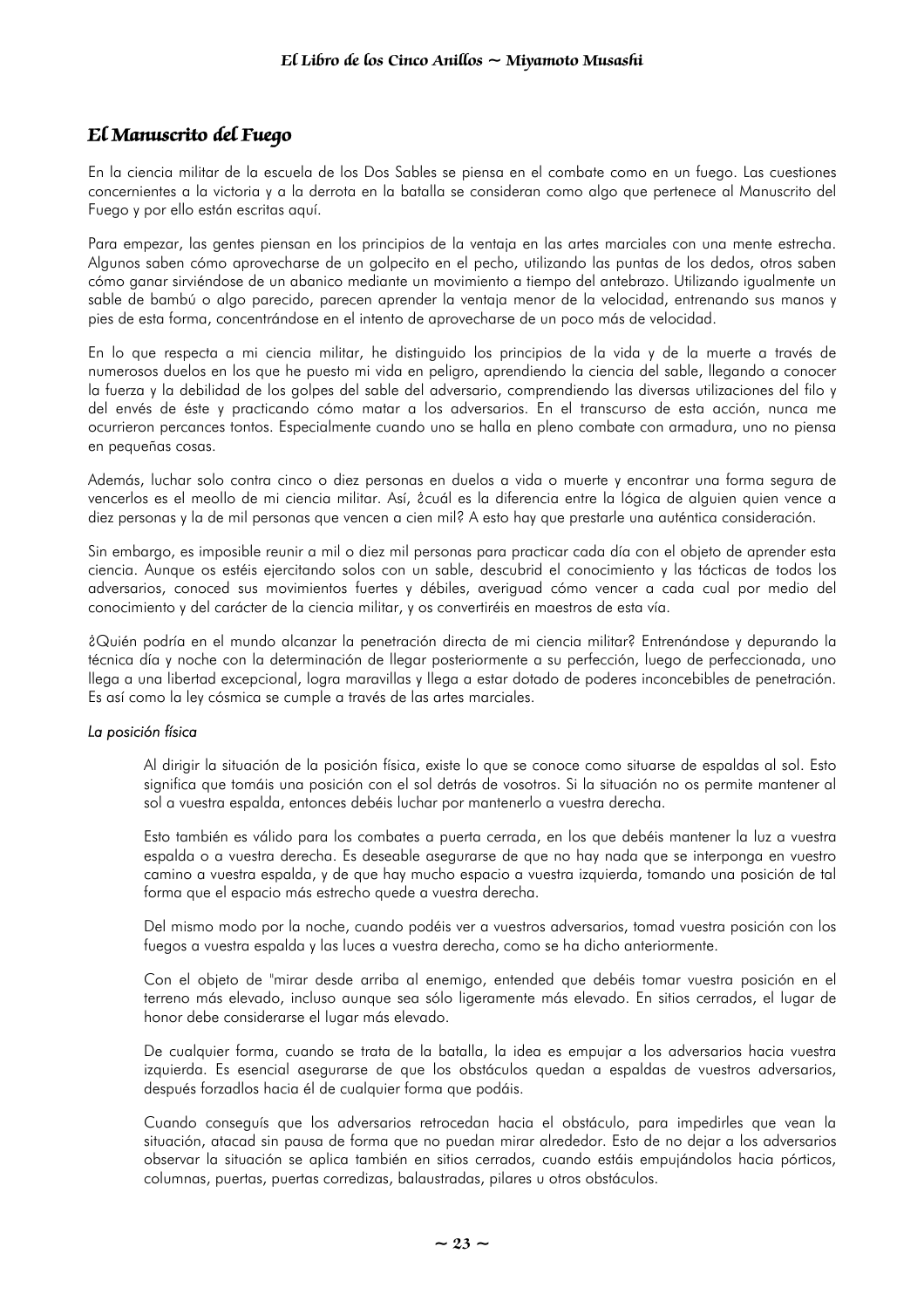En cualquier caso, la dirección en la que acorraláis a los adversarios debe ser hacia lugares en los que el apoyo de sus pies sea malo o donde haya algún obstáculo a uno de los dos lados. Utilizad cualquier ventaja del terreno que podáis, concentrándonos en aprovecharos de la situación. Esto es algo que requiere una reflexión y una práctica cuidadosa y total.

#### *Tres maneras de tomar la iniciativa*

Existen tres formas de tomar la iniciativa. Una consiste en adelantarse atacando al adversario por propia iniciativa; a esto se le llama adelantarse a partir del estado de suspensión. Otra forma es adelantarse al adversario que os está atacando; a esto se llama adelantarse a partir del estado de espera. Pero otra se presenta cuando el adversario y vosotros atacáis simultáneamente; a esto se llama adelantarse en un estado de confrontación recíproca.

Éstas son las tres formas de tomar una iniciativa. Al principio de cualquier batalla, no existen otras posibilidades salvo estas tres iniciativas. Puesto que se trata de obtener la victoria rápidamente adelantándose, la toma de la iniciativa es una cosa fundamental en las artes marciales.

Existen muchos detalles concernientes a la toma de la iniciativa, pero no pueden escribirse totalmente porque es una cuestión de poner prioridad en el modelo de cada ocasión concreta, percibiendo la intención de los adversarios y utilizando vuestro conocimiento de las artes marciales para vencer.

- En primer lugar está la toma de iniciativa a partir del estado de suspensión. Cuando queréis atacar, os mantenéis tranquilos y en calma, y después saltáis sobre vuestro adversario atacándole repentina y rápidamente. Podéis tomar la iniciativa siendo externamente poderosos y rápidos, pero internamente manteniendo reservas. Podéis también dar el salto elevando al máximo vuestro espíritu, acelerando el paso un poco y llevando a cabo un ataque violento en el instante que os acercáis a él. Podéis también ganar dejando errar vuestra mente, con la firme intención de pasar al asalto desde el principio hasta el final, obteniendo la victoria inicial por la fuerza determinante del corazón. Todos estos son ejemplos de iniciativas a partir del estado de suspensión.
- La segunda es la toma de iniciativa a partir del estado de espera. Cuando llega el adversario a vosotros, no reaccionéis, sino mostraos débiles: entonces, cuando el adversario se acerca, saltáis con un poderoso salto, casi como si fuerais a volar; después, cuando veis que el adversario golpea, pasáis directamente a la ofensiva. Ésta es una forma de tomar la iniciativa. Igualmente, cuando el adversario ataca y vosotros contrarrestáis con fuerza el ataque, en el momento en que sentís un cambio en el ritmo del ataque del adversario, podéis obtener la victoria en ese mismo instante a partir del estado de espera.
- La tercera es la iniciativa en el estado de confrontación recíproca. En el caso en que el adversario ataca rápidamente, vosotros atacáis con calma, pero con fuerza; cuando el adversario se acerca, tensáis vuestro porte con absoluta resolución, y cuando el adversario da muestras de debilidad, arremetéis contra él inmediatamente con fuerza. Después, una vez más, cuando un adversario ataca con calma y tranquilamente, acelerad vuestro propio ataque ligeramente, con vuestro cuerpo ligeramente relajado; cuando el adversario se acerca, golpeadle de repente y después, según su situación, arremeted contra él poderosamente venciéndole. Ésta es la iniciativa en un estado de confrontación recíproca.

Estos movimientos son difíciles de escribir con detalle. Deben trabajarse en líneas generales tal como se ha escrito aquí. Estas tres formas de iniciativa dependen del tiempo y de la lógica de la situación. Aunque no seáis siempre los que atacáis, en igualdad de condiciones debéis tomar siempre la iniciativa y poner al adversario a la defensiva.

En cualquier caso, la idea de adelantarse consiste en obtener una victoria certera, gracias al poder del conocimiento de las artes marciales. Éste debe cultivarse y refinarse minuciosamente.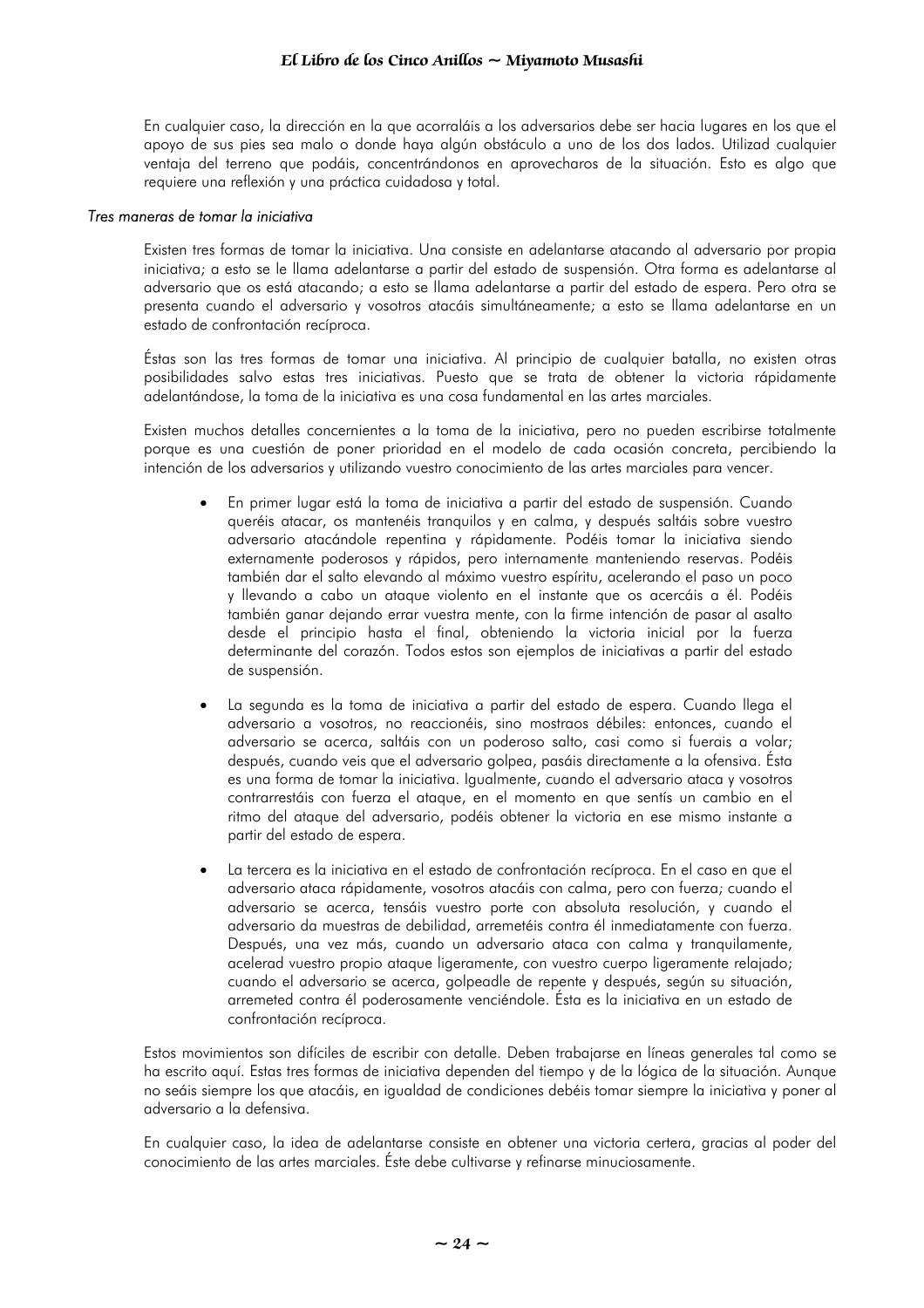#### *"Sujetar la almohada"*

Sujetar la almohada significa no dejar que alguien levante cabeza. En las artes marciales, en el transcurso de un duelo, es malo ser manejado por los demás. Es deseable manejar a los adversarios con libertad, por cualquier medio a vuestro alcance.

Sin embargo, los adversarios estarán pensando lo mismo, y vosotros también tenéis esta intención, pero es imposible tener éxito en esto sin comprender lo que los demás están haciendo.

Las artes marciales incluyen detener los golpes de un adversario, bloquear sus ataques y deshacer sus presas. "Sujetar la almohada" significa que cuando habéis alcanzado realmente el dominio de mi ciencia y estáis luchando contra un adversario, siempre que éste dé muestras de intentar hacer un movimiento, lo percibís antes de que actúe. Detener el ataque de un adversario desde el inicio, no dejándole seguir hasta el final es lo que significa "sujetar la almohada".

A modo de ilustración, impedís que el ataque del adversario, por ejemplo, a partir de la letra *a*; impedís el salto del adversario a partir de la letra *s*, e impedís el corte del adversario a partir de la letra *c*. Todos esto ejemplos lo son de la misma idea.

Siempre que los adversarios intenten atacaros, dejadlos continuar y haced algo que sea inusual, al mismo tiempos que les impedís hacer algo que sea útil. Esto es esencial en la ciencia militar.

En este punto, si intentáis reprimir a los adversarios, ya estáis retrasados. Lo fundamental es que hagáis técnicamente cualquier cosa que hagáis, socavando en su raíz el primer impulso del adversario. Manipular a los adversarios de esta forma es dominar el arte de la guerra, lo cual se consigue con la práctica. Realizar la técnica de "sujetar la almohada" exige un atento examen.

# *Atravesar un brazo de mar*

Cuando atravesáis el mar, existen lugares llamados estrechos. Pero también hay lugares de veinte o treinta kilómetros de ancho que atravesáis en el mar y que se llaman brazos de mar. Caminando por el mundo de los humanos, a lo largo de la vida se presentan mucha situaciones que podrían llamarse atravesar un brazo de mar.

En las rutas marítimas, sabiendo dónde están los brazos de mar, conociendo el estado de las embarcaciones y del tiempo, e incluso sin navegar en compañía de otras embarcaciones, os adaptáis al estado de tiempo, aprovechándoos a veces de los vientos, consiguiendo en ocasiones incluso vientos favorables, sabiendo que si el viento cambia puedes alcanzar el puerto a remo, os ponéis al mando del barco y atravesáis el brazo de mar.

Con esa actitud, al pasar por el mundo de los seres humanos, debéis tener el sentimiento de atravesar un brazo de mar en situación de emergencia.

En las artes marciales, en medio de la batalla, es también esencial "atravesar el brazo de mar". Sintiendo el estado de los adversarios, conscientes de vuestra propia maestría, atravesáis el brazo de mar gracias a los principios apropiados, lo mismo que un capitán avezado recorre la ruta marítima.

Habiendo atravesado el brazo de mar, además estamos con el espíritu en paz.

Para "atravesar un brazo de mar", poned al adversario en posición de debilidad y arremeted; entonces ganaréis en general muy rápidamente. Ya se trate de ciencia militar a gran escala o de las artes marciales individuales, el sentido de atravesar un brazo de mar es esencial. Debe ser saboreado profundamente.

#### *Conocer el estado de las cosas*

En la ciencia militar a gran escala, conocer el estado de las cosas significa discernir el auge y la decadencia de los adversarios, distinguiendo las intenciones de las tropas enemigas y percibiendo su condición, exhibiendo claramente el estado de las cosas, determinando cómo desplegar vuestras propias tropas y, de este modo, cómo obtener una victoria certera mediante los principios de la ciencia militar, librando la batalla con el conocimiento de lo que viene a continuación.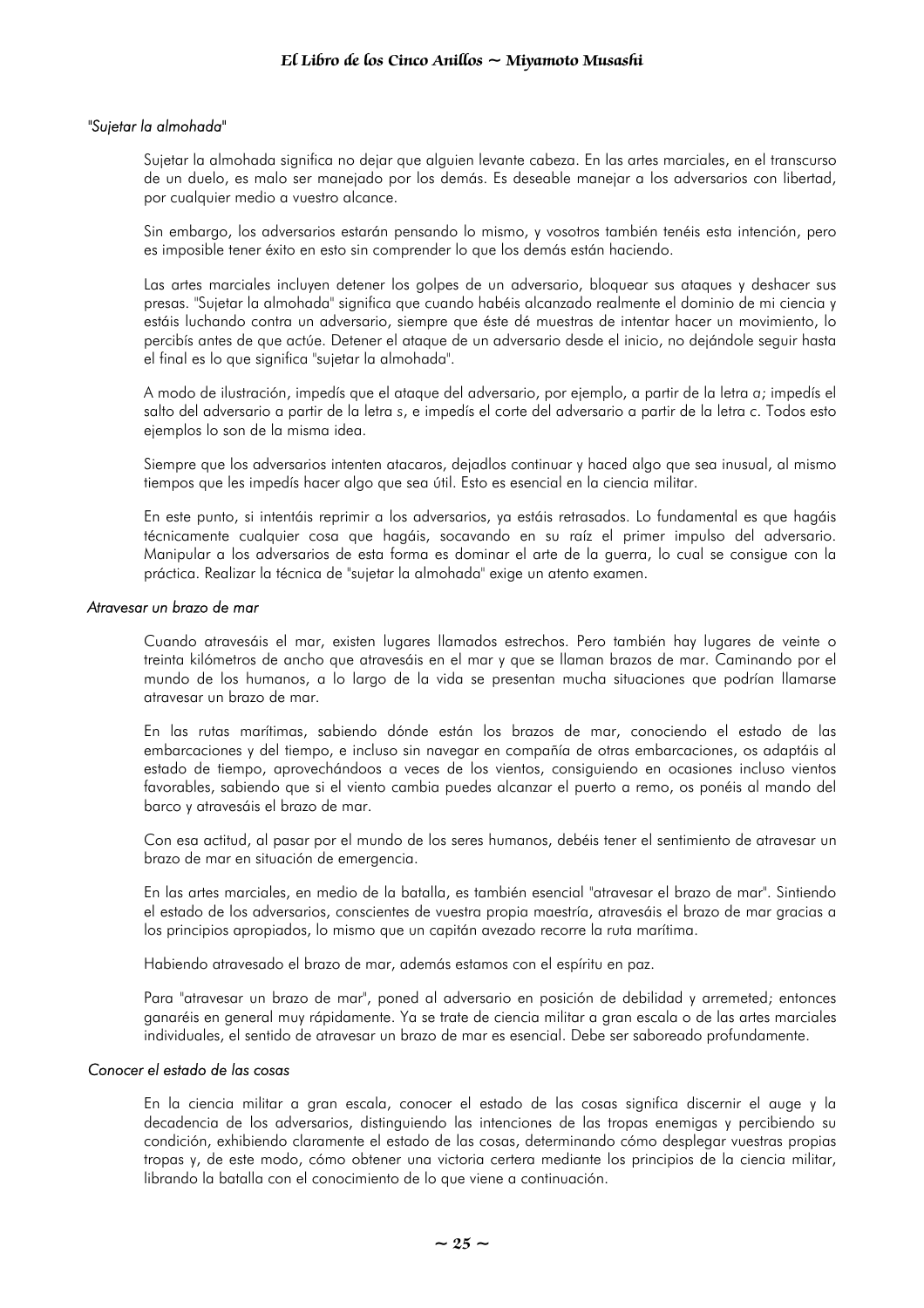En las artes marciales individuales, vosotros determináis también cuáles son las tradiciones del adversario, observáis su carácter personal, averiguáis la fuerza y debilidad de la gente, maniobráis contra las expectativas de los enemigos, os dais cuenta de los momentos álgidos y bajos del mismo, os aseguráis de los ritmos que hay entre ellos y hacéis el primer movimiento; esto es esencial.

Si es grande vuestro propio poder de intuición, el estado de las cosas será visible para vosotros. Una vez que habéis alcanzado una maestría independiente y completa de las artes marciales, seréis capaces de adivinar el espíritu de vuestros adversarios y encontrar así muchas formas de ganar. Esto requiere un trabajo.

# *Detener un sable*

Detener un sable es un movimiento que se utiliza sólo en las artes marciales. Ante todo, en la ciencia militar a gran escala, incluso con arcos y armas de fuego, cuando los adversarios os atacan con todo lo que tienen, después de haber disparado su primera andanada y mientras están renovando sus proyectiles, es difícil para vosotros lanzar vuestro ataque si estáis poniendo la flecha en el arco o cargando el arma de fuego. La idea consiste en atacar rápidamente mientras que el enemigo está intentando disparar.

El sentido de esta acción es que si atacáis rápidamente, es difícil usar las flechas contra vosotros, e igualmente difícil dispararos con un arma de fuego. La idea consiste en que siempre que los adversarios ataquen con arcos o armas de fuego, inmediatamente sentís su pauta de comportamiento y obtenéis la victoria bloqueando cualquier táctica que el atacante utilice.

Del mismo modo, en el contexto de las artes marciales individuales, si golpeáis al inicio del ataque del sable del adversario, el combate se convierte en un desorden, en un intercambio desordenado de golpes, y no llegáis a ningún lado. Cuando un adversario golpea con su sable, superad su ataque bloqueando hacia abajo con el pie su sable, para que no pueda intentar un segundo golpe.

El bloqueo no se lleva a cabo sólo con los pies, tenéis también que aprender a "bloquear" con el cuerpo, "bloquear" con la mente y, por supuesto, "bloquear" con un sable, de tal forma que impidáis al adversario llevar a cabo un segundo movimiento.

Esto significa tomar la iniciativa en cualquier cosa. No significa golpear al azar al adversario con la idea de concluir el combate de repente. Significa continuar al instante sin ceder. Esto debe ser investigado en profundidad.

# *Conocer la desintegración*

La desintegración es algo que le sucede a todas las cosas. Cuando se desploma un caballo, una persona o un adversario, se desmoronan del ritmo del tiempo.

En la ciencia militar a gran escala, también es esencial encontrar el ritmo de los adversarios cuando se desmoronan y perseguirlos sin dejarles apertura alguna. Si perdéis la oportunidad de los momentos vulnerables, perderéis la oportunidad del contraataque.

En las artes marciales individuales también sucede que un adversario pierda el ritmo en el combate y empiece a desmoronarse. Si dejáis pasar esa oportunidad, el adversario se recuperará y frustrará vuestro intento. Es esencial reforzar firmemente el ataque en el momento de cualquier pérdida de posición por parte de un adversario, para impedirle que se recupere.

La persecución exige poder y también ser contundentes; todo consiste en golpear de una forma violenta y de tal manera que un adversario no pueda recuperarse. Esta forma de golpear se debe analizar cuidadosamente. No hacerlo produce una sensación de negligencia. Esto es algo que exige trabajo.

#### *Convertirse en el adversario*

Convertirse en el adversario significa que debéis poneros en el lugar del adversario y pensar desde su punto de vista.

Tal como veo las cosas, si un ladrón se introduce en una casa, es considerado un adversario poderoso. Sin embargo, desde mi punto de vista, todo el mundo está contra él. Se encuentra arrinconado en una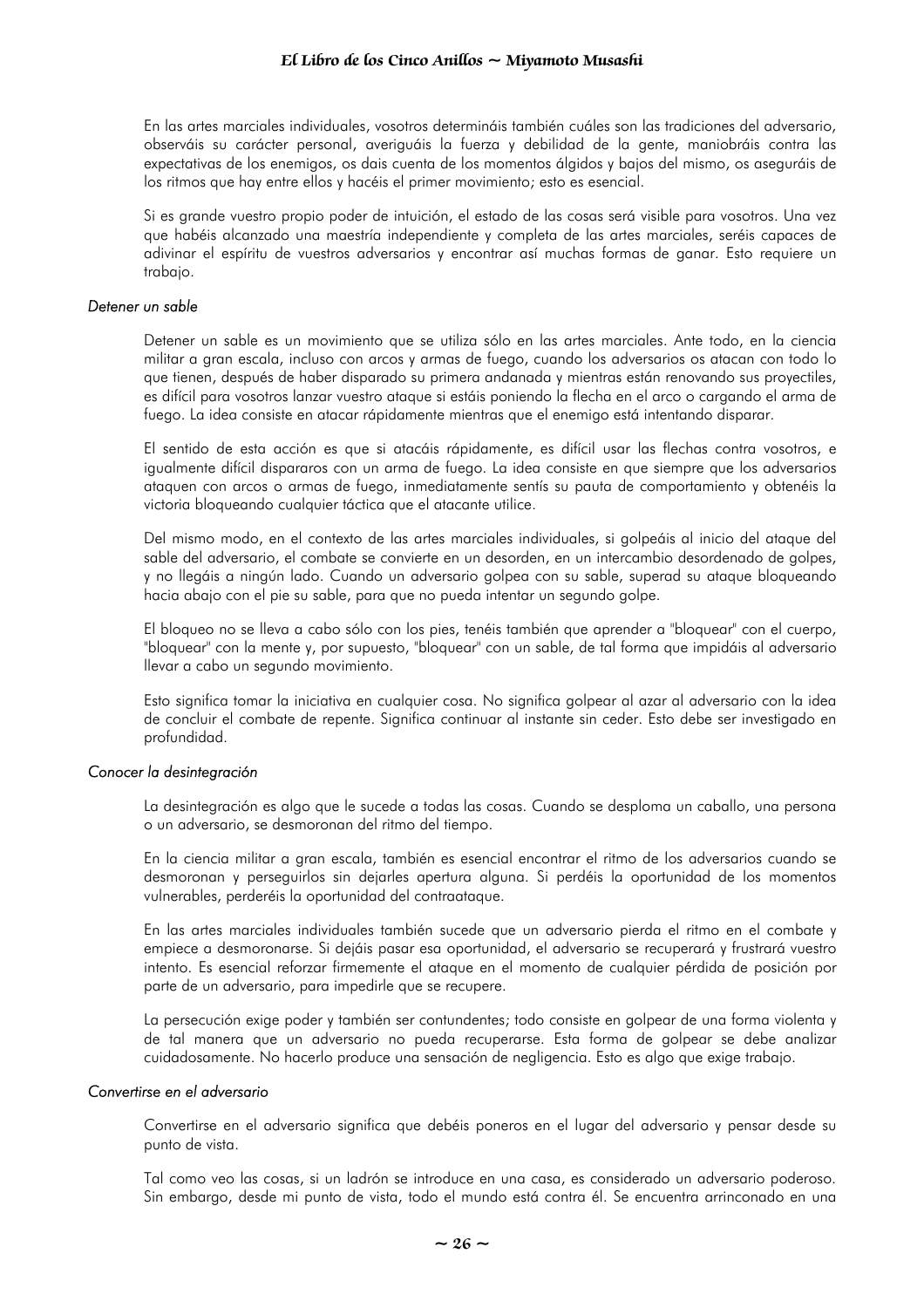situación desesperada; el que esta arrinconado es el faisán; quien entra para combatirle es el halcón. Esto requiere una atenta reflexión.

Igualmente, en la ciencia militar a gran escala, se considera que los adversarios son poderosos y que hay que tener cuidado con ellos. Cuando tenéis buenas tropas, conocéis bien los principios de las artes marciales y sentís la forma de vencer al enemigo, no tenéis que preocuparos.

En las artes marciales debéis también poneros en la posición del adversario. Cuando alguien encuentra a un maestro de esta ciencia, a alguien que comprende las artes marciales y es experto en ellas, se considera perdido (Musashi se refiere a sus discípulos como si fueran ya maestros de las artes marciales y les inspira confianza, haciéndoles tomar conciencia de su ventaja anímica sobre el adversario que se ha percatado de su maestría). Reflexionad bien sobre esto.

# *Abandonar las cuatro manos*

Abandonar las cuatro manos se presenta cuando vosotros y el adversario os halláis empatados y no se hace ningún progreso en la lucha. Significa que cuando pensáis que vais a llegar a un empate, detenéis esta posibilidad inmediatamente y alcanzáis la victoria aprovechándoos de un enfoque diferente.

También en la ciencia militar a gran escala, si hay un empate total y no se hace ningún progreso, se producirá una pérdida de personas. Es fundamental detener esto inmediatamente y alcanzar la victoria tomando ventaja de una táctica insospechada por el enemigo.

También en las artes marciales individuales, si pensáis que estáis llegando a un empate, es fundamental cambiar inmediatamente vuestro enfoque, averiguar el estado del adversario y determinar cómo vencer por medio de una táctica muy diferente.

# *Mover las sombras*

Mover las sombras es algo que hacéis cuando no podéis discernir lo que está pensando el adversario.

En la ciencia militar a gran escala, cuando no podéis discernir el estado del enemigo, fingís lanzar un ataque poderoso para ver cómo reacciona. Habiendo visto los métodos del enemigo, es fácil alcanzar la victoria aprovechándose de diferentes tácticas adaptadas especialmente a cada caso.

También en las artes marciales individuales, cuando un adversario está blandiendo su sable detrás de él o a un costado, y está a punto de golpear repentinamente, éste muestra su intención en su sable. Una vez que ha mostrado perceptiblemente sus intenciones, inmediatamente sentís la ventaja y sabéis cómo ganar con certeza. Si no estáis atentos, perderéis el ritmo. Esto debe ser examinado en profundidad.

# *Detener las sombras*

Detener las sombras es algo que hacéis cuando son perceptibles las intenciones agresivas de los enemigos hacia vosotros.

En la ciencia militar a gran escala, esto significa detener la acción del enemigo en el mismo momento de su impulso para actuar. Si demostráis poderosamente a los adversarios cómo controláis la ventaja, cambiarán de intención, inhibidos por esa fuerza. Vosotros también cambiáis de actitud hacia una mente vacía; a partir de ella tomáis la iniciativa y alcanzáis la victoria.

Igualmente en las artes marciales individuales, utilizáis un ritmo de ventaja para detener la firme determinación de la motivación del adversario; después encontráis la ventaja para ganar en el momento de la pausa y tomáis la iniciativa. Esto debe tratarse en profundidad.

#### *Contagio*

Existe el contagio en todo. Incluso el sueño puede ser contagiado, lo mismo que el bostezo. Existe el contagio incluso de una época.

En la ciencia militar a gran escala, cuando los adversarios están excitados y con toda evidencia tienen prisa por actuar, os comportáis como si estuvierais somnolientos, dando la apariencia de estar completamente relajados y tranquilos. Haced esto, y los mismos adversarios se verán influidos por este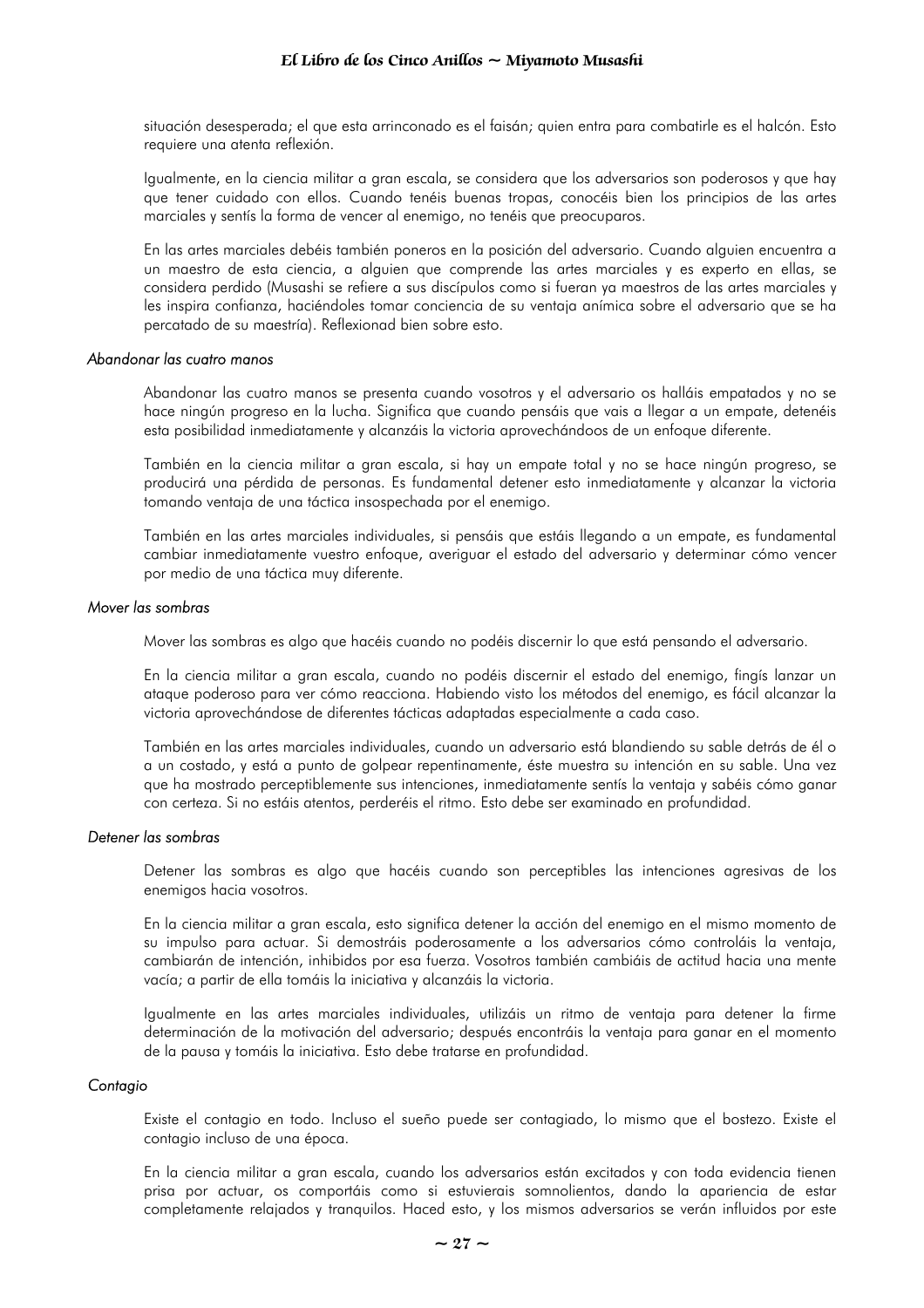estado de ánimo y perderán su entusiasmo.

Cuando creáis que los adversarios se han visto contagiados por este estado de ánimo, vaciáis vuestra propia mente y actuáis rápidamente y firmemente, obteniendo así la ventaja de la victoria.

Igualmente en las artes marciales individuales, es esencial estar relajado en cuerpo y espíritu, darse cuenta del momento en que el adversario se relaja y tomar inmediatamente la iniciativa para ganar.

También existe algo llamado "embriagar" que es similar al contagio. Un estado de ánimo embriagante es el aburrimiento. Otro es la inquietud. Otro es la pusilanimidad. Esto debe ser trabajado en profundidad.

#### *La perturbación*

La perturbación sucede en cualquier clase de cosas. Una de las formas en que sucede es a través del sentimiento de estar bajo una aguda presión. Otra es a través del sentimiento de una fuerza irracional. Una tercera forma es a través del sentimiento de sorpresa ante lo inesperado.

En la ciencia militar a gran escala, es fundamental producir perturbación. Es esencial atacar resueltamente, mientras sus mentes están perturbadas, aprovechad esto para tomar la iniciativa y ganar.

También en las artes marciales individuales, al principio os mostráis relajados, después arremetéis repentinamente y con fuerza; cuando el espíritu del adversario se desequilibra, es esencial que observéis lo que hace, no permitiéndole que se relaje ni un solo momento, percibiendo la ventaja del instante y discerniendo inmediatamente en ese instante cómo vencer. Esto debe ser investigado diligentemente.

#### *La amenaza*

Existe el temor en todo. Eso significa ser amilanado por lo inesperado.

Incluso en la ciencia militar a amplia escala, amenazar a un adversario no es algo que se hace a la vista. Podéis amenazarle por el sonido, podéis amenazarle haciendo que lo pequeño parezca grande, y podéis amenazarle realizando un movimiento inesperado de costado. Éstas son las situaciones en las que se produce el temor. Si podéis captar el momento del miedo, podéis aprovecharos de él para obtener la victoria.

También en las artes marciales individuales podéis amenazar por medio de vuestro cuerpo, podéis amenazar por medio de vuestro sable, y podéis amenazar por medio de vuestra voz. Lo que es esencial es hacer repentinamente un movimiento totalmente inesperado para el adversario, aprovecharos de la ventaja del temor causado y alcanzar la victoria en ese mismo instante y lugar. Esto debe ser trabajado en profundidad.

#### *Engancharse con fuerza*

Engancharse con fuerza significa que cuando estéis luchando a una distancia corta, vosotros y vuestro adversario ejercéis recíprocamente una gran fuerza una contra el otro, y si veis que el combate no está yendo bien, entonces os engancháis con fuerza a vuestro adversario; el punto esencial es aprovecharse de la oportunidad de ganar aunque estéis luchando codo con codo.

Ya se trate de la ciencia militar a pequeña o gran escala, cuando vosotros y los adversarios habéis tomado los costados, estáis frente a frente y no está claro quién vencerá, inmediatamente os engancháis con fuerza a los adversarios, de modo que no podáis ser separados, y en ese proceso encontráis la ventaja, determináis cómo vencer y alcanzáis la victoria fulminantemente; esto es algo que pertenece a la quintaesencia de la técnica. Esto debe ser estudiado diligentemente.

# *Atacar los costados*

Atacar los costados significa que cuando ejercéis fuerza contra algo que es fuerte, difícilmente cede de inmediato y por las buenas.

En la ciencia militar a gran escala, observad las tropas enemigas, cuando hayan avanzado, atacad el costado de su frente más fuerte y obtendréis la ventaja.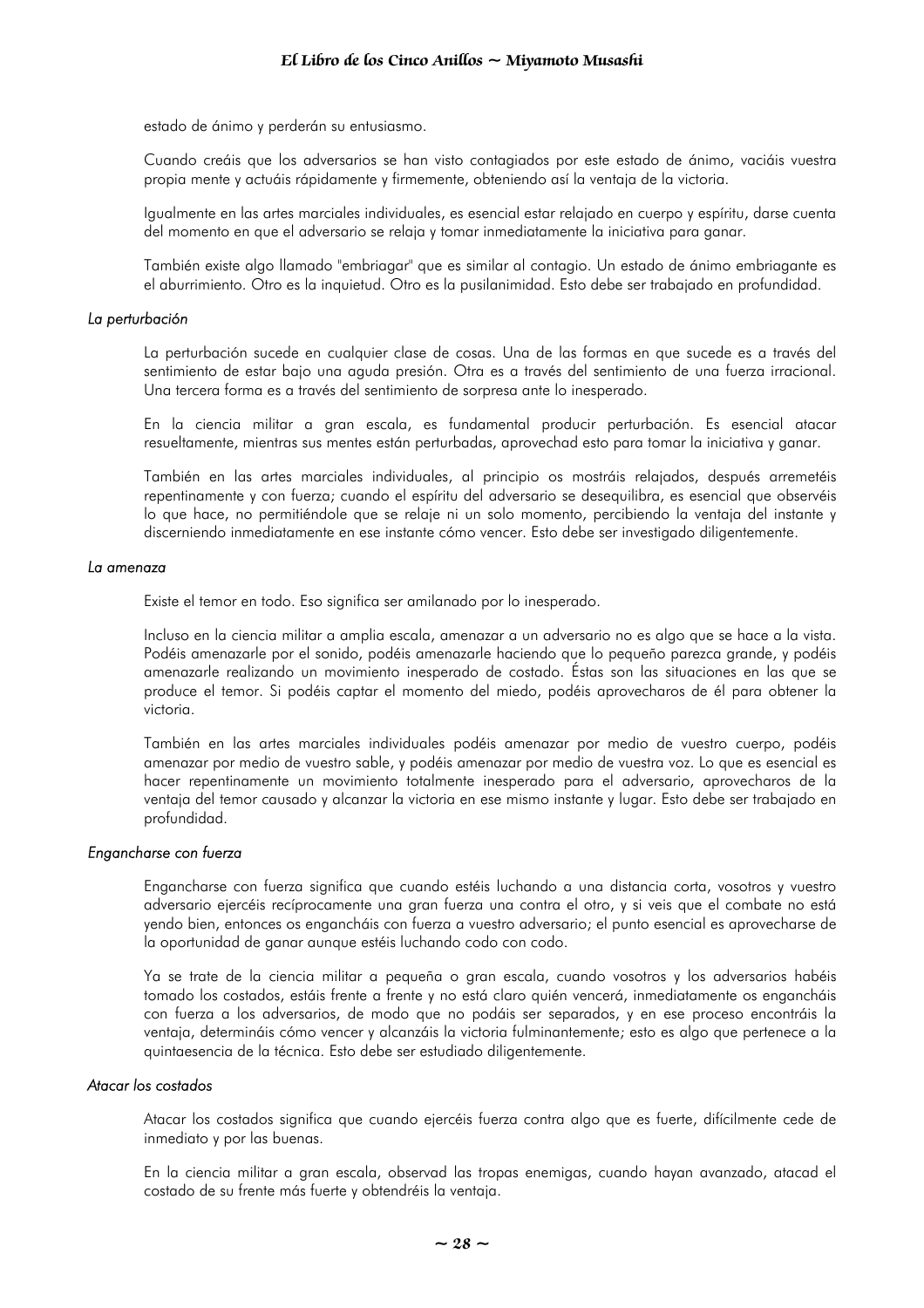Una vez que se colapsa ese costado, todo el mundo se ve envuelto en un sentimiento de colapso. Incluso en el momento en que se están colapsando, es esencial darse cuenta de cuándo está listo para avanzar cada costado e intuir cuándo vencerlo.

También en las artes marciales individuales, cuando inflingís dolor en una parte de su cuerpo cada vez que el adversario hace un movimiento agresivo, su cuerpo se debilitará paulatinamente hasta que está listo para desmoronarse y es fácil vencerlo.

Es esencial estudiar esto cuidadosamente para descubrir por qué parte podéis ganar.

### *Aturdir*

Aturdir a los adversarios significa actuar de tal forma que le impidáis mantener una mente tranquila.

En la ciencia militar a gran escala esto significa que adivináis el estado de mente de vuestros enemigos y utilizáis el poder de vuestro conocimiento del arte de la guerra para manipular su atención, haciéndoles tener pensamientos confusos sobre lo que vais a hacer. Esto significa encontrar un ritmo que confunda a los enemigos, discerniendo con exactitud dónde podéis ganar.

Igualmente, en las artes marciales individuales podéis intentar diversas maniobras según la oportunidad del momento, haciendo pensar al adversario que vais a hacer en un momento una cosa, después otra, y a continuación otra cosa diferente, hasta que veis que el adversario empieza a estar aturdido y de esta forma vencéis cuando queréis. Ésta es la esencia de la batalla; esto debe estudiarse cuidadosamente.

# *Los tres gritos*

Los tres gritos se llaman el grito inicial, el grito medio y el grito final. El punto esencial es lanzarlos de acuerdo con la situación. Como un grito es poderoso, gritamos en casos de emergencia, incendios y tempestades; la voz muestra fuerza y poder.

En la ciencia militar a gran escala, al principios de la batalla el grito debe ser lo más fuerte posible, en medio de la batalla el grito debe ser de un tono grave y surgir de las profundidades, mientras que después de la victoria el grito debe ser alto y fuerte. Éstas son las tres clases de grito.

En las artes marciales individuales se finge y se grita para hacer mover al adversario, y después golpear tras el grito. También se grita después de haber abatido a un adversario, con un grito que señala la victoria. Éstos se llaman los gritos anterior y posterior.

Nunca se grita en el mismo momento en que se blande el sable. Cuando gritáis en medio de la batalla, utilizáis el sonido para aumentar el ritmo, gritando en un tono grave.

### *Mezclarse*

En el contexto de un combate a gran escala, mezclarse significa que cuando dos grupos están frente a frente y vuestros adversarios son fuertes, atacáis uno de los flancos del adversario, como para mezclaros con ellos; después, cuando veis que los adversarios se derrumban, abandonáis el flanco y atacáis de nuevo en su punto fuerte. En general, la idea consiste en atacar como un viento en zigzag.

Esto es también fundamental en el contexto de las artes marciales individuales, cuando os enfrentáis solos a un grupo de adversarios. Cada vez que habéis acabado con uno o le habéis hecho huir, atacáis a uno que sea fuerte, encontrando el ritmo del adversario, haciendo un zigzag de izquierda a derecha a un ritmo adecuado y observando la situación del adversario, para que el ataque sea eficaz.

Cuando habéis encontrado las filas enemigas y vais a arrojaros sobre ellas, el principio de la ventaja consiste en alcanzar la victoria con fuerza, sin ninguna reserva. Este estado de espíritu también se aplica a la situación en la que os estáis acercando a un poderoso adversario en un combate individual.

El sentido de mezclarse consiste en sumergirse directamente en medio del adversario sin vacilar en vuestros pasos. Esto debe ser distinguido con atención.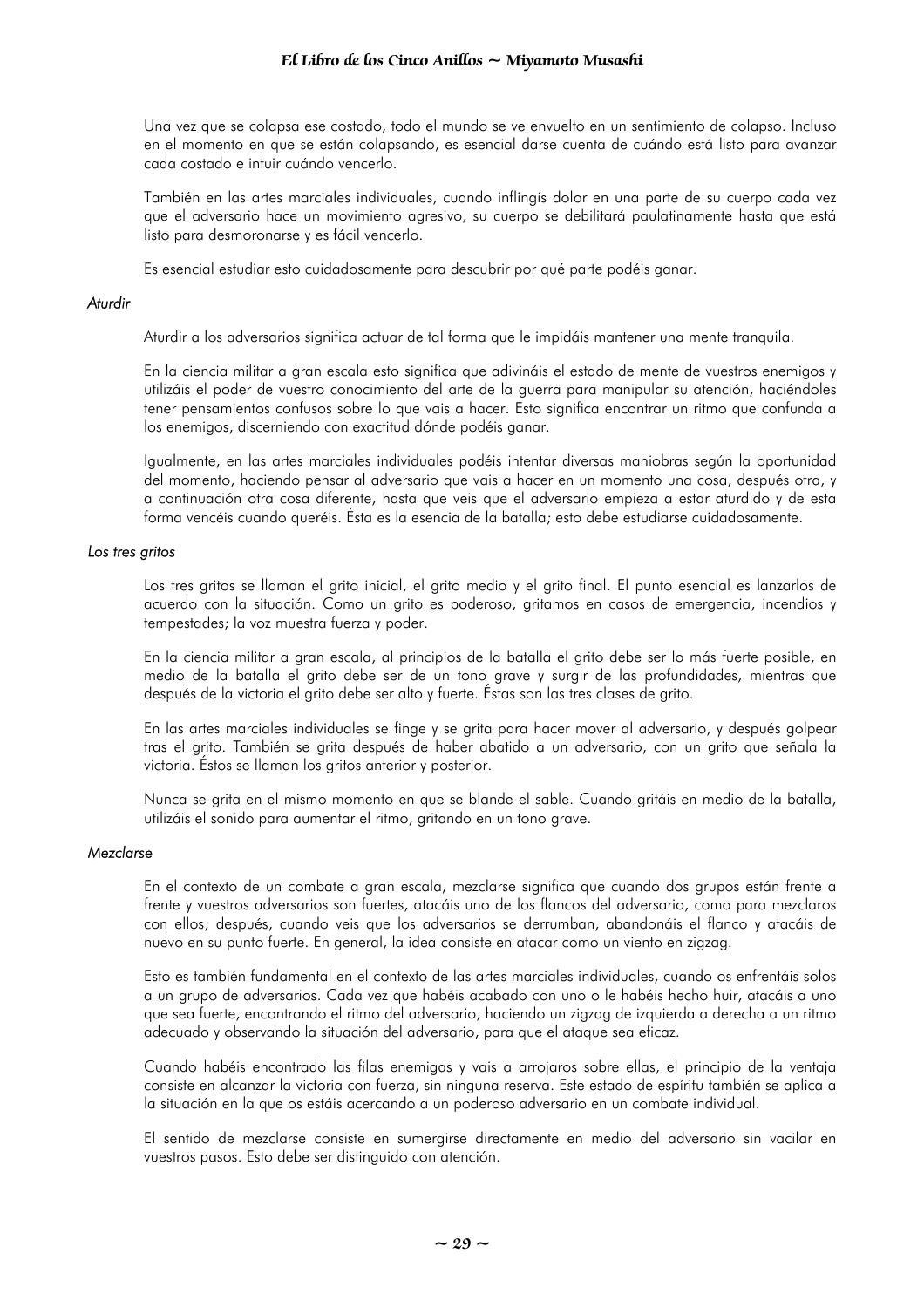#### *Aplastar*

Aplastar exige un estado interno de querer aplastar, como cuando se imagina uno que el adversario es débil y así uno se hace fuerte, para conseguir vencerlo.

En la ciencia militar a gran escala, esto significa mirar por encima del enemigo cuyo número es pequeño, o incluso si son muchos, cuando los adversarios están desmoralizados y debilitados, concentrad vuestra fuerza en aplastarlos y así los neutralizaréis.

Si vuestro aplastamiento es débil, puede volverse contra nosotros. Tenéis que distinguir atentamente el estado de espíritu en el que disponéis claramente del control cuando aplastáis.

Igualmente, en el contexto de las artes marciales individuales, cuando vuestro adversario no tiene la misma capacidad que vosotros, o cuando su ritmo decrece, o cuando empieza a retroceder, es esencial no dejarle recuperar su aliento. Neutralizadlo sin tan siquiera darle el tiempo de parpadear. Lo más importante es no permitirle que se recupere.

Esto debe ser estudiado muy cuidadosamente.

#### *El cambio de la montaña y el mar*

"La montaña y el mar" significa que es mala táctica hacer una y otra vez lo mismo. Tal vez tengáis que repetir algo alguna vez, pero no debe repetirse una tercera vez.

Cuando intentáis alguna táctica sobre un adversario, si no funciona la primera vez, no obtendréis ningún beneficio precipitándoos a hacerla de nuevo. Cambiad vuestras tácticas de manera abrupta, haciendo algo completamente diferente. Si todavía esto no funciona, intentad alguna otra cosa.

Así pues, la ciencia de las artes marciales implica la presencia del espíritu para actuar como el mar, cuando el enemigo es como una montaña, y actuar como una montaña, cuando el enemigo es como el mar. Esto exige una atenta reflexión.

# *La desmoralización*

Cuando luchéis con un adversario y estéis ganando gracias a vuestra habilidad en esta ciencia, vuestro adversario puede todavía hacerse ilusiones y, aunque parece que está vencido, por dentro todavía se niega a reconocer la victoria. Desmoralizadlo en estos casos.

Esto significa cambiar vuestra actitud repentinamente para impedir que el enemigo siga manteniendo dichas ilusiones; así lo principal es ver que los adversarios se sienten derrotados en el fondo de su corazón.

Podéis desmoralizar a la gente con armas o con vuestro cuerpo o con vuestro espíritu. No debe ser entendido esto sólo de una forma.

Cuando vuestros enemigos se han desmoralizado totalmente, ya no les prestéis atención. Por lo demás, permaneced atentos. Mientras que los enemigos tengan ambiciones, difícilmente se desmoronarán.

Tanto en las artes marciales a gran escala o a pequeña escala, la técnica de la desmoralización debe practicarse en profundidad.

#### *Renovarse*

Cuando estáis combatiendo contra los enemigos, si tenéis la sensación de estar estancados y de no hacer ningún progreso, abandonad vuestro estado de ánimo y pensad en vuestro corazón que estáis empezando algo nuevo. Cuando conseguís el ritmo, ya sabéis cómo ganar. Esto es "renovarse".

En cualquier ocasión en que sintáis cómo aumenta la tensión y la fricción entre vosotros y los demás, si cambiáis vuestro estado de espíritu en ese mismo momento, podéis ganar por la ventaja de una diferencia radical. Esto es "renovarse".

En la ciencia militar a gran escala es esencial entender la táctica de renovarse. Es algo que aparece de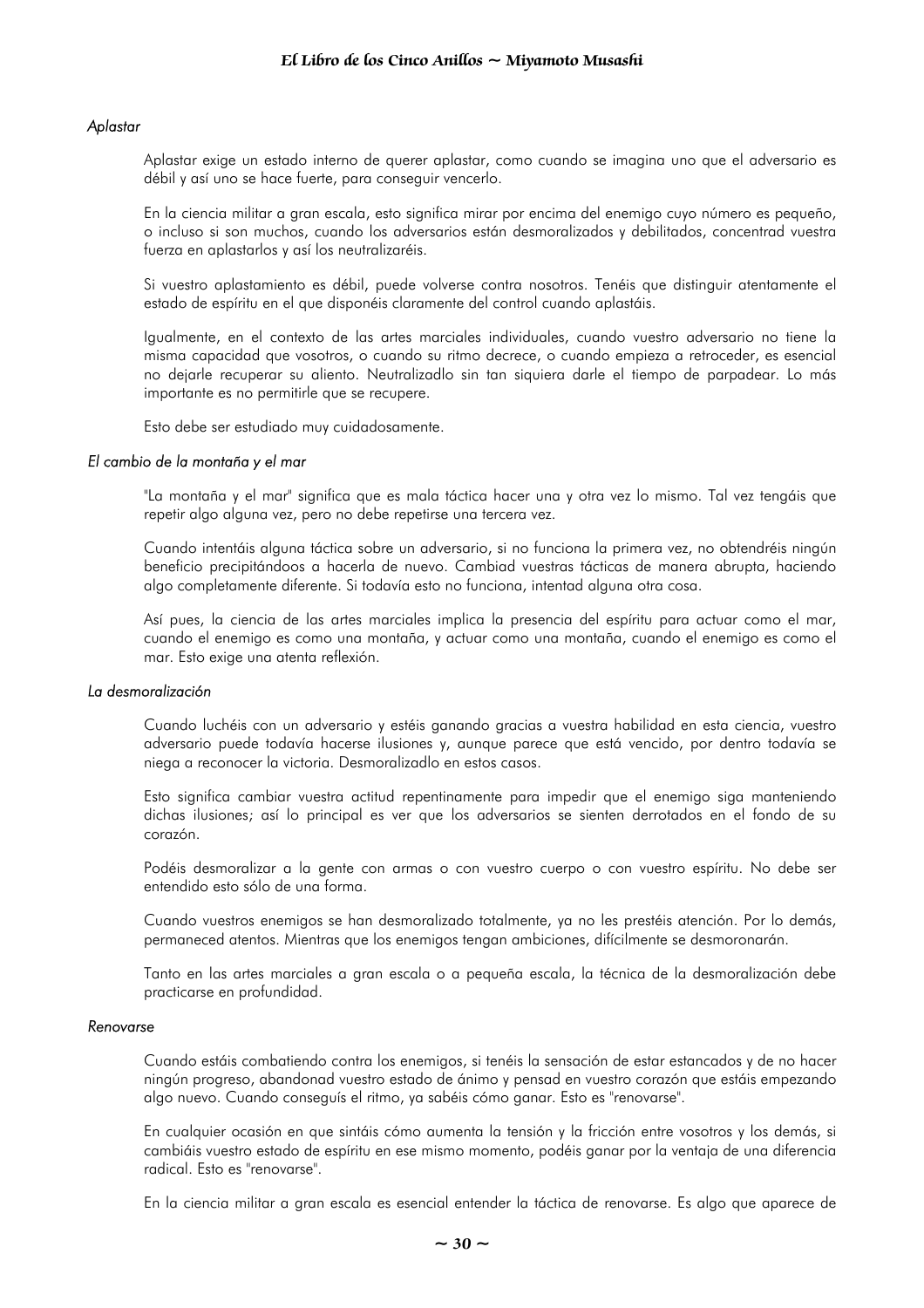repente a lo largo del poder del conocimiento de las artes marciales. Reflexionad bien sobre esto.

# *Pequeño y grande*

Cuando estáis luchando contra enemigos y tenéis la sensación de estar estancados en pequeñas maniobras, recordad esta ley de la ciencia militar: cuando os halláis en medio de cosas insignificantes, cambiad de repente a una gran perspectiva.

Cambiar a lo grande o a lo pequeño es una parte deliberada de la ciencia del arte de la guerra. Es esencial para los guerreros conseguir esto incluso en la conciencia ordinaria de la vida humana. Esta mentalidad es fundamental para la ciencia militar, ya sea a gran o a pequeña escala.

Ésta es una preocupación a la que hay que prestarle una atenta consideración.

# *El general conoce a sus soldados*

"Un general conoce a sus soldados" es un método practicado siempre en tiempos de conflicto después de haber alcanzado la maestría a la que uno aspira. Habiendo alcanzado un gran poder en el conocimiento de las artes de la guerra, pensad en los adversarios como si fuesen vuestros propios soldados, comprendiendo que debéis de obrar con ellos según vuestra propia voluntad, e intentad manipularlos libremente. Vosotros sois el general, y los adversarios las tropas. Esto exige trabajo.

#### *Soltar la empuñadura*

"Soltar la empuñadura" tiene varios significados. Tiene el significado de ganar sin sable, y también tiene el significado de fallar sin sable. Los diversos significados no pueden escribirse, pero invitan a una práctica y a un entrenamiento profundos.

#### *Ser como un muro de piedra*

"Ser como un muro de piedra" es cuando un maestro de las artes marciales se hace de repente como un muro, absolutamente inaccesible a cualquier cosa e inamovible. Esto se transmite verbalmente.

#### *Epílogo*

Lo que está escrito anteriormente consiste totalmente en cosas que constantemente vienen al espíritu a lo largo de la práctica del arte de la esgrima de mi escuela. Como estoy escribiendo ahora estos principios por primera vez, están un poco mezclados en el orden, y es difícil definirlos con detalle. Sin embargo, pueden servir como líneas orientativas para las personas que quieran aprender esta ciencia.

Me he concentrado en las artes marciales desde la juventud, entrenando mis manos y mi cuerpo para la maestría de la esgrima, y experimentando toda clase de estados de espíritu. Lo que veo al investigar otras escuelas es que algunas son habladoras pretenciosas y otras llevan a cabo finas maniobras con sus manos; pero aunque puedan parecer buenas para la gente, en ellas no hay en absoluto un verdadero corazón.

Por supuesto, podría parecer que la gente está entrenando el cuerpo y la mente incluso cuando están practicando dichas técnicas, pero se convierten en enfermos de la vía, de una manera crónica y difícil de sanar; son el origen de la decadencia de la vía reta de las artes marciales en el mundo y de su abandono.

Para que el arte de la esgrima sea una ciencia real, así como para obtener la victoria en la batalla contra los enemigos, no deben alterarse de manera alguna estos principios. Cuando alcancéis el poder del conocimiento de mi ciencia militar y la pongáis en práctica de una forma correcta, no habrá duda alguna de la victoria.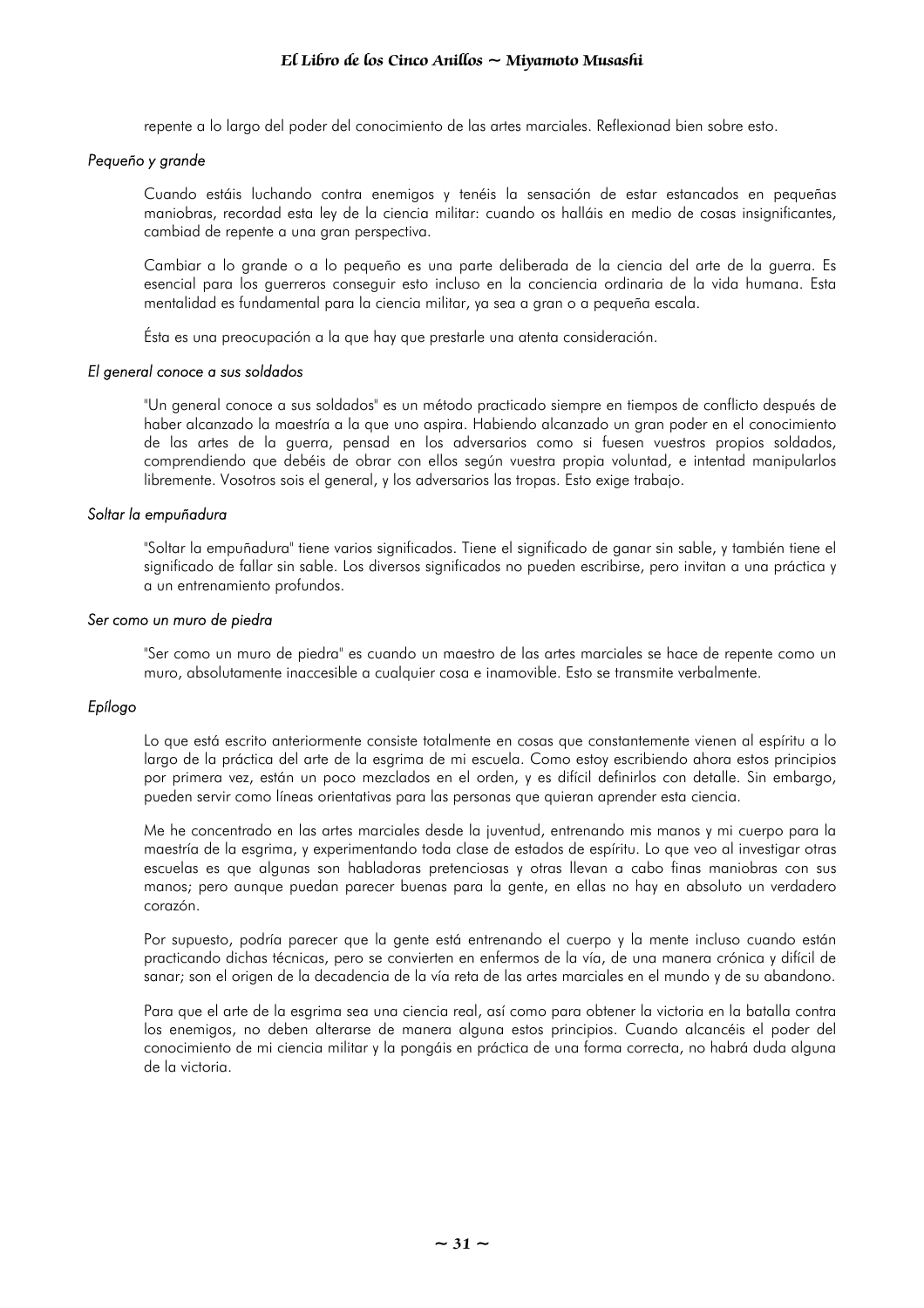# **El Manuscrito del Viento**

La ciencia militar implica el conocimiento de los métodos de las demás escuelas. Aquí, en este Manuscrito del Viento, he escrito sobre las demás escuelas de artes marciales. A menos que conozcáis las prácticas de las demás escuelas, no podréis ciertamente entender la práctica de mi propia escuela.

Lo que veo cuando investigo en las demás artes marciales es que algunas escuelas utilizan grandes sables y se concentran en el poder de sus movimientos. Algunas practican su ciencia utilizando un sable pequeño y largo al que llaman un "pequeño sable largo". También existen escuelas que se preocupan de muchos movimientos con el sable largo, llamando a las posiciones del sable técnicas convencionales y transmitiendo la ciencia como una enseñanza interna

En este manuscrito expondré el hecho de que ninguna de estas prácticas son la vía auténtica, haciendo así saber lo que es bueno y lo que es malo, lo que es verdadero y lo que es falso. El principio de mi propia escuela es algo netamente diferente. Otras escuelas se convierten en teatros, adornándose y exhibiéndose para vivir, y comercializan las artes marciales; en consecuencia, parecería que no están en la verdadera vía. Además, el arte marcial se considera convencionalmente de una forma limitada, como si consistiera sólo en la esgrima. ¿Creéis que habéis alcanzado el conocimiento de cómo alcanzar la victoria por el simple hecho de haber aprendido a empuñar un sable largo y haber entrenado vuestro cuerpo y manos? Ésta no es una vía segura en ningún caso.

He expuesto cada una de las deficiencias de las demás escuelas en este libro. El asunto es examinar cuidadosamente y saborear en profundidad, para llegar a una comprensión de las ventajas de mi escuela de los Dos Sables.

# *El manejo de los sables muy largos en las demás escuelas*

Existen algunas escuelas que son aficionadas a los sables muy largos. Desde el punto de vista de mi arte marcial, las encuentro escuelas débiles. La razón para esto es que esas escuelas no saben cómo ganar a los demás por cualquier medio que sea necesario; considerando que su virtud es la longitud del sable, quieren que sus sables sean muy largos para poder vencer a los adversarios a distancia.

El dicho común sobre ganar aunque sea un centímetro es algo que concierne a personas que desconocen totalmente las artes marciales. Por ello, intentar ganar a distancia mediante la ventaja de la longitud del sable, sin conocer los principios de las artes marciales, es algo que la gente hace por debilidad de corazón. Es por esto por lo que considero este arte marcial como algo débil.

A veces, cuando estéis luchando con un adversario y tengáis poco espacio, cuanto más largo sea vuestro sable, más difícil será golpear con él. No podéis blandir el sable hacia atrás y adelante con suficiente soltura, y éste se convierte en un estorbo. Entonces os halláis en una situación peor que alguien que está manejando un sable de costado pequeño.

Aquellos que prefieren los sables muy largos poseen sus propias razones, pero únicamente es lógico para ellos solos; desde el punto de vista de la auténtica vía del mundo, esto es ilógico. ¿Es inevitable perder utilizando un sable más corto y no un sable muy largo?

Suponed que la situación física arriba, abajo y a los costados se halla bloqueada; o imaginad una situación social en la que sólo se pueden llevar armas de costado; querer tener en estas circunstancias un sable muy largo es una mala actitud, porque es dudar de la ciencia de las artes marciales.

Por añadidura, existen personas que carecen de la fuerza física requerida.

Desde la Antigüedad se ha dicho que lo grande incluye lo pequeño, por tanto no es una cuestión de rechazar indiscriminadamente la longitud; es una cuestión de rechazar la actitud desviada que sólo tiene en cuenta la longitud.

En el contexto de la ciencia militar a gran escala, un sable muy largo es como un gran contingente de tropas, un sable más corto es como un pequeño contingente. ¿Acaso es imposible una batalla entre un pequeño contingente y un gran contingente de tropas? Existen muchos ejemplos en los que un pequeño contingente ha ganado sobre uno mayor. Así pues, en mi escuela existe un rechazo hacia una actitud estrecha y desviada. Esto invita a un cuidadoso examen.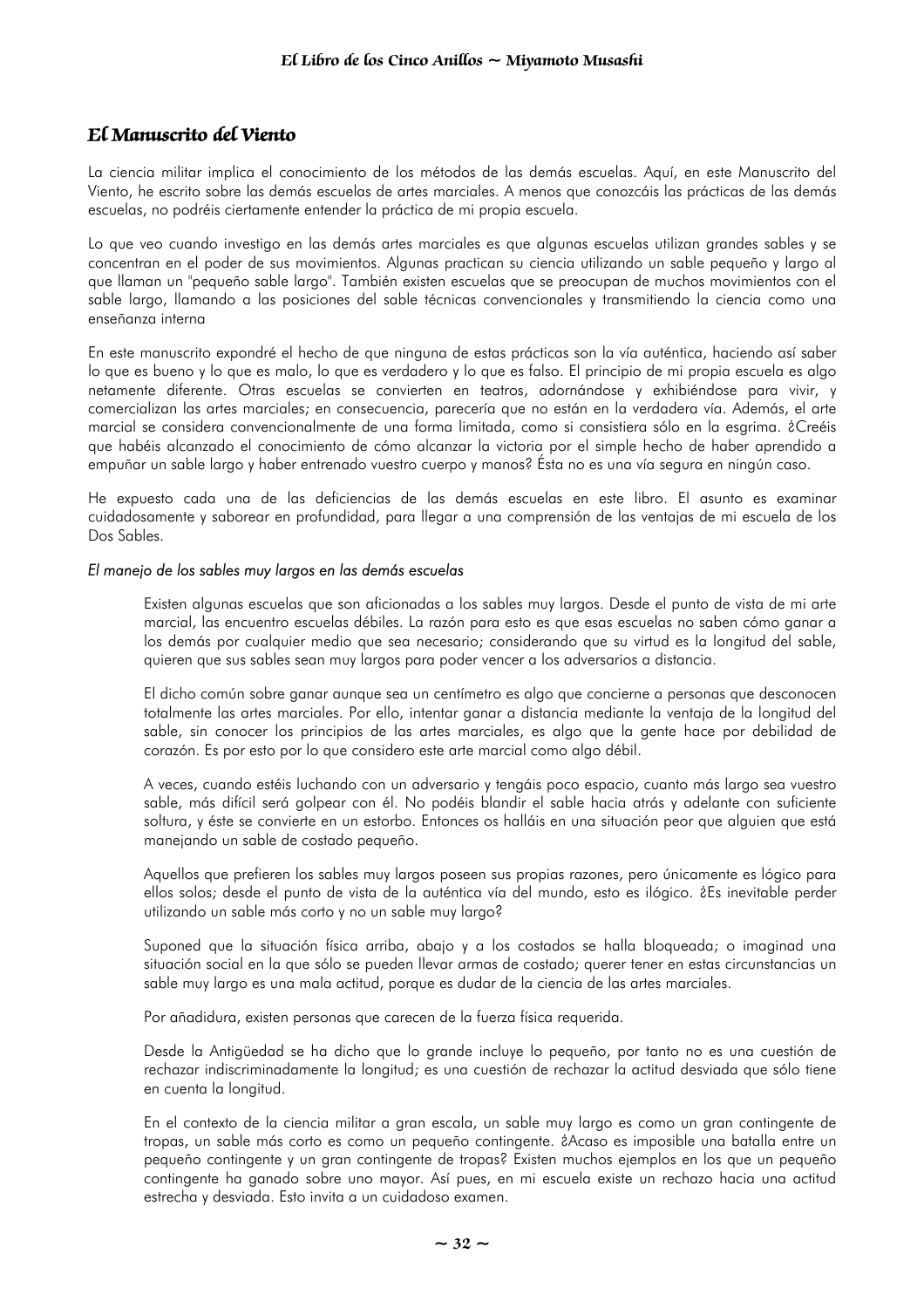# *Los golpes poderosos de sable en las demás escuelas*

No debería existir una distinción entre golpes fuertes y golpes débiles de sable. El movimiento de un sable hecho con la intención de blandirlo con fuerza es rudo, y es difícil ganar sólo con la rudeza.

Además, si golpeáis con una fuerza desmedida cuando vais a matar a alguien, intentando asestar un poderoso golpe con el sable, no tendréis éxito.

Incluso cuando estáis ejercitándoos contra un muñeco u otra cosa, es erróneo intentar golpear muy fuerte de forma deliberada.

Cuando os enfrentáis a un enemigo en combate mortal, nadie piensa en golpear con debilidad ni con fuerza. Cuando uno piensa solamente en matar al otro, también interviene un sentimiento de fuerza y, por supuesto, ningún sentido de debilidad; uno sólo piensa en la muerte del enemigo.

Si golpeáis el sable de otro con fuerza, utilizando un movimiento demasiado poderoso, tendrá consecuencias negativas por exceso de fuerza. Si golpeáis el sable de otro de forma forzada, será vuestro propio sable el que se retrasará.

Así pues, no existe nada parecido a un golpe de sable especialmente poderoso. Incluso en la ciencia militar a gran escala, si tenéis un gran contingente que desea ganar una poderosa batalla combatiendo, el hecho es que vuestro enemigo también dispone de gente fuerte y quiere luchar con fuerza. A este respecto, ambos estáis en la misma posición. Cuando se trata de obtener la victoria en cualquier cosa, es imposible obtenerla sin razón.

En mi escuela no prestamos ninguna atención a cosas no razonables; el meollo del asunto es utilizar el poder del conocimiento de las artes marciales para obtener la victoria de cualquier forma que podáis. Esto debe ser trabajado en profundidad.

# *La utilización de los sables más cortos en las demás escuelas*

Pensar en ganar sirviéndose sólo de un sable más corto no es la auténtica vía. Desde la Antigüedad los sables largos y cortos han tenido distinto nombre.

Las personas fuertes pueden manejar con facilidad un sable largo, así que no hay razón para aficionarse sin razón a un sable más corto. La explicación de esto es que las lanzas y las alabardas también se utilizan para aprovecharse de su longitud. La idea de que vais a utilizar un sable más corto para hendir, arremeter y vencer a un adversario en el intervalo entre los movimientos de su sable es una desviación y, por tanto, está equivocada.

Además, cuando estáis atentos para descubrir algún lapso, todo lo demás se descuida, y se produce una sensación de estancamiento que debe ser evitada. Y si intentáis utilizar un arma corta para penetrar en las defensas del enemigo y dominarlo, eso no será de ninguna utilidad en medio de numerosos adversarios.

Incluso si pensáis que la ventaja de tener un arma más corta es la capacidad de penetrar en medio de una multitud, arremeter con libertad y blandir la espada a un lado y a otro, en cada caso estáis en una actitud defensiva de la esgrima y, de este modo, en un estado de espíritu distraído. No es ésta una táctica en la que se pueda confiar.

Tal vez podáis arremeter contra los adversarios de una forma poderosa y directa, arrojándolos fuera de su posición, obligándolos a entrar en la confusión, y tomando el camino que conduce únicamente a una victoria certera.

Esta lógica también se aplica en la ciencia militar a gran escala. En igualdad de condiciones, podéis también tomar un gran contingente, atacar al enemigo de repente y destruirlo de una vez. Esta actitud es la esencia de la ciencia militar.

En general, lo que la gente del mundo estudia cuando practica las artes marciales es parar, desviar, evitar los golpes y salir ileso; en consecuencia, sus mentes son arrasadas por este método y acaban siendo maniobrados y manipulados por los demás.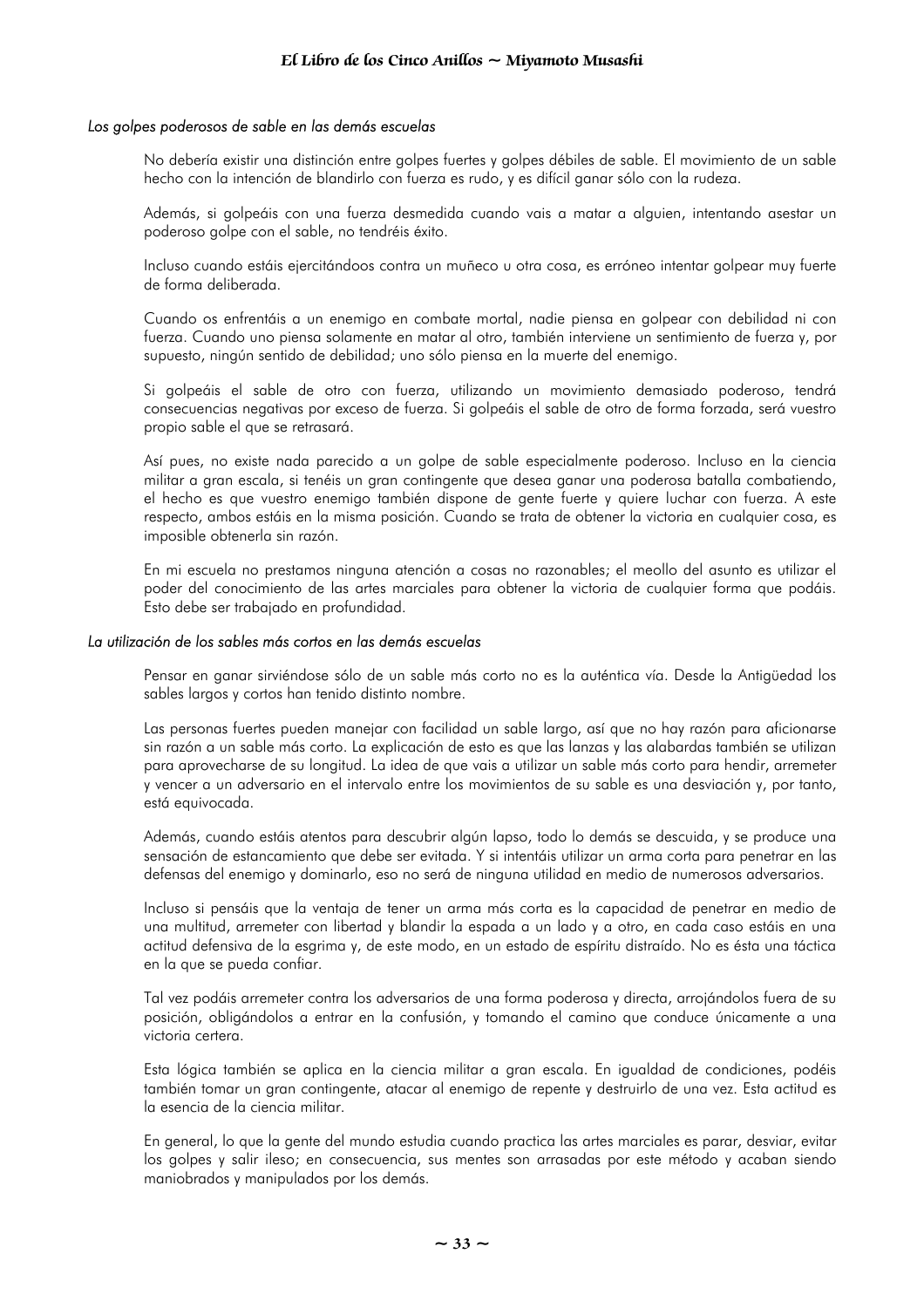Puesto que la vía de las artes marciales es directa y franca, es esencial el intento de dominar y vencer a los adversarios. Esto debe ser considerado atentamente.

#### *Numerosos golpes de sable en las demás escuelas*

Cuando se enseña un excesivo número de movimientos de sable, se hace para comercializar este arte e impresionar a los principiantes con el conocimiento de muchos movimientos de sable. Esta actitud debe ser evitada en la ciencia militar.

La razón de ello es que es un engaño pensar que existen toda clase de técnicas para hendir al adversario. A este respecto, no existen diferentes técnicas en el mundo. Sea o no uno un especialista, e incluso si se trata de una mujer o un niño, no existen muchas formas de golpear y cercenar; si existen variantes, éstas se limitan a apuñalar y a acuchillar.

Para empezar, puesto que el objetivo consiste en matar, no hay ninguna razón para que existan muchas formas de hacerlo. Incluso así, dependiendo de la situación, conforme a las circunstancias, en los casos en los que hay un obstáculo en los alrededores, como por ejemplo arriba o a los costados, tiene que haber cinco posiciones, de forma que existe una manera de empuñar el sable sin quedar bloqueado.

Añadir cualquier otra cosa, como hendir por la mitad a un adversario con un giro de manos, un giro del cuerpo o un salto a distancia no son la verdadera vía. No se puede hendir a alguien por la mitad mediante un giro o una flexión; éstas son técnicas inútiles.

En mi ciencia militar es esencial que el aspecto físico y el estado de espíritu sean simples y directos, obteniendo la victoria por medio de la tensión y la perturbación causadas a los adversarios, haciendo que se descentren y procurando que sus corazones se agiten. Esto debe examinarse cuidadosamente.

# *Las posiciones del sable en las demás escuelas*

Es erróneo concentrarse únicamente en la posición de guardia del sable. La posición de guardia del sable sólo debe darse cuando no hay adversarios.

La razón para ello es que establecer normas a causa de la costumbre o de las reglas generales no es factible en el transcurso de un combate real para conseguir la victoria. El objetivo es luchar para poner al adversario en una situación de desventaja.

Cualquiera que sea el punto de referencia, la adopción de una posición de guardia tiene el sentido de hacer uso de la inamovilidad. Guardar un castillo o disponer una línea de batalla en una posición defensiva tiene el sentido de ser fuerte y no verse afectado ni siquiera cuando se es atacado; éste es el significado normal.

En el transcurso de la lucha por la victoria por medio de la ciencia militar, el objetivo es concentrarse en llevar la iniciativa del adversario. Esto debe ser trabajado en profundidad.

En el transcurso de la lucha por la victoria gracias a la ciencia militar, vencéis deshaciendo las defensas de los demás, haciendo movimientos que los adversarios no esperan, confundiéndolos, irritándolos o asustándolos, y sintiendo el patrón del ritmo cuando los adversarios quedan confundidos para alcanzar la victoria. Así pues, existe un rechazo a la actitud defensiva que se preocupa de las posiciones de guardia. Por ello, en mi ciencia existe lo que se llama tener una posición de guardia sin guardia, que significa que uno tiene una posición defensiva sin estar a la defensiva.

También en la ciencia militar a gran escala, la preocupación principal para una batalla equilibrada es aprender a calcular el número de tropas que tiene el adversario, darse cuenta de la disposición del campo de batalla, conocer el estado de vuestras propias tropas, ordenar sus mejores cualidades, unirlas y después empezar a luchar.

Existe una sensación totalmente diferente cuando se es atacado por los demás en primer lugar que cuando vosotros atacáis. La sensación de poder manejar suficientemente bien un sable para alcanzar y parar los golpes del adversario es semejante a tomar la lanza o la alabarda y clavarlas en el suelo a modo de empalizada. Cuando vais a golpear a un adversario, por el contrario, podéis incluso arrancar uno de los postes de la empalizada y utilizarlo como lanza o alabarda. Esto es algo que debe ser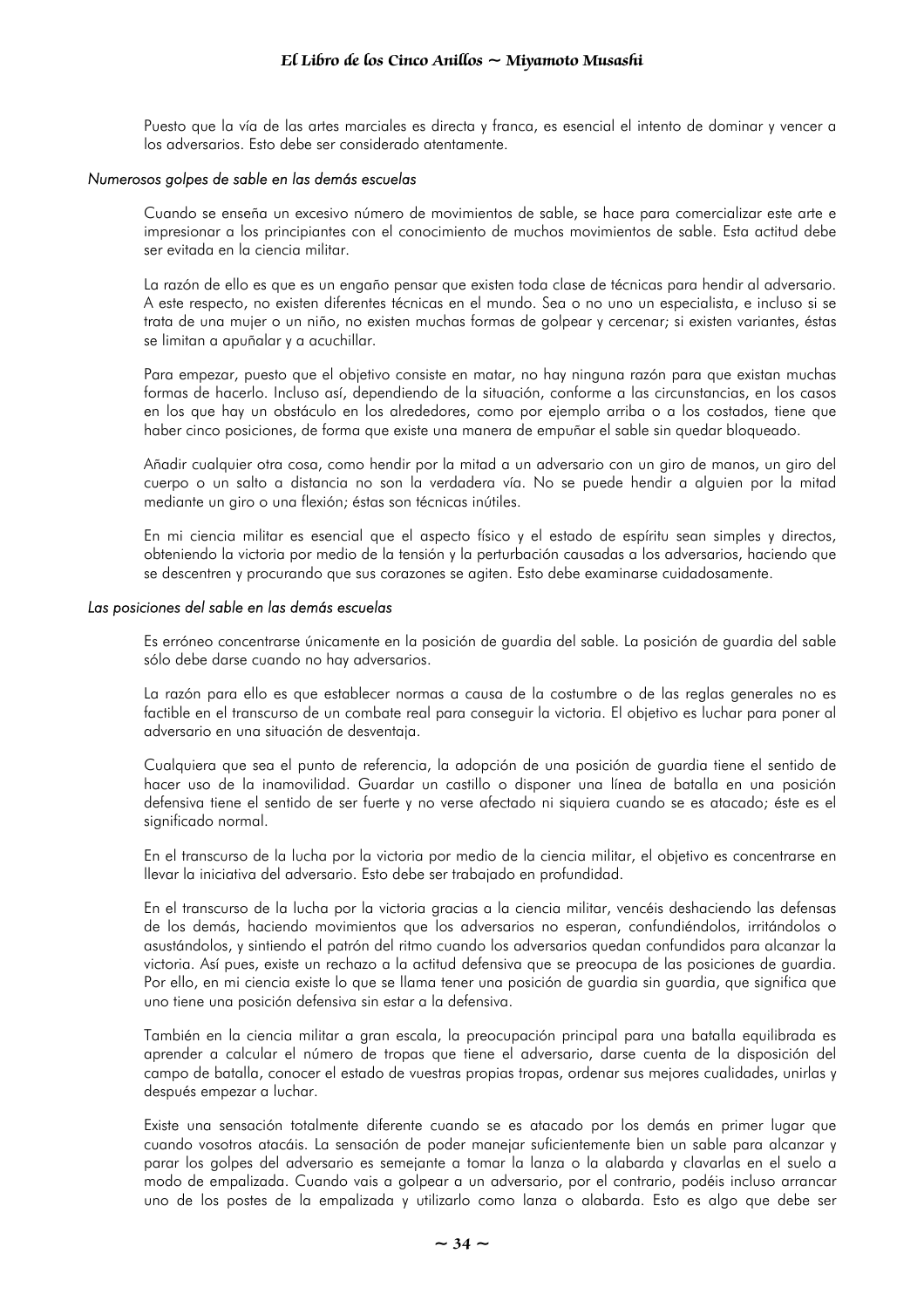examinado atentamente.

El enfoque de los ojos en las demás escuelas

El enfoque de los ojos depende de la escuela: hay quienes fijan sus ojos en el sable del adversario, y hay también quienes los fijan en sus manos; existen también quienes fijan sus ojos en el rostro del adversario, y los hay también quienes los fijan en sus pies, etc. cuando intentáis fijar los ojos en algún punto en particular, existe una sensación de distracción, y esto se convierte en lo que se conoce en las artes marciales como una desgracia.

Las personas que juegan a la pelota tal vez no mantengan sus ojos en ella, porque cuando uno tiene una buena práctica de algo, no es necesario mirar deliberadamente. Igualmente, en las artes de los malabaristas, cuando tienen práctica en las técnicas, pueden hacer equilibrio con una puerta en la nariz y hacer malabarismos con varios sables a la vez, todo ello sin mirar; como están involucrados en la práctica todo el tiempo, ven lo que ocurre de manera espontánea.

De igual modo, en el contexto de la ciencia de las artes marciales, cuando os familiarizáis con cada adversario, percibís el grado de seriedad de su mente y sois capaces de practicar la ciencia con eficacia, podéis ver incluso la distancia y velocidad de un sable. Hablando en términos generales, el foco de los ojos en las artes marciales se halla en el corazón y en la mente de las personas implicadas.

Cuando se llega a la ciencia militar a gran escala, los ojos también se concentran en el estado de las tropas enemigas.

De las dos formas de percepción, observar y ver, el ojo que observa es más fuerte, percibiendo el corazón y la mente del adversario, viendo el estado de la situación, centrando los ojos de una forma amplia, percibiendo las condiciones de la batalla y la fuerza y debilidad de la ocasión, y concentrándose en alcanzar la victoria con precisión.

Ya se trate de la ciencia militar a gran o a pequeña escala, no hay foco de atención estrecho en la visión. Como ya he escrito, mediante un foco de atención excesivamente estrecho, olvidáis los asuntos mayores y quedáis confundidos, dejando así que la victoria certera se os escape. Este principio exige una reflexión cuidadosa y una práctica profunda.

# *La posición y movimiento de los pies en otras escuelas*

Existen diversas formas de dar pasos rápidos, como los que se conocen por paso flotante, paso saltarín, paso elástico, paso fuerte, paso de cuervo, etc. desde un punto de vista de mi arte marcial, todos éstos parecen pasos deficientes.

La razón por la que no me gusta el paso flotante es porque los propios pasos probablemente sean en cualquier caso inseguros en medio de la batalla, de forma que el procedimiento adecuado es mantenerse lo más firme posible.

La razón por la que no me gusta el paso saltarín es porque existe una sensación de excitación en el salto y un sentimiento de obsesión en saltar. Puesto que no hay razón para saltar una y otra vez, un paso saltarín es malo.

Igualmente, el paso elástico es ineficaz, porque existe una sensación de rebote. El paso fuerte es una posición pasiva y especialmente objetable.

Además de éstos, existen diversos pasos rápidos como el paso del cuervo.

Puesto que es posible que os enfrentéis a adversarios en pantanos y ciénagas, o en montañas y ríos, o en planicies rocosas, o en caminos estrechos, dependiendo del lugar existen situaciones en las que es imposible saltar, dar pasos elásticos o rápidos.

En mi arte marcial, no existe ningún cambio en la forma de mover los pies; es lo mismo que andar por un camino de forma habitual. Siguiendo el ritmo del adversario, encontrando la posición física correcta en situaciones tanto de aceleración como de calma, la marcha debe ser ordenada, sin defecto ni exceso.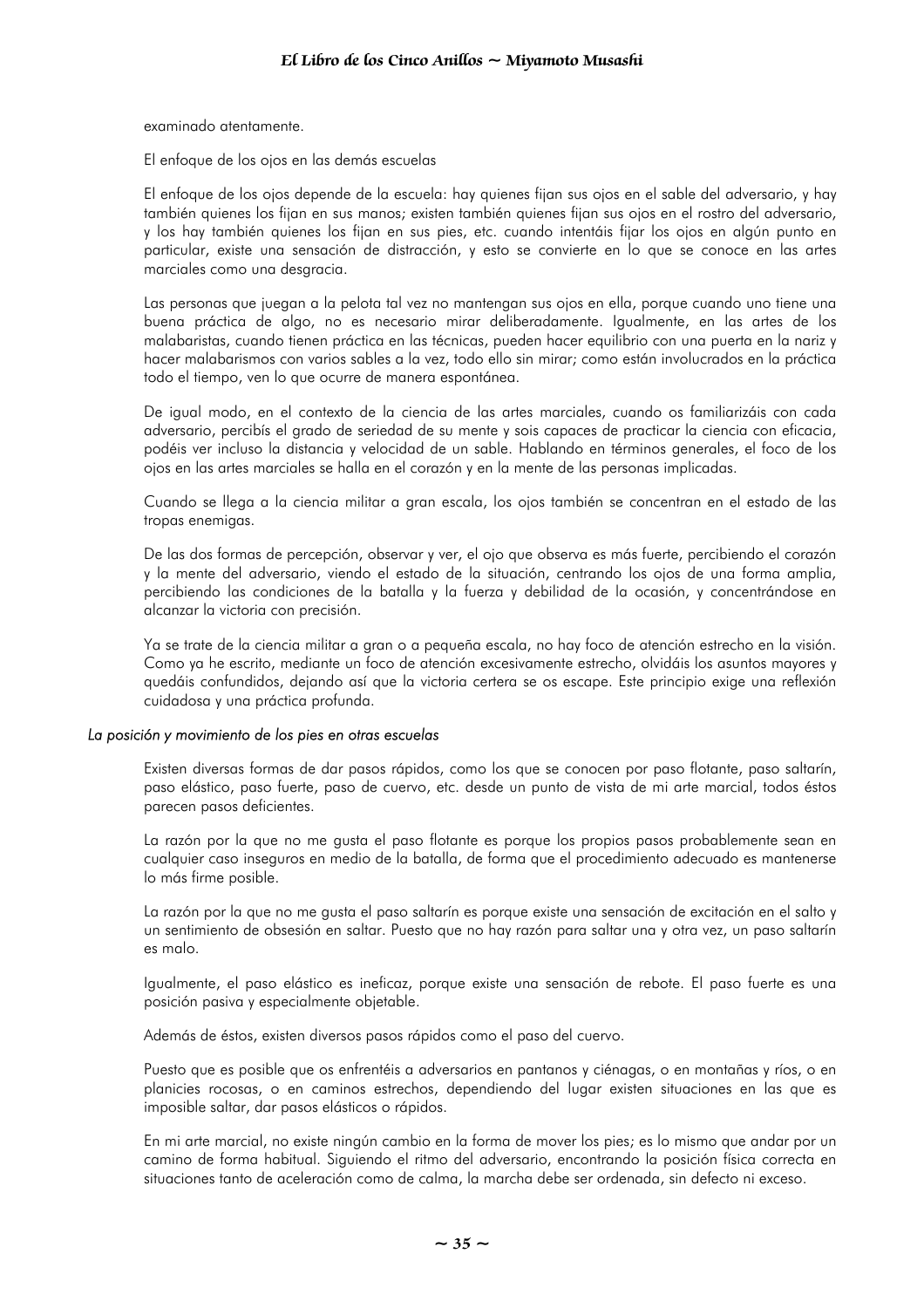Igualmente, en la ciencia militar a gran escala, es fundamental el movimiento de los pies. La razón para ello es que si atacáis de forma indiscriminada, sin conocer las intenciones de vuestro adversario, perderéis el ritmo y os encontraréis con que es difícil ganar. Del mismo modo, si estáis marchando con tranquilidad y no notáis cuándo están desmoralizándose o desmoronándose los adversarios, haréis que la victoria se desvanezca y no podréis dar una rápida salida al combate.

Es esencial percibir el desánimo y el desmoronamiento de los adversarios, y superarlos sin dejarlos siquiera un momento de respiro. Esto exige una práctica y un entrenamiento profundos.

#### *La utilización de la velocidad en otras escuelas*

En las artes marciales, la velocidad no es la verdadera vía. En lo que se refiere a la velocidad, la cuestión de rapidez o lentitud en cualquier cosa proviene del fracaso de armonizar con el ritmo.

Cuando domináis un arte o una ciencia, vuestra acción no parece rápida. Por ejemplo, existen corredores profesionales carteros que recorren una ruta de unos treinta kilómetros; pero ni siquiera así corren rápidos desde la mañana hasta la noche. En cuanto a aquellos que carecen de entrenamiento, aunque parezca que corren todo el día, no alcanzan el objetivo.

En el arte de la danza, si un mal cantante acompaña la canción de un cantante cualificado, existe una sensación de desacompasamiento, que desemboca en precipitación. Igualmente, cuando se trata con los tambores la canción "Pino Viejo", a pesar de ser una pieza dulce, también en este caso, alguien que es inexperto tenderá a adelantarse o a atrasarse. Y aunque la canción "Dunas Elevadas" tiene un *tempo* rápido, es erróneo interpretarla demasiado rápido.

Como dice el proverbio, el rápido se cansa y no puede llegar a tiempo. Por supuesto, ser demasiado lento y llegar demasiado tarde también es malo.

La actuación de un experto parece relajada, pero no pierde el ritmo. Las acciones de las personas entrenadas no parecen apresuradas. El principio de la vía puede ser conocido a través de estos ejemplos.

La rapidez es especialmente mala en el contexto de la ciencia de las artes marciales. Las razones para ello son las siguientes. En este caso también, dependiendo del lugar, digamos, por ejemplo, en una charca es imposible moverse y correr rápidamente. Con un sable largo, no existe algo así como matar con rapidez; por el contrario, con un abanico o un sable corto, si intentáis cortar con rapidez, no podréis cortar en absoluto. Esto invita aun cuidadoso discernimiento.

Igualmente en la ciencia militar a gran escala, es malo el sentimiento de velocidad y prisa. Con la actitud de "sujetar la almohada" no hay lentitud.

Por añadidura, cuando la gente se apresura corriendo, es esencial hacer lo contrario, quedarse tranquilo y en calma, sin dejarse arrastrar por ella. La forma de trabajar en ese estado de espíritu exige entrenamiento y práctica.

#### *Los esotérico y lo exotérico en las demás escuelas*

En el contexto de los asuntos de las artes marciales, ¿qué debe llamarse exotérico y qué debe llamarse esotérico? Según el arte, existen transmisiones esotéricas de la realización esencial que se transmiten como tradiciones orales internas, pero cuando se trata del principio de combatir en duelo con adversarios, no es un asunto de luchar de manera exotérica y matar de manera esotérica.

Mi forma de enseñar las artes marciales es hacer que los principiantes aprendan y practiquen aquellas técnicas que son fácilmente dominadas, enseñándoles primero los principios que pueden entender rápidamente. En cuanto a aquellos asuntos que sus mentes tienen dificultad en comprender, observo la comprensión de cada individuo, enseñándole a continuación los principios más profundos de manera gradual, paso por paso. Incluso así, puesto que generalmente les hago aprender aquellas cosas que tienen relevancia real para manejar estos asuntos, no existe algo así como una distinción entre lo esotérico y lo exotérico.

Así sucede en el mundo: cuando vais en medio de las montañas, si queréis ir más lejos, tendréis de nuevo que salir de las montañas. En cualquier arte o ciencia existe aquello para lo que el secreto y la reserva es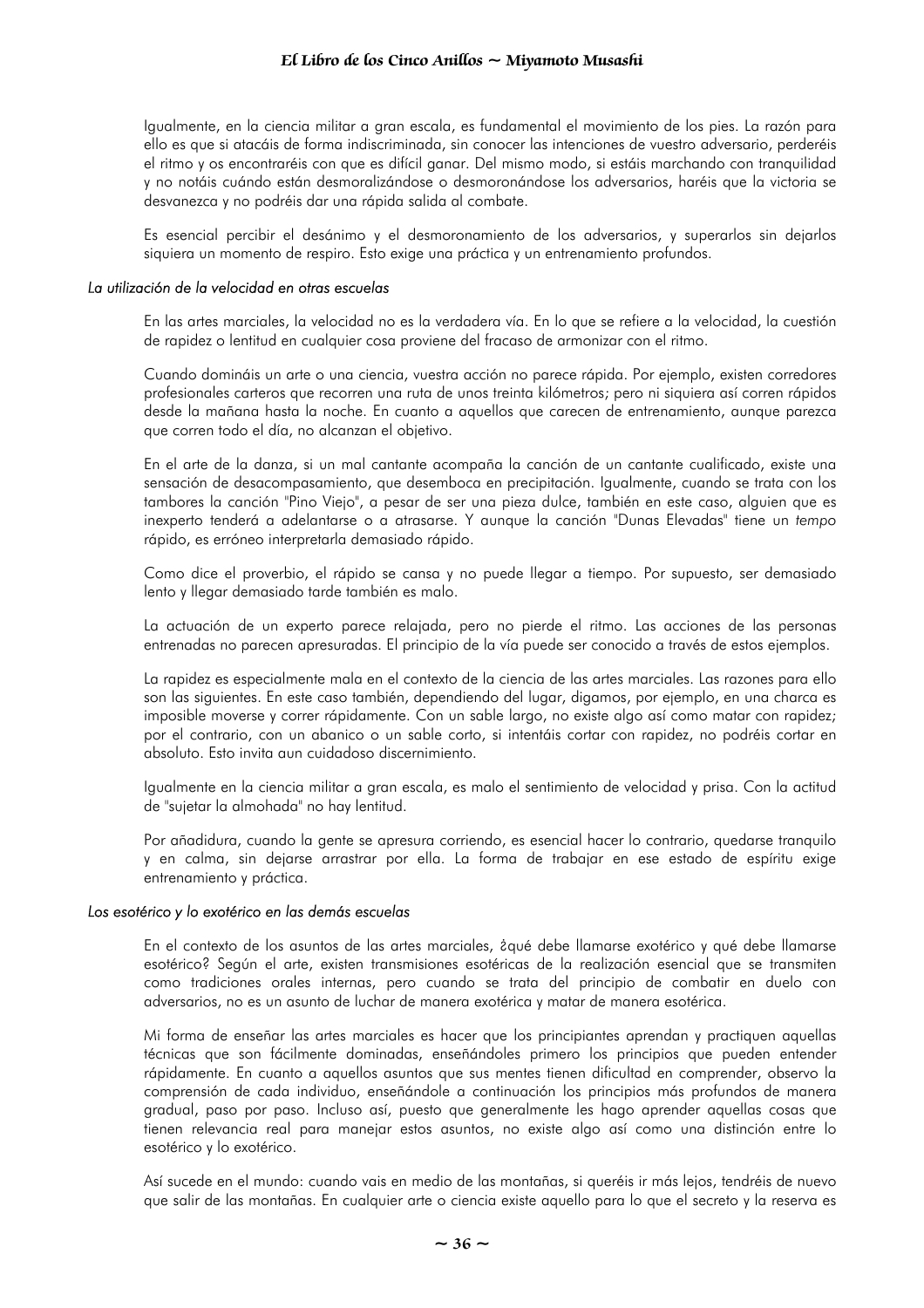apropiado, y aquello de lo que se puede hablar abiertamente. Pero cuando se trata de los principios de la guerra, ¿qué es lo que tiene que ser ocultado y qué es lo que tiene que ser revelado?

Por consiguiente, al transmitir mi ciencia, no me preocupo de las obligaciones escritas o de los artículos de castigos. Observar el poder intelectual de los estudiantes, enseñarles un camino directo, haciéndoles abandonar los malos aspectos de las "cinco formas o de las "seis formas" de las artes marciales, de modo que entren naturalmente en la ciencia auténtica de los guerreros, haciendo que sus mentes se liberen de la duda, ésta es la vía en la que enseño las artes marciales. Una práctica y entrenamiento profundos son necesarios.

# *Epílogo*

En las nueve secciones precedentes sobre las artes marciales de las demás escuelas, de las que he escrito sus principios generales en este Manuscrito del Viento, aunque es imprescindible escribir claramente sobre cada escuela, desde la iniciación hasta la tradición interna, no doy importancia a escribir los nombres de qué secreto concreto de qué escuela particular me estoy refiriendo.

La razón de ello es que los puntos de vista de cada escuela y la lógica de cada método se realizan de forma diferente según cada persona y dependiendo de la mentalidad; así, incluso en la misma escuela existen ligeras diferencias de comprensión. Por tanto, pensando en la posteridad, no he mencionado las escuelas concretas a las que me refiero.

Habiendo dividido las grandes líneas de las demás escuelas en nueve categorías, cuando miramos desde el punto de vista de la vía correcta para el mundo, desde el punto de vista de la razón humana honesta, los asuntos como las preferencias por los sables muy largos o muy cortos, las preferencias por la fuerza o por la forma de empuñar, o la preocupación por la fiereza y la finura, son guías desviadas; así pues, aunque no revelemos como tradición interna o de iniciación de otras escuelas, todo el mundo debe saber sobre ellas.

En mi escuela no existe una distinción entre la tradición de iniciación y la interna en lo que concierne al sable largo. No existe algo así como la posición de guardia definitiva. Se trata sólo de comprender sus cualidades efectivas en vuestro corazón y en vuestro espíritu. Esto es lo esencial del arte marcial.